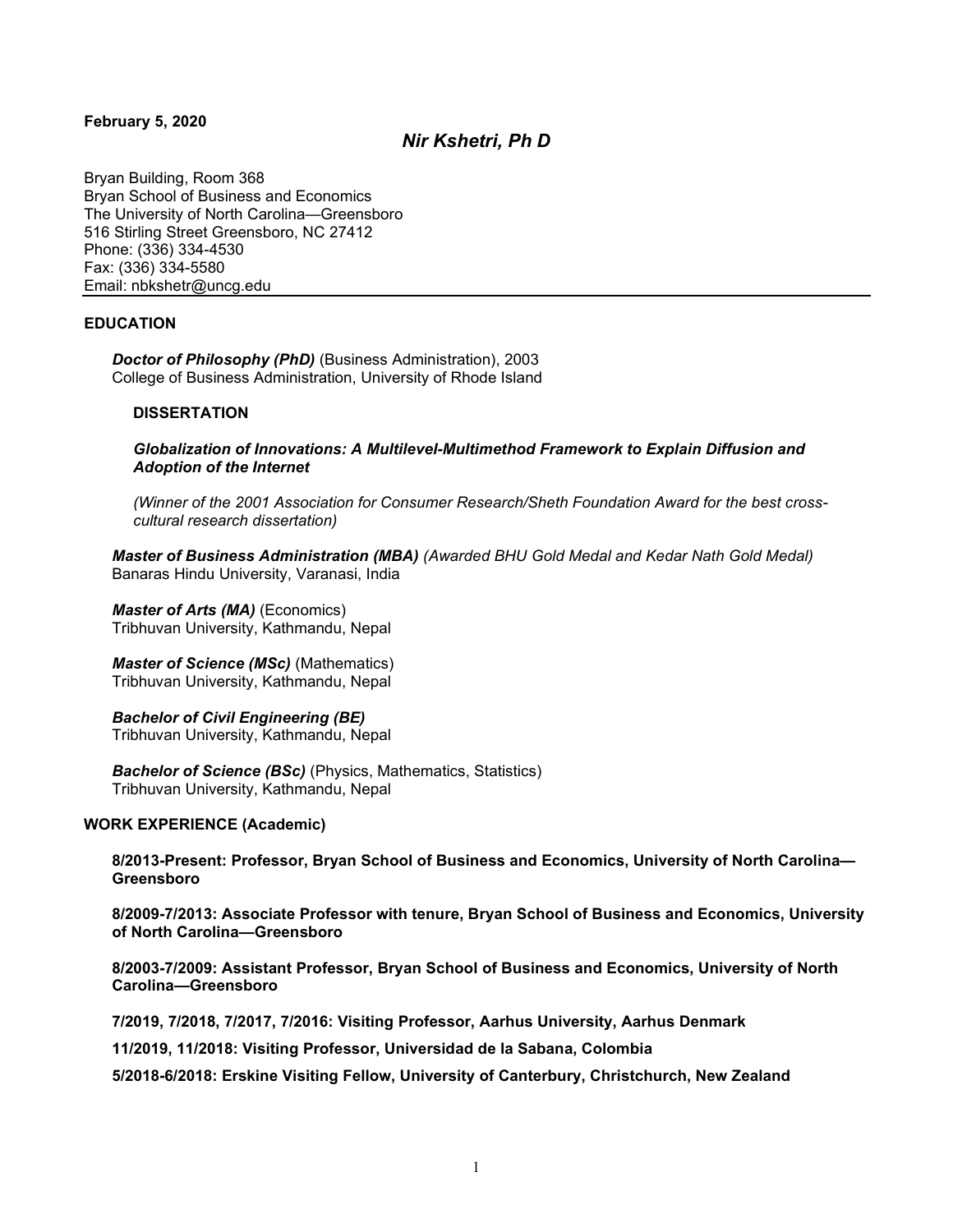**7/2010-3/2023: Research Fellow, Research Institute for Economics & Business Administration, Kobe University, Japan.** 

**5/2019, 5/2018, 5/2017, 5/2016, 5/2015, 5/2014, 5/2013, 5/2012, 5/2011, 5/2010: Visiting Professor**, **Transatlantik-Institut, Fachhochschule Ludwigshafen am Rhein, Germany.** 

**6-7/2014: Visiting Professor, Konrad Lorenz University, Bogota, Colombia.**

**6/2013, 6/2010, 6/2009: Visiting Professor, Bad Mergentheim Business School, Duale Hochschule Baden-Württemberg Mosbach, Campus Bad Mergentheim, Baden-Wuerttemberg Cooperative State University, Germany.** 

**12/2012-1/2013: Visiting Professor, Research Institute for Economics & Business Administration, Kobe University, Japan.** 

**10/2012-11/2012: Visiting Professor**, **Universidad Militar Nueva Granada, Bogota, Colombia**.

**7/2011-8/2011: Visiting Professor, Konrad Lorenz University, Bogota, Colombia.** 

**5/2011-7/2011: Visiting Professor, Research Institute for Economics & Business Administration, Kobe University, Japan.** 

**Fall 2006: Visiting Professor, European Business School, Paris, France.** 

**1/2003-7/2003: Adjunct Faculty, University of Rhode Island (URI).**

**9/1999***-***12/2002***:* **Instructor and Graduate Assistant, University of Rhode Island***.* 

**1/1994-8/1999: Lecturer/Assistant Professor, Kathmandu University, Kathmandu, Nepal.** 

**1/1998-3/1998: Visiting Lecturer, Management School, Lancaster University, Lancaster, The United Kingdom**

## **WORK EXPERIENCE (Consulting and Advisory)**

Agricultural Development Bank (Nepal)

Asian Development Bank

Food and Agriculture Organization (FAO) (United Nations)

German Technical Cooperation (GTZ)

RightMesh

The Finance Center for South-South Cooperation (FCSSC).

The United Nations Conference on Trade and Development (UNCTAD) (United Nations)

The United Nations Office for South-South Cooperation (UNOSSC)

The United Nations Economic and Social Commission for Asia and the Pacific (Embracing E-commerce in Asia and the Pacific, 2018 **(**[https://www.unescap.org/sites/default/files/embracing-e-commerce-revolution.pdf\)](https://www.unescap.org/sites/default/files/embracing-e-commerce-revolution.pdf)

**Wikistrat** 

World Economic Forum (Agenda contributor) [\(https://www.weforum.org/agenda/authors/nir-kshetri/\)](https://www.weforum.org/agenda/authors/nir-kshetri/)

## **SPECIAL AWARDS and HONORS**

- 1. October 2019: IEEE IT Professional's Most Popular Paper Award for the paper, "*Blockchain in Developing Countries".*
- 2. October 2019: IEEE IT Professional's Outstanding Contribution in Authorships Award.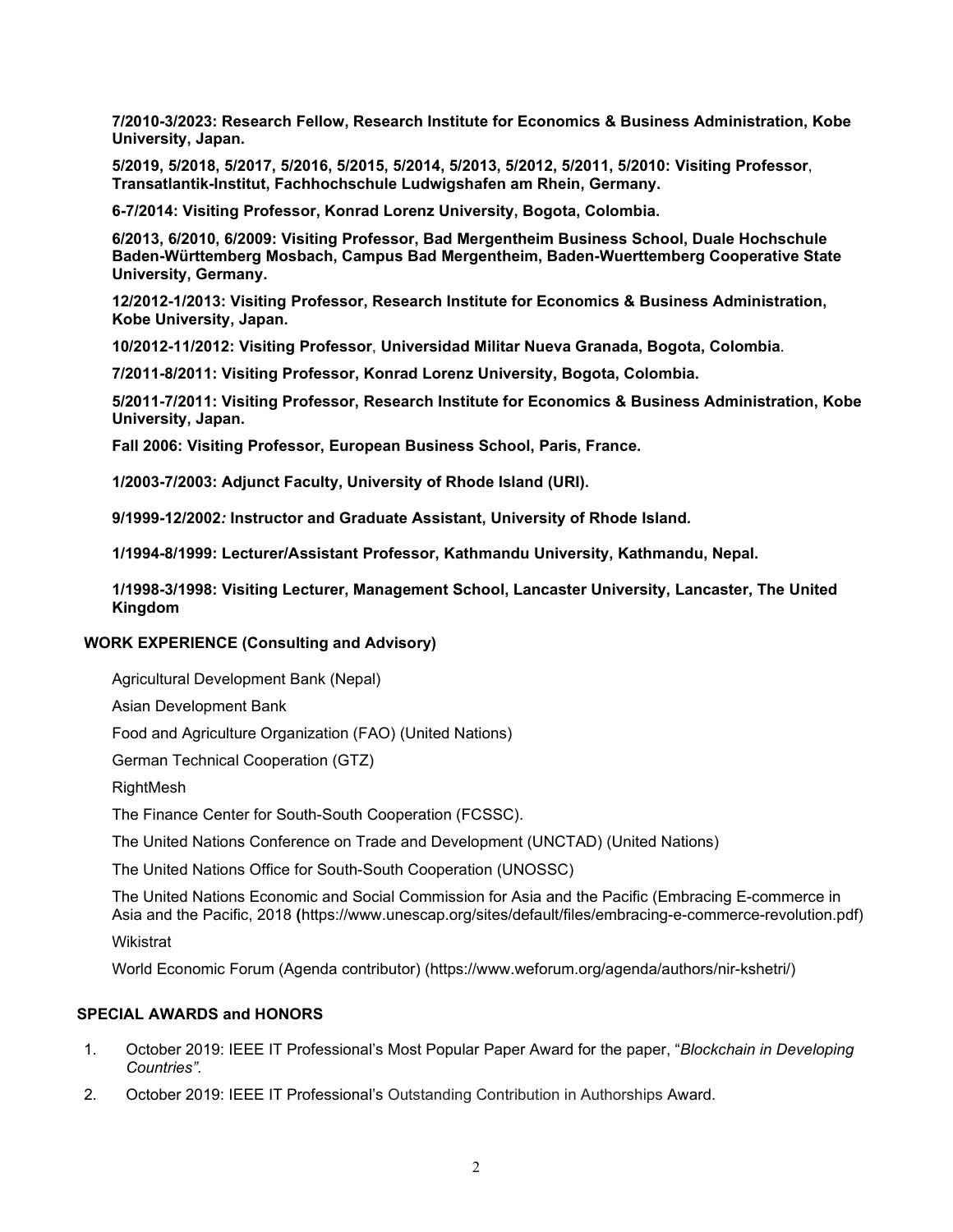- 3. January 2019: The 2019 Blockchain Connect Conference awarded IEEE Software paper " Blockchain-Enabled E-voting " (Kshetri and Voas, 2018) as the top eight winners of the Most Influential Blockchain Research Papers
- 4. October 2018: IEEE IT Professional's Most Popular Paper Award for the paper, "*Can Blockchain Strengthen the Internet of Things?"* [https://publications.computer.org/it-professional/2018/10/16/eb](https://publications.computer.org/it-professional/2018/10/16/eb-meeting-awards/)[meeting-awards/](https://publications.computer.org/it-professional/2018/10/16/eb-meeting-awards/)
- 5. April 2016: Senior Research Excellence Award*,* Bryan School of Business and Economics, The University of North Carolina—Greensboro.
- 6. 2015: *Global Entrepreneurship: Environment and Strategy* (Routledge, 2014) selected as an Outstanding Academic Title by *Choice* Magazine (January 2015 Issue). About 2% of academic titles submitted to *Choice*  Magazine for review are selected as Outstanding Academic Titles.
- 7. 2015, 2014 and 2013: Recognized by *Business Week* as a "prominent faculty".
- 8. 2014: Excellence in reviewing award by the Journal of International Management/Elsevier.
- 9. 2013: Emerald Literati Network 2013 Awards for Excellence, Highly Commended Award Winner for the article "Kaspersky Lab: From Russia with Anti-virus," published in *Emerald Emerging Markets Case Studies.*
- 10. May 2013: Best Academic Paper Award at The Business and Entrepreneurship in Africa Conference 2013 organized by Syracuse University's Whitman School of Management and Makerere University Business School.
- 11. February 2012: Best paper award, 5<sup>th</sup> International Conference on Information Systems and Economic Intelligence (SIIE), February 16-18, 2012, Djebra (Tunisia).
- 12. May 2012: Teaching Excellence Award*,* Bryan School of Business and Economics, The University of North Carolina—Greensboro.
- 13. 2012: Ranked *# 2* in terms of the number of articles published in *Journal of International Management* over a 13-year period (1998-2010) (Kothari, T. & Lahiri, S. 2012. "Yesterday, today and tomorrow: An overview of research publications in the Journal of International Management"**,** *Journal of International Management,* 18(1), 102–110).
- 14. 2011: Ranked #3 in terms of the number of Strictly Research Papers (SRP) and #10 in terms of the number of Research Papers published in *Electronic Markets* (Fischbach, K., Putzke, J. & Schoder, D. (2011), Coauthorship networks in electronic markets research, *Electron Markets*, 21:19–40).
- 15. 2010: Emerald Literati Network 2010 Award for Excellence for the article, "The evolution of the Chinese online gaming industry," published in the *Journal of Technology Management in China*.
- 16. 2010: Winner of the Meheroo Jussawalla Research Paper Prize*:* This prize is awarded to the best overall research paper selected for the Pacific Telecommunications Council's annual conferences.
- 17. 2009: Finalist in the Alumni Teaching Excellence Award, The University of North Carolina—Greensboro.
- 18. October 2008: Finalist in the *Management and Organization Review* (MOR) Best Paper Award, China Goes Global Conference, Harvard University, October 10-11, 2008.
- 19. May 2008: *Teaching Excellence Award,* Bryan School of Business and Economics, The University of North Carolina—Greensboro.
- 20. January 2008: The Meheroo Jussawalla Research Paper Prize: This prize is awarded to the best overall research paper selected for the Pacific Telecommunications Council's annual conferences.
- 21. May 2006: Organization Service Award for the Best Track Co-chair in the Information Resources Management Association (IRMA) 2006 International Conference. The IRMA 2006 conference had over 60 tracks.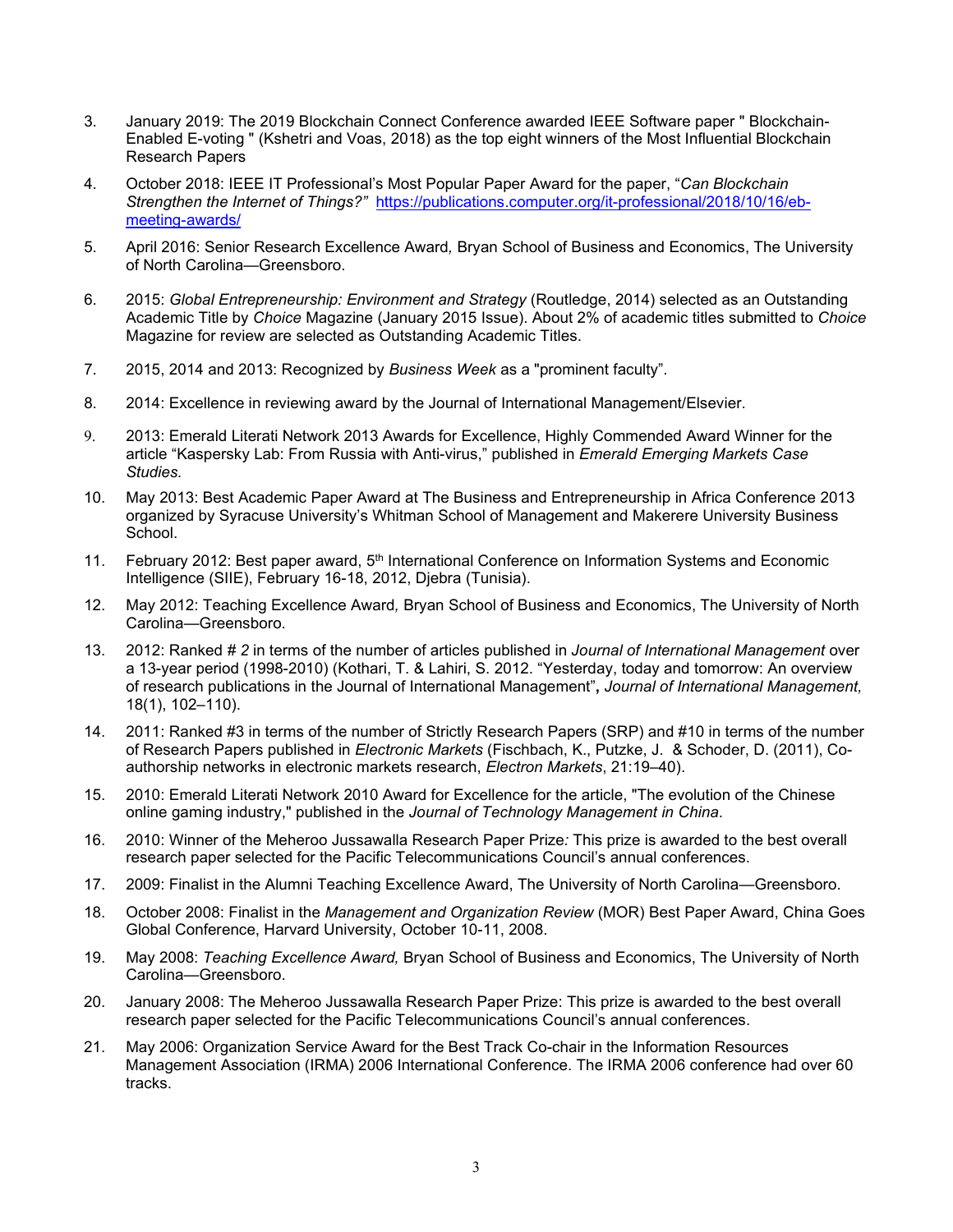- 22. 2004: Runner Up: American Marketing Association's best dissertation award sponsored by the Technology and Innovation Special Interest Group.
- 23. 2002: Consortium fellow, American Marketing Association (AMA) Doctoral Consortium, Emory University, Atlanta, Georgia.
- 24. 2001: First Place Winner, Pacific Telecommunications Council Essay Competition. Essay title: "What Determines Internet Diffusion Loci in Developing Countries: Evidence from China and India".
- 25. 2001: Winner of the Association for Consumer Research/Sheth Foundation Award for "best cross-cultural research dissertation proposal". This was an international competition open to Ph.D. candidates at the postcomprehensive, dissertation stage
- 26. 2001: Consortium Fellow, Association for Information System (AIS) Doctoral Consortium, Bentley College, Waltham, MA.
- 27. 2000: Second Place Winner, Pacific Telecommunications Council Essay Competition. Essay title: "What Does Telecommunications Really Mean for the Internationalization of SMEs from Asia-Pacific?".
- 28. 1998: British Council Fellowship to visit Management School, Lancaster University, UK.
- 29. 1997: BHU Gold Medal and Kedar Nath Gold Medal for standing first in order of merit in the MBA class, 1995-97, Banaras Hindu University, India.
- 30. 1995: Colombo Plan fellowship to study MBA at Banaras Hindu University, India.

## **PARTICIPATION IN SPECIAL EVENTS**

1.March 22, 2018: "Can Bitcoin and Other Cryptocurrencies Solve Root Causes of Poverty?", presentation at TEDxGreensboro 2018, https://www.youtube.com/watch?v=WDo\_Jlov9R4&t=220s

## **PUBLICATIONS AND PRESENTATIONS**

#### **Google Scholar Citation Statistics**

Number of citations: More than 6,100 H-index: 38 I-10 index: 96

## **Books**

- 1. **Kshetri, Nir**. (2020). Cybersecurity Management, The University of Toronto Press: Toronto (Under Contract)
- 2. **Kshetri, Nir**. (2019). *Global Entrepreneurship: Environment and Strategy*, Routledge: New York (2<sup>nd</sup> edition), 9781138311213.
- 3. **Kshetri, Nir**, Torbjorn Fredriksson and Diana Rojas (2017). *Big Data and Cloud Computing for Development: Lessons from Key Industries and Economies in the Global South*, Routledge: New York.
- 4. **Kshetri, Nir**. (2016). *The Quest to Cyber Superiority: Cybersecurity Regulations, Frameworks, and Strategies of Major Economies,* Springer-Verlag: New York, Berlin and Heidelberg.
- 5. **Kshetri, Nir**. (2016). *Big Data's Big Potential in Developing Economies: Impact on Agriculture, Health and Environmental Security*, Centre for Agriculture and Biosciences International (CABI) Publishing, Wallingford, Oxon, the U.K.
- 6. **Kshetri, Nir**. (2014). *Global Entrepreneurship: Environment and Strategy*, Routledge: New York (ISBN-10: 041588800X, ISBN-13: 978-0415888004) (https://www.routledge.com/Global-Entrepreneurship-Environmentand-Strategy/Kshetri/p/book/9780415888004).

•Selected as an Outstanding Academic Title by *Choice Magazine* in 2015.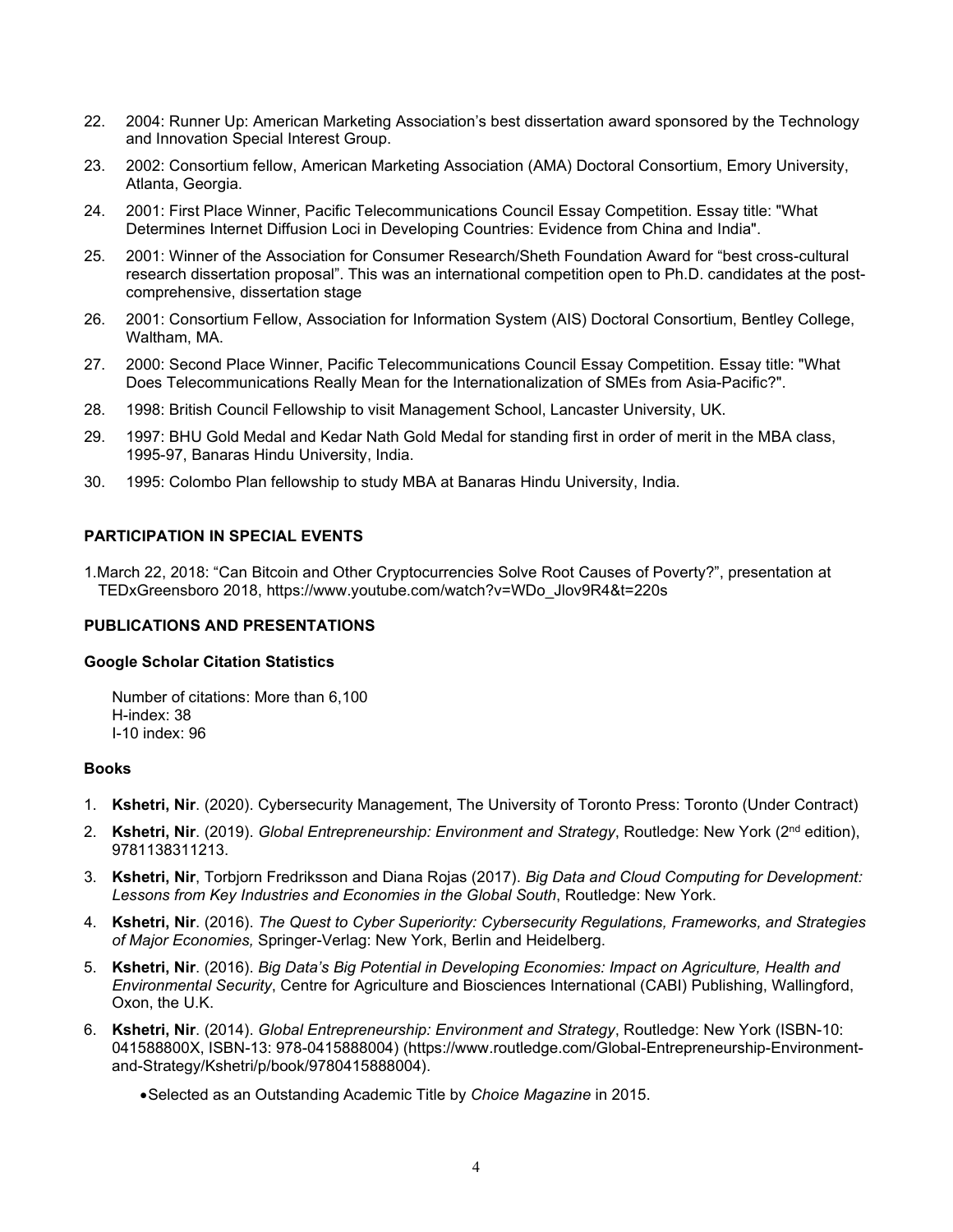- •Reviewed by *Choice* magazine and rated as "Essential", October 2014, 52(2), p. 310.
- 7. **Kshetri, Nir** (2013). *Cybercrime and Cybersecurity in the Global South*, Palgrave Macmillan: Houndmills, Basingstoke, U.K., ISBN-13:9781137021939, ISBN-10:1137021934 [\(http://www.palgrave.com/products/title.aspx?pid=583038\)](http://www.palgrave.com/products/title.aspx?pid=583038) .

**oReviews of this book have been published in:** 

•*Journal of Global Information Technology Management* (JGITM), October 2013, 16(4); pp.71-74 (Reviewed by Lailani Alcantara) .

- •*Communications & Strategies*, 2nd Quarter, Issue 90, pp. 151-152 (Reviewed by Lorenzo Pupillo).
- •Telecommunications Policy, (Reviewed by Trevor Fowler).
- •*Criminal Law and Criminal Justice Books*, a joint project of Rutgers School of Law–Newark and Rutgers School of Criminal Justice, September 2013 (http://clcjbooks.rutgers.edu/books/cybercrime-andcybersecurity.html). (Reviewed by Peter Grabosky)
- oMedia highlight: A TechRepublic article, "Understanding what motivates Chinese hackers" by Michael Kassner (April 22, 2013), [\(http://www.techrepublic.com/blog/security/understanding-what-motivates](http://www.techrepublic.com/blog/security/understanding-what-motivates-chinese-hackers/9374?tag=mantle_skin;content)[chinese-hackers/9374?tag=mantle\\_skin;content\)](http://www.techrepublic.com/blog/security/understanding-what-motivates-chinese-hackers/9374?tag=mantle_skin;content) featured this book.
- 8. **Kshetri, Nir** (May 2010). *The Global Cyber-crime Industry: Economic, Institutional and Strategic Perspectives,* Springer-Verlag: New York, Berlin and Heidelberg (pp. 280) (ISBN-10: 3642115217, ISBN-13: 978-3642115219).
- 9. **Kshetri, Nir** (July 2008). *The Rapidly Transforming Chinese High Technology Industry and Market: Institutions, Ingredients, Mechanisms and Modus Operandi*, Caas Business School, City of London and Chandos Publishing (Oxford) (pp. 332) (ISBN: 1843344645)
	- This book has been reviewed in *Journal of Contemporary Asia*: Richards, Jennifer, Kolko, Gabriel , Abbott, Jason P., Rodan, Garry, Menchik, Jeremy , Thompson, Herb , Ramos, Frances Mae Carolina , Visser, Robin and Gunn, /Geoffrey C.(2010) 'Book Reviews', Journal of Contemporary Asia, 40: 2, 347- 367.
	- Summary of the book published in "Annotated List of Books", Asian-Pacific Economic Literature, November 2008, 22(2), pp. 73-94.

# **Journal Articles**

- 1. **Kshetri, Nir** (2020)." Blockchain-Based Financial Technologies and Cryptocurrencies for Low-Income People: Technical potential versus practical reality ", IEEE *Computer,* 53(1),18-29 **(Lead article) (Impact Factor: 3.564).**
- 2. Sharma, Ravi; Zhang, Charcy; Wingreen, Steve; **Kshetri, Nir**; Zahid, Arnob (2020) "Design of Blockchainbased Precision Health-Care Using Soft Systems Methodology." Industrial Management & Data Systems *(forthcoming)* **(Impact Factor: 3.727).**
- 3. **Kshetri, Nir** and Voas, J. (2020). "5G, Security, and You", IEEE *Computer, (forthcoming).*
- 4. **Kshetri, Nir,** Voas, J. and J. DeFranco (2020). " Is Privacy Dead?", IEEE *Computer, (forthcoming).*
- 5. **Kshetri, Nir** and Voas, J. (2020)." Thoughts on General Data Protection Regulation and Online Human Surveillance ", IEEE *Computer,* 53(1),86-90 **(Impact Factor: 3.564).**
- 6. **Kshetri, Nir** (2020)." China's Emergence as the Global Fintech Capital and Implications for Southeast Asia" *Asia Policy, (forthcoming)*
- 7. **Kshetri, Nir (2020)."**China's Social Credit System: Data, Algorithms and Implications" IEEE IT Professional*, (forthcoming)* (**Impact Factor: 2.424)**
- 8. **Kshetri, Nir (2020)."** Data labeling for the artificial intelligence industry: Economic impacts in developing countries" IEEE IT Professional*, 22(2) (forthcoming).*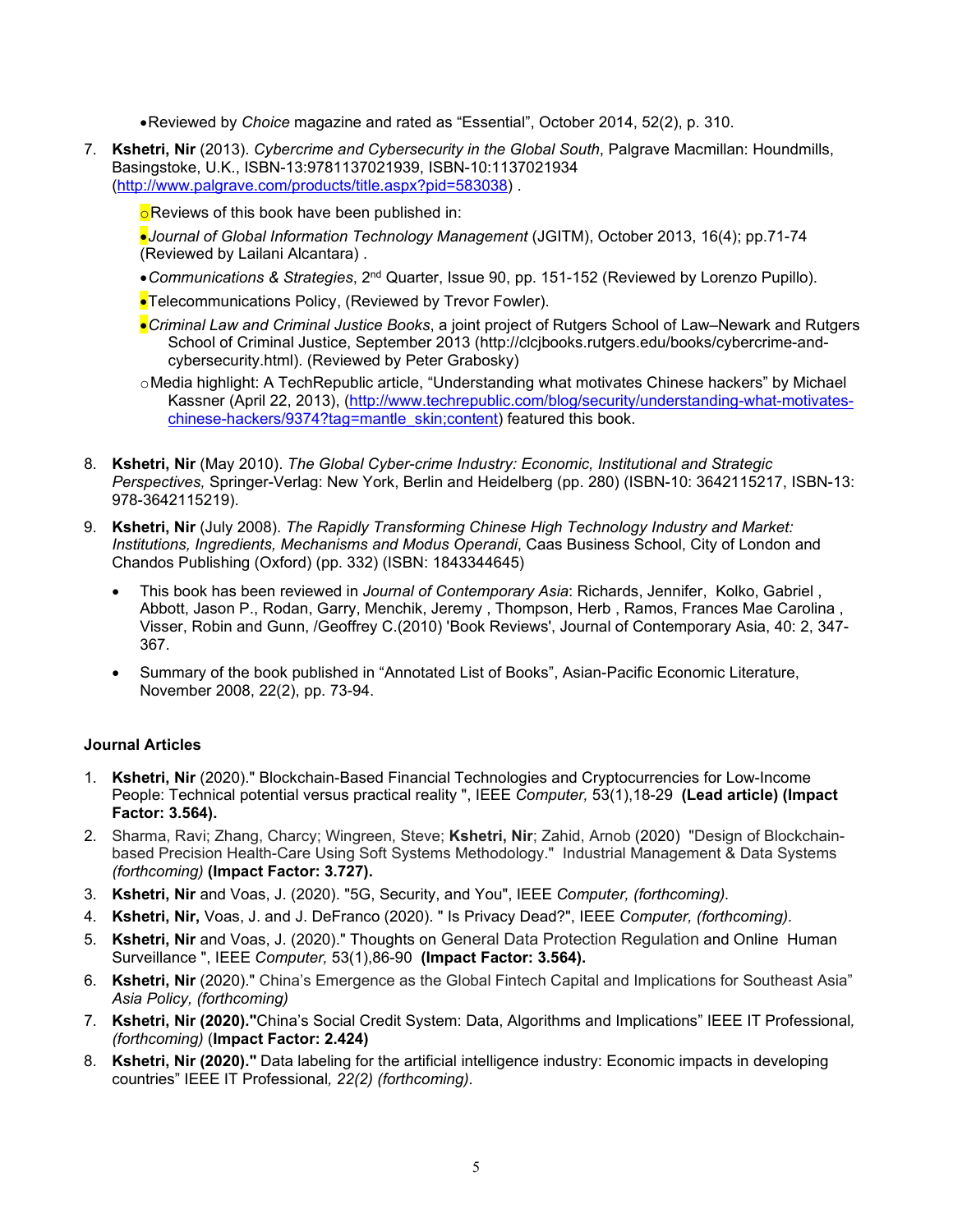- 9. **Kshetri, Nir (2020)."**Artificial intelligence in developing countries" IEEE IT Professional*, 22(1) (forthcoming)* (**Impact Factor: 2.424)**
- 10. **Kshetri, Nir** and Voas, J. (2019)."Thoughts on Cyberbullying", IEEE *Computer,* 52(4), 64-68. **(Impact Factor: 3.564).**
- 11. **Kshetri, Nir** and Voas, J. (2019)." Online Advertising Fraud ", IEEE *Computer,* 52(1), 58-61**. (Impact Factor: 3.564).**
- 12. **Kshetri, Nir** and Voas, J. (2019)."Trusting Pirated Software", IEEE *Computer,* 52(3), 87-90**. (Impact Factor: 3.564).**
- 13. **Kshetri, Nir (2019)."**Complementary and Synergistic Properties of Blockchain and Artificial Intelligence" IEEE IT Professional*,* 21(6) 60-65.
- 14. Rojas-Torres, D. and **Nir Kshetri (2019)."**Big data solutions for micro-, small- and medium-sized enterprises in developing countries" IEEE IT Professional*,* 21(5) 67-70.
- 15. **Kshetri, Nir** (2019)."Blockchain and The Economics of Food Safety" IEEE IT Professional*,* 21(3) 63-66 (**Impact Factor: 2.424)**
- 16. **Kshetri, Nir (2019)."** Blockchains and International Business**"** *IEEE IT Professional* 21(4) 8-13 **(**Impact Factor: 2.424)
- 17. **Kshetri, Nir** (2019)." Blockchain and The Economics of Customer Satisfaction" IEEE IT Professional 21(1)**.** 93-97 (**Impact Factor: 2.424)**
- 18. **Kshetri, Nir** (2019) "Cybercrime and Cybersecurity in Africa," *Journal of Global Information Technology Management* 22(2), 77-81**.** (**Impact Factor: 0.923)**
- 19. **Kshetri, Nir** (2019)." The Economics of the Fifth Generation Cellular Network" IEEE IT Professional 21(2), 77-81**.** (**Impact Factor: 2.424)**
- 20. **Kshetri, Nir and** Elena Loukoianova (2019)." Blockchain adoption in supply chain networks in Asia" IEEE IT Professional, 21(1), 11-15**.** (**Impact Factor: 2.424)**
- 21. **Kshetri, Nir** and Voas, J. (2019)."Supply Chain Trust", IEEE IT Professional, 21(2), 6-10**.** (**Impact Factor: 2.424)**
- 22. Chouk, Souad Kamoun and **Kshetri, Nir** (2019)." **Légitimité institutionnelle et piratage de logiciels en Tunisie : vers un modèle Contextualisé d'institutionnalisation du droit de propriété intellectuelle",** Revue Francophone de la Propriété Intellectuelle, Juin 2019, n°8, pp. 7-19.
- 23. **Kshetri, Nir** (2018)."Informal institutions and Internet-based equity crowdfunding," *Journal of International Management*, 21(4), 33-51. **(Impact Factor: 2.830).**
- 24. **Kshetri, Nir** (2018)." Cryptocurrencies: Transparency vs. Privacy", IEEE Computer, 51(11), 99-111**. (Impact Factor: 3.564).**
- 25. **Kshetri, Nir** (2018)."The Indian Blockchain Landscape: Regulations and Policy Measures", *Asian Research Policy*, 9(2), 56-71**.**
- 26. Sharma, R., **Kshetri, Nir** and Trevor Nesbit (2018) "Revisiting Turing's imitation game: a commentary on replacing teachers with Internet devices" *Communications of the Association for Information Systems*, Vol. 43, Article 24, DOI: 10.17705/1CAIS.04324, <https://aisel.aisnet.org/cais/vol43/iss1/24> **(Impact Factor: 0.574).**
- 27. **Kshetri, Nir** (2018)."The Economics of Cyber-Insurance" IEEE IT Professional, 20(6), 9-14. (**Impact Factor: 2.424)**
- 28. **Kshetri, Nir** (2018)." 5G in E-Commerce Activities" IEEE IT Professional, 20(4), 73-77. (**Impact Factor: 2.424)**
- 29. **Kshetri, Nir** (2018)." Blockchain's Roles in Meeting Key Supply Chain Management Objectives," *International Journal of Information Management* 39, 80–89. (**Impact Factor: 5.063)**
- 30. **Kshetri, Nir** and Voas, J. (2018)." Blockchain-Enabled E-voting ", IEEE *Software* 35(4), 95-99 **(Impact Factor: 2.945)***.*
	- The 2019 Blockchain Connect Conference awarded this paper as the top eight winners of the Most Influential Blockchain Research Papers
- 31. **Kshetri, Nir** (2018)." Blockchain and Electronic Healthcare Records ", IEEE *Computer, 51(12), 5*9-63. **(Impact Factor: 3.564).**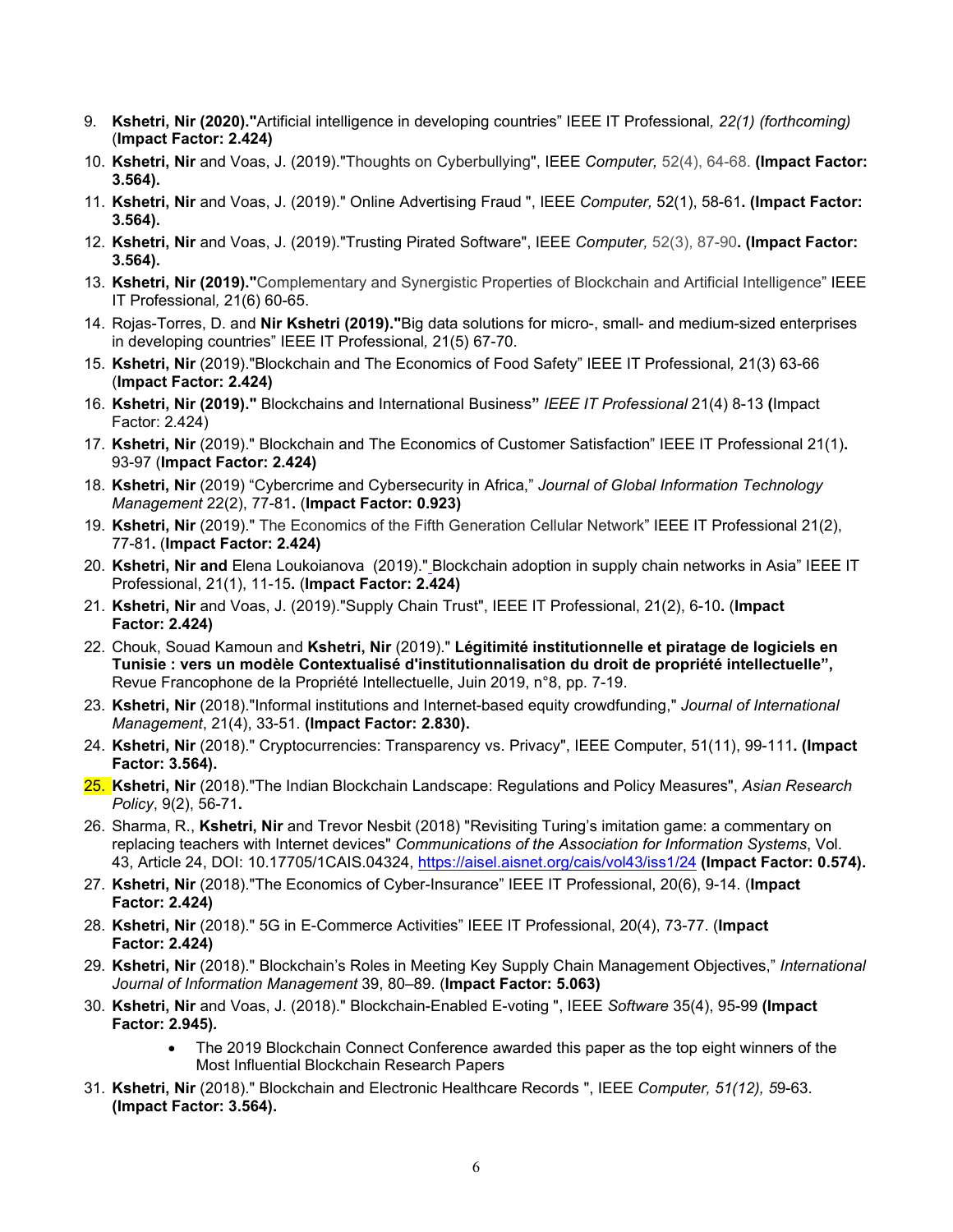- 32. **Kshetri, Nir** and Voas, J. (2018)." Cyberthreats under the Bed ", IEEE *Computer, 51(5),* 92-95. **(Impact Factor: 3.564).**
- 33. **Kshetri, Nir** and Voas, J. (2018)."Blockchain in Developing Countries" *IEEE IT Professional* 20(2), 11-14. (**Impact Factor: 2.424)**
- 34. **Kshetri, Nir** (2018)." Rural e-Commerce in Developing Countries" IEEE IT Professional, 20(2), 91-95. (**Impact Factor: 2.424)**
- 35. **Kshetri, Nir** (2018)." Introducing the IT Economics Department" *IEEE IT Professional*, 20(1), 83-87. (**Impact Factor: 2.424)**
- 36. **Kshetri, Nir** and Diana Rojas (2018)." The 2018 Winter Olympics: A Showcase of Technological Advancement" *IEEE IT Professional*, 20(2), 19-25. (**Impact Factor: 2.424)**
- 37. **Kshetri, Nir** and Voas, J. (2018)." Hacking's Brand-Equity Nexus", IEEE *Computer, 51 (*3), 74-77. **(Impact Factor: 3.564).**
- 38. **Kshetri, Nir** and Voas, J. (2017)." Hacking Power Grids: A Current Problem ", IEEE *Computer 50*(12), 91-95. **(Impact Factor: 3.564).**
- 39. **Kshetri, Nir** and Voas, J. (2017)." The Economics of "Fake News"" *IEEE IT Professional* 19(6), 8-12. (**Impact Factor: 2.424)**
- 40. **Kshetri, Nir** (2017)."Blockchain's roles in strengthening cybersecurity and protecting privacy **"** *Telecommunications Policy*, 41(10), pp. 1027-1038 **(Impact Factor: 2)**
- 41. **Kshetri, Nir** (2017) "Will blockchain emerge as a tool to break the poverty chain in the Global South?" *Third World Quarterly,* 38 (8), 1710-1732, http://www.tandfonline.com/doi/full/10.1080/01436597.2017.1298438. (**Impact Factor: 2.156)**
- 42. **Kshetri, Nir** (2017) "Potential Roles of Blockchain in Fighting Poverty and [Reducing Financial Exclusion in](http://www.tandfonline.com/doi/abs/10.1080/09692290420001672881)  [the Global South,"](http://www.tandfonline.com/doi/abs/10.1080/09692290420001672881) *Journal of Global Information Technology Management* (20), 201-204. (**Impact Factor: 0.923)**
- 43. Voas, J. and **Kshetri, Nir** (2017)."Human tagging", IEEE *Computer* 50(10): 78-85. (**Impact Factor: 3.564)**
- 44. **Kshetri, Nir** (2017)."Can Blockchain Strengthen IoT?" *IEEE IT Professional*, 19(4), 68-72. (**Impact Factor: 2.424)**
- 45. **Kshetri, Nir** and Voas, J. (2017)."Do Cryptocurrencies Fuel Ransomware" *IEEE IT Professional* 19(5), 11- 15. (**Impact Factor: 2.424)**
- 46. **Kshetri, Nir** and Voas, J. (2017)."Banking on Availability", IEEE *Computer 50*(1), 76 80**(Impact Factor: 3.564).**
- 47. **Kshetri, Nir**. (2017)."In Focus: An Opinion on the Report on Securing and Growing the Digital Economy", *IEEE Security & Privacy J*anuary/February, pp. 2-7. (**Impact Factor: 1.596)**
- 48. **Kshetri, Nir** (2017)."Cybersecurity in India: Regulations, governance, institutional capacity and market mechanisms ", *Asian Research Policy*, 8(1), 64-76.
- 49. **Kshetri, Nir** (2017)."The Evolution of the Internet of Things Industry and Market in China: An Interplay of Institutions, Demands and Supply" *Telecommunications Policy* , 41(1), pp. 49–67 **(Impact Factor: 2)**
- 50. **Kshetri, Nir** (2016) "Cybersecurity and Development," *Markets, Globalization & Development Review*, 1(2), Article 3:<http://digitalcommons.uri.edu/mgdr/vol1/iss2/3>
- 51. **Kshetri, Nir** (2016)." Creation, Deployment, Diffusion and Export of Sub-Saharan Africa-originated Information Technology-Related Innovations," *International Journal of Information Management*, 36(6), Part B, pp. 1274–1287. (**Impact Factor: 5.063)**
- 52. **Kshetri, Nir** (2016) "The Economics of the Internet of Things in the Global South" *Third World Quarterly* 38 (2), 311-339, http://www.tandfonline.com/doi/full/10.1080/01436597.2016.1191942. (**Impact Factor: 2.156)**
- 53. **Kshetri, Nir** (2016)."Big Data's Role in Expanding Access to Financial Services in China," *International Journal of Information Management*, 36 (3), 297–308. (**Impact Factor: 5.063)**
- 54. **Kshetri, Nir** (2016)."Institutional and Economic Factors Affecting the Development of the Chinese Cloud Computing Industry and Market", *Telecommunications Policy,* 40, 116-129. **(Impact Factor: 2)**
- 55. **Kshetri, Nir** (2016)."Cybercrime and Cybersecurity in India: Causes, Consequences and Implications for the Future" *Crime, Law and Social Change*, 66 (3), 313–338. (**Impact Factor: 0.952)**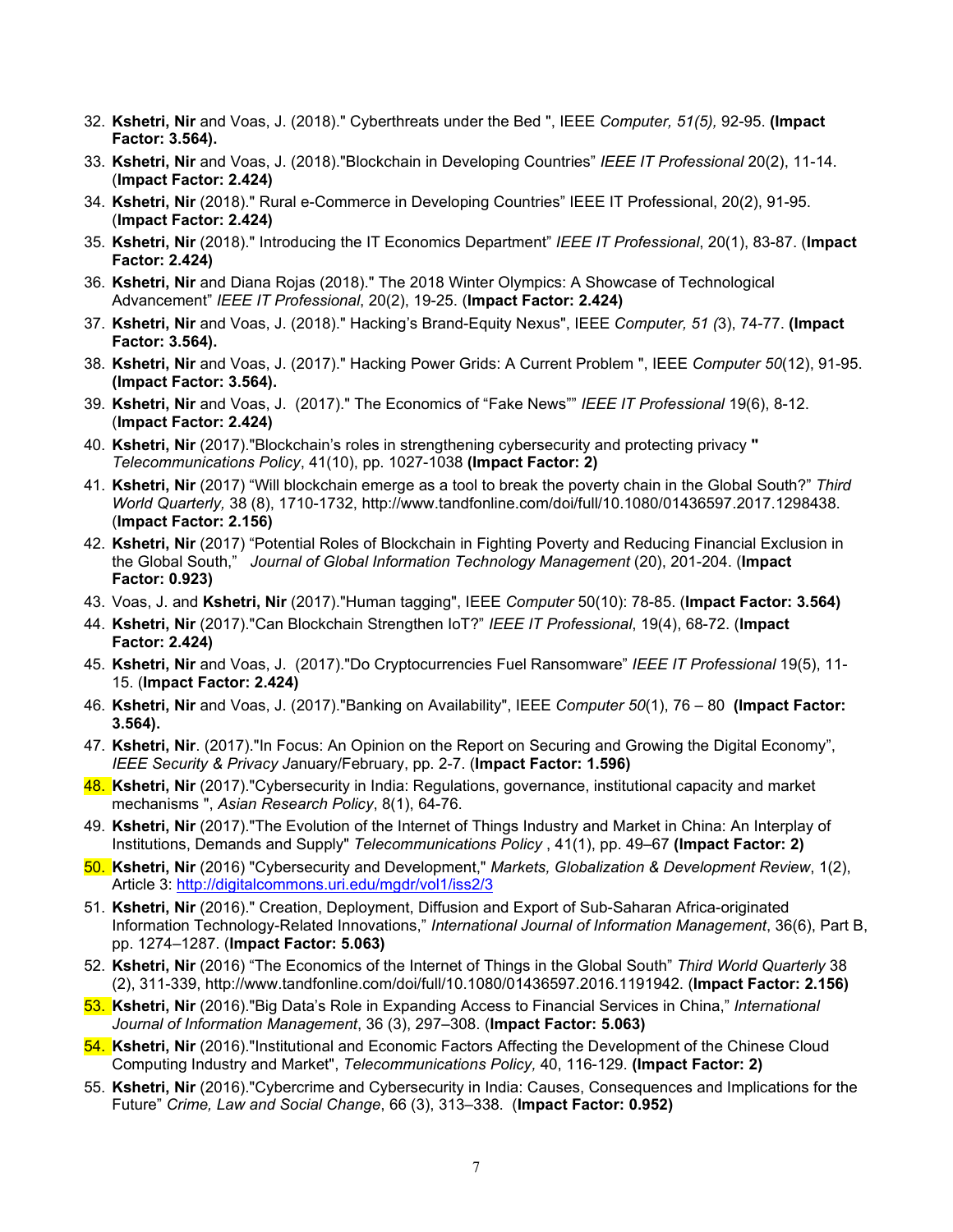- 56. **Kshetri, Nir**, and L.L. Alcantara (2016) "Drivers of Cross-national Variation in Advertising Spending: A Longitudinal Analysis of the Effects of Freedom and Foreign Direct Investment, " *Australasian Marketing Journal* 24(1), 38–45.
- 57. **Kshetri, Nir** (2016). "Gambling with Source Code ", IEEE *Computer,* 49(2), 74-77. **(Impact Factor: 3.564).**
- 58. **Kshetri, Nir** (2016)."Cybersecurity Strategies of Gulf Cooperation Council Economies," *Georgetown Journal of International Affairs,* March, [http://journal.georgetown.edu/cybersecurity-strategies-of-gulf-cooperation](http://journal.georgetown.edu/cybersecurity-strategies-of-gulf-cooperation-council-economies/)[council-economies/](http://journal.georgetown.edu/cybersecurity-strategies-of-gulf-cooperation-council-economies/)
- 59. **Kshetri, Nir** (2016)."Fostering Startup Ecosystems in India", *Asian Research Policy*, 7(1), 94-103.
- 60. **Kshetri, Nir** (2015)."Success of Crowd-Based Online Technology in Fundraising: An Institutional Perspective," *Journal of International Management*, 21(2), 100–116. **(Impact Factor: 2.830).**
	- Featured by *Strategy & Business* Magazine [\(http://www.strategy-business.com/\)](http://www.strategy-business.com/) in its Recent Research column. The Magazine's September 17 article, "Navigating the Crowdfunding Landscape" [\(http://www.strategy-business.com/blog/Navigating-the-Crowdfunding-Landscape](http://www.strategy-business.com/blog/Navigating-the-Crowdfunding-Landscape)*)* is based entirely on this article.
- 61. **Kshetri, Nir** (2015)."Recent U.S. Cybersecurity Policy Initiatives: Challenges and Implications" *IEEE Computer* 48 (7), 64 – 69. **(Impact Factor: 3.564).**
- 62. **Kshetri, Nir** (2015). "India's Cybersecurity Landscape: The Roles of the Private Sector and Public-Private Partnership" *IEEE Security & Privacy* 13(3), 16-23. (**Impact Factor: 1.596)**
- 63. **Kshetri, Nir** (2015). "Cybercrime and Cybersecurity Issues in the BRICS Economies," Editorial, *Journal of Global Information Technology Management* (JGITM), 18(4), 1-5. (**Impact Factor: 0.923)**
- 64. **Kshetri, Nir,** Diana Rojas-Torres, and Marleny Cardona Acevedo (2015). "Diaspora Networks, Non-Economic //Remittances and Entrepreneurship Development: Evidence from Some Economies in Latin *America*," *Journal of Developmental Entrepreneurship* 20(1).
- 65. **Kshetri, Nir** (2014). "Big Data's Impact on Privacy, Security and Consumer Welfare," *Telecommunications Policy* 38, pp. 1134-1145. **(Impact Factor: 2)**
	- 2019: The most cited article published in *Telecommunications Policy* since 2014 (according to Scopus citation counts).
- 66. **Kshetri, Nir** (2014). "The Emerging Role of Big Data in Key Development Issues: Opportunities, Challenges, and Concerns," *Big Data & Society, July-December,* 1-20, DOI: 10.1177/2053951714564227.
- 67. **Kshetri, Nir** (2014). "Japan's Changing Cybersecurity Landscape ", IEEE *Computer,* 47(1), 83-86*.* **(Impact Factor: 3.564).**
- 68. **Kshetri, Nir**, L.L. Alcantara, and Y. Park (2014). ""Development of a Smart City and its Adoption and Acceptance: The Case of New Songdo," *Communications & Strategies,* No. 96, 4th quarter, 113-128.
- 69. **Kshetri, Nir** (2014). "Cyberwarfare in the Korean Peninsula: Asymmetries and Strategic Responses", *East Asia,* 31, 183–201, DOI 10.1007/s12140-014-9215-1*.*
- 70. **Kshetri, Nir,** Ralf Bebenroth, Nicholas C. Williamson, and Ravi S. Sharma (2014)."Cross-national Heterogeneity in E-retail Spending: A Longitudinal Analysis of Economic, Technological and Political Forces", *Electronic Commerce Research,* 14(4): 585-609, DOI 10.1007/s10660-014-9159-y. **(Impact Factor: 1.940**)
- 71. **Kshetri, Nir** (2014). "Developing Successful Entrepreneurial Ecosystems: Lessons from a Comparison of an Asian Tiger and a Baltic Tiger", *Baltic Journal of Management*, 9(3), 330-356. (**Impact Factor: 1.469)**
- 72. Alcantara, Lailani L. and **Nir Kshetri** (2014). "The Link between Societal Motivation and New Venture Performance: Evidence from Entrepreneurs in Japan**,"** *Journal of Small Business and Entrepreneurship, 26(3),* 623-641, http://dx.doi.org/10.1080/08276331.2014.892311.
- 73. **Kshetri, Nir** (2014). "China's Data Privacy Regulations: A Tricky Trade-Off between ICT's Productive Utilization and Cyber-Control", *IEEE Security & Privacy*, 12(4), 38-45. (**Impact Factor: 1.596)**
- 74. **Kshetri, Nir** (2014). "Cyber-warfare: Western and Chinese Allegations", *IEEE IT Professional*, 16(1)-16-19. (**Impact Factor: 2.424)**
- 75. Bebenroth, Ralf, **Nir Kshetri** and Reinhard Hunerberg (2014), **"**Foreign Firms' Access to the Japanese Market", *European Journal of International Management 8*(1), 1-19. (**Impact Factor: 1.349)**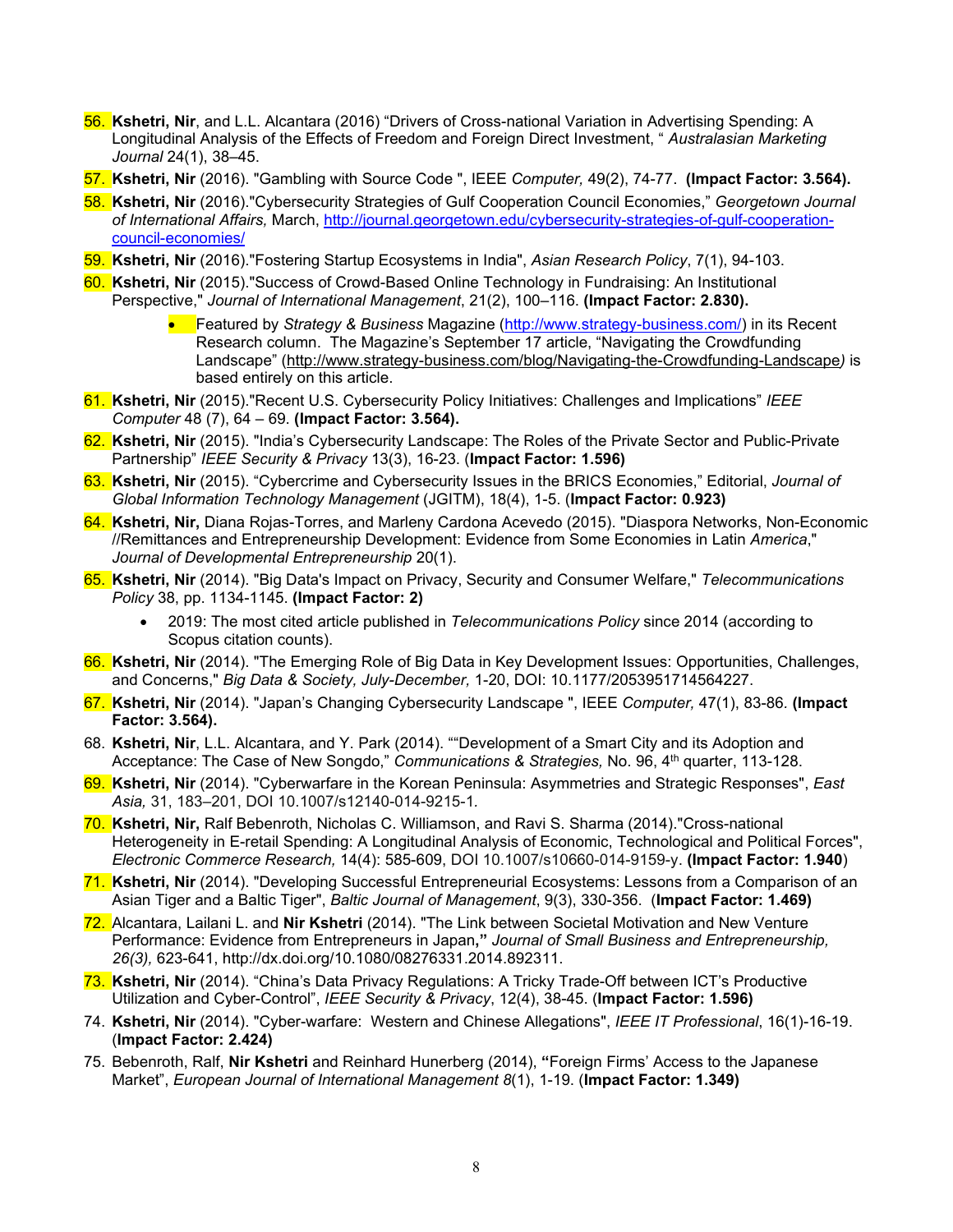- 76. **Kshetri, Nir** (2014). "An Interview with Dr. Taro Komukai, Executive Director and Senior Consultant, InfoCom Research, Japan," *Journal of Information Technology Case and Application Research*, 16(1), 49-52.
- 77. **Kshetri, Nir** (2013). "Privacy and Security Issues in Cloud Computing: The Role of Institutions and Institutional Evolution", *Telecommunications Policy*, 37(4–5), May–June, pp. 372–386. **(Impact Factor: 2)**
	- Media highlight: This article has been cited in over fifty newspapers published from Australia, Brunei, Canada, China, Colombia, France, India, Italy, Japan, Malaysia, Mexico, Morocco, New Zealand, Qatar, Tanzania, Thailand, the Philippines, the U.S., United Arab Emirates and other countries between June 21 and July 4, 2012.
	- July 2017: Most cited article published in Telecommunications Policy since 2012 (according to Scopus citation counts).
- 78. **Kshetri, Nir** (2013). "Cloud Computing in Sub-Saharan Africa ", *IEEE IT Professional*, 15(6), November/December, 64-67. (**Impact Factor: 2.424)**
- 79. **Kshetri, Nir** (2013). "The Diaspora as a Change Agent in Entrepreneurship-Related Institutions in Sub-Saharan Africa," *Journal of Developmental Entrepreneurship,* September, 18(3), 1-27.
- 80. **Kshetri, Nir** (2013). "Cybercrimes in the Former Soviet Union and Central and Eastern Europe: Current Status and Key Drivers," *Crime, Law and Social Change*, 60(1), 39-65. (**Impact Factor: 0.952)**
- 81. **Kshetri, Nir** and San Murugesan (2013). "EU and US Cybersecurity Strategies and Their Impact on Businesses and Consumers", IEEE *Computer,* 46(10), October, 84-88. (**Impact Factor: 3.564)**
- 82. **Kshetri, Nir** (2013). "Global Cybersecurity: Issues and Concerns," Guest Editorial, *Journal of Global Information Technology Management* (JGITM), 16(4), 1-5. (**Impact Factor: 0.923)**
- 83. **Kshetri, Nir** (2013). "The Expert Opinion: An Interview with Dr. Taro Komukai, Executive Director and Senior Consultant, Infocom Research, Japan," *Journal of Global Information Technology Management* (JGITM), 16(4), 68-71. (**Impact Factor: 0.923)**
- 84. **Kshetri, Nir** (2013). "Cyber-victimization and Cybersecurity in China," *Communications of the ACM,* 56(4), 35-37. (**Impact Factor: 3,063)**
	- Media highlight: A TechRepublic article, "Understanding what motivates Chinese hackers" by Michael Kassner (April 22, 2013), [\(http://www.techrepublic.com/blog/security/understanding-what-motivates](http://www.techrepublic.com/blog/security/understanding-what-motivates-chinese-hackers/9374?tag=mantle_skin;content)[chinese-hackers/9374?tag=mantle\\_skin;content\)](http://www.techrepublic.com/blog/security/understanding-what-motivates-chinese-hackers/9374?tag=mantle_skin;content) featured this article.
- 85. **Kshetri, Nir** and San Murugesan (2013). "Cloud Computing and EU Data Privacy Regulations" IEEE *Computer, March 86-89.* (**Impact Factor: 3.564)**
- 86. Bebenroth, Ralf and **Nir Kshetri** (2013), **"**Performance of Equity Stake Purchased Japanese Target Firms**",**  *Journal of Knowledge Globalization*, 6(1), 1-22.
- 87. Kshetri, Nir (2013). "Reliability, Validity, Comparability and Practical Utility of Cybercrime-related Data, Metrics, and Information", *Informatio*n, 4 (1), 117-123, [http://www.mdpi.com/2078-2489/4/1/117/pdf.](http://www.mdpi.com/2078-2489/4/1/117/pdf)
- 88. **Kshetri, Nir** (2013). "IT in the Chinese Healthcare Industry", *IEEE IT Professional,* 15(1), 12-15. (**Impact Factor: 2.424)**
- 89. **Kshetri, Nir** (2013). "Cybercrime and Cyber-security Issues Associated with China: Some Economic and Institutional Considerations" *Electronic Commerce Research* 13 (1): 41-69. . **(Impact Factor:** 1.940)
- 90. **Kshetri, Nir** (2013). **"**Chinese and Indian Trade and Investment Links with Sub-Saharan Africa: Institutions, Capabilities and Competitive Advantage," *International Journal of Technological Learning, Innovation and Development (IJTLID)*, 6(1/2),161-189.
- 91. **Kshetri, Nir** and Ralf Bebenroth (2012) "Cross-National Heterogeneity in Retail Spending: A Longitudinal Analysis of Regulatory and Industry Factors**,"** *Journal of Macromarketing*, December, 32(4), 374-389. **(Impact Factor: 1.517**)
- 92. **Kshetri, Nir** (2012). "Cloud Computing in India," *IEEE IT Professional*, 14(5), September/October, pp. 5-8. (**Impact Factor: 2.424)**
	- This article has been selected to be featured in *IEEE Cloud Computing Initiative* (CCI) [http://cloudcomputing.ieee.org/.](http://cloudcomputing.ieee.org/)
- 93. **Kshetri, Nir** and S. Acharya (2012). **"**Mobile Payment in Emerging Markets," *IEEE IT Professional*, 14(4) July/August, 9-14. (**Impact Factor: 2.424)**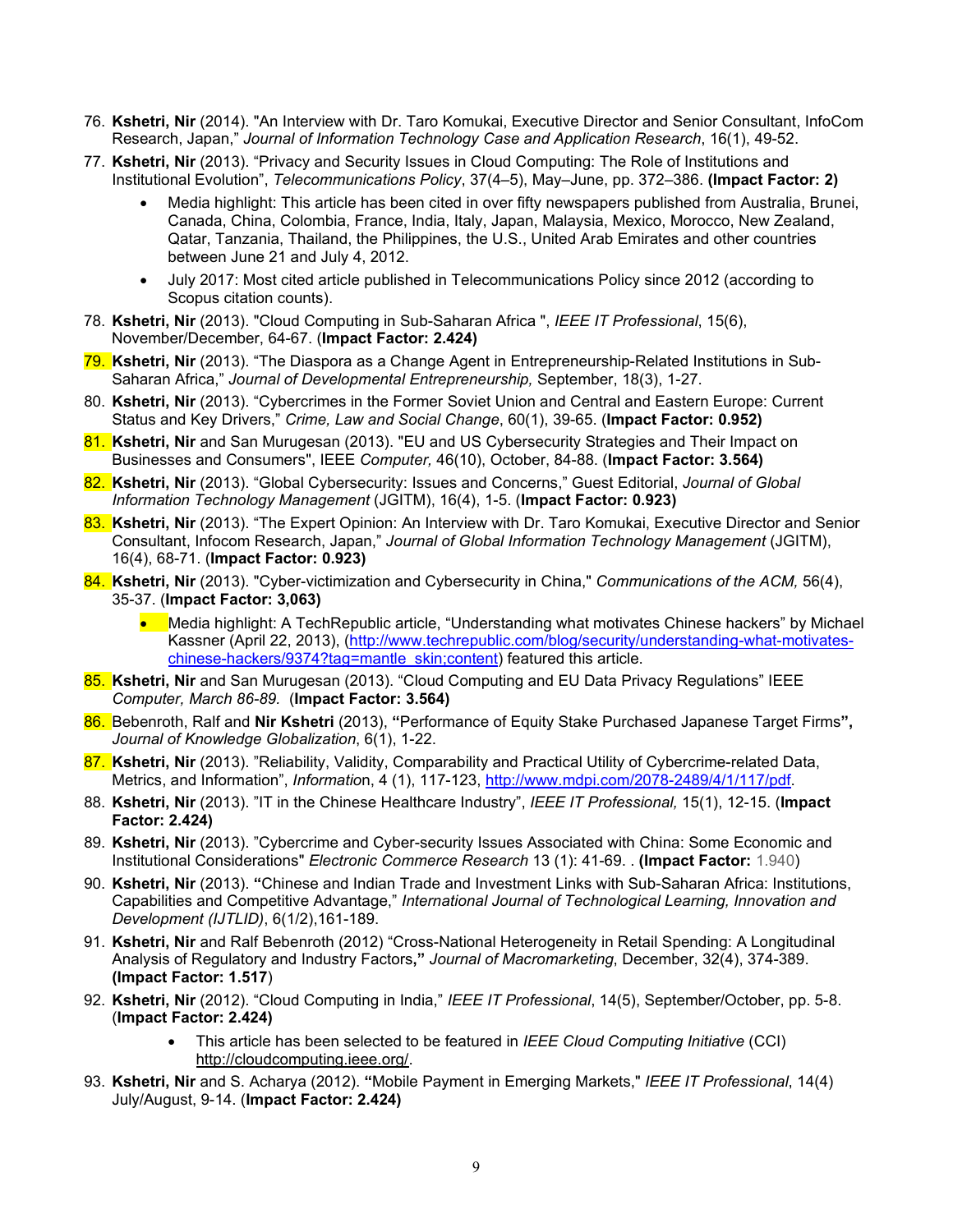- 94. **Kshetri, Nir**, (2012). "The Evolution Of The Offshore Outsourcing Industry: Brazil Versus Other BRIC Economies," *Suma de Negocios*, 3(3), 33-46.
- 95. **Kshetri, Nir**, (2012). "Les activités d'espionnage électronique et de contrôle d'Internet à l'ère de l'infonuagique : le cas de la Chine" *Télescope:* : *Revue d'analyse comparée en administration publique* (En Françai), 18(1-2), 169-187 (www.telescope.enap.ca/Telescope/docs/Index/Vol\_18\_no\_1-2/Telv18n1- 2\_kshetri.pdf)
	- •English version of the article titled, "Cyber-control and Cyber-espionage Activities in the Age of Cloud Computing: Evidence from China" has also been published online at: http://www.telescope.enap.ca/Telescope/docs/English%20papers/Vol18N1\_2/Vol18\_no12\_anglais [kshetri.pdf.](http://www.telescope.enap.ca/Telescope/docs/English%20papers/Vol18N1_2/Vol18_no12_anglais_kshetri.pdf)
- 96. Williamson, Nicholas C., **Nir Kshetri,** and Timothy J. Wilkinson (2011) **"**Recent Trends in Export Promotions in the United States," *Marketing Management Journal 21(2)* pp. 153-166.
- 97. **Kshetri, Nir**, (2011). **"**Privacy and Security Aspects of Social Media: Institutional and Technological Environment" *The Pacific Asia Journal of the Association for Information Systems, 3 (4, December), pp.1-20,*  (**Lead article**). http://aisel.aisnet.org/cgi/viewcontent.cgi?article=1057&context=pajais
- 98. **Kshetri, Nir**, P. Palvia, and H. Dai (2011). **"**Chinese Institutions and Standardization: The Case of Government Support to Domestic Third Generation Cellular Standard", *Telecommunications Policy, 35(5),*  399-412 (**Lead article**). **(Impact Factor: 2)**
- 99. **Kshetri, Nir**, (2011). "Kaspersky Lab: From Russia with Anti-virus," *Emerald Emerging Markets Case Studies*, 1(3), pp. 1-10 **(Emerald Literati Network 2013 Awards for Excellence, Highly Commended Award Winner)**
- 100.**Kshetri, Nir**, (2011). **"**Cloud Computing in the Global South*:* Drivers, Effects and Policy Measures," *Third World Quarterly, 32(6),* 995-1012 (**Lead article**). (**Impact Factor: 2.156)**
- 101.**Kshetri, Nir**, (2011). **"**The Indian Environment for Entrepreneurship and Small Business Development**"**  *Studia Negotia*, 56 (LVI), 4, 35-52.
- 102.**Kshetri, Nir** (2011) "Emerging economies and the global financial crisis: Evidence from China and India," *Thunderbird International Business Review*, Special issue on the 2008 Financial Crisis, 53(2), March/April, pp. 247-262.
- 103.**Kshetri, Nir** (2011) "Institutional and Economic Foundation of Entrepreneurship in Africa: An Overview", *Journal of Developmental Entrepreneurship,* 16(1), 9-35 (**Lead article**).
- 104. **Kshetri, Nir** (2011) " The Healthcare Off-Shoring Industry in Developing Economies Institutional and Economic Foundations: An Indian Case ", *International Journal of Health Care Quality Assurance*, 24(6), 453–470.
- 105. **Kshetri, Nir** and Nikhilesh Dholakia (2011) "Regulative Institutions Supporting Entrepreneurship In Emerging Economies: A Comparison of China and India" *Journal of International Entrepreneurship* 9(2), pp. 110-132.
	- Featured in Wharton School's online business journal, Knowledge@Wharton, "Not Exactly Silicon Valley: China's Distinct Brand of Entrepreneurship," December 20, 2013, https://knowledge.wharton.upenn.edu/article/exactly-silicon-valley-chinas-distinct-brandentrepreneurship/
- 106.**Kshetri, Nir** and Nikhilesh Dholakia (2011) "Offshoring of Healthcare Services: The Case of the Indian Medical Transcription Offshoring Industry," *Journal of Health Organization and Management* (Previously published as: *Journal of Management in Medicine*), 25(1), 94 - 107.
- 107.**Kshetri, Nir** (2010) "Cloud Computing in Developing Economies", *IEEE Computer*, October 43(10), pp. 47- 55. **(Impact Factor: 3.564).**
- 108.**Kshetri, Nir** (2010) "Diffusion and Effects of Cybercrime in Developing Economies," *Third World Quarterly, 31(7),* 1057 – 1079. (**Impact Factor: 2.156)**

•In December 2010, this article was selected by the Information Resource Center, U.S. Embassy Public Affairs, Bangkok, Thailand in its monthly current awareness publication, Article Alert, which selects articles and policy briefs from "leading American journals and think tanks" [\(http://bangkok.usembassy.gov/services/irc/alert/december10.html\)](http://bangkok.usembassy.gov/services/irc/alert/december10.html).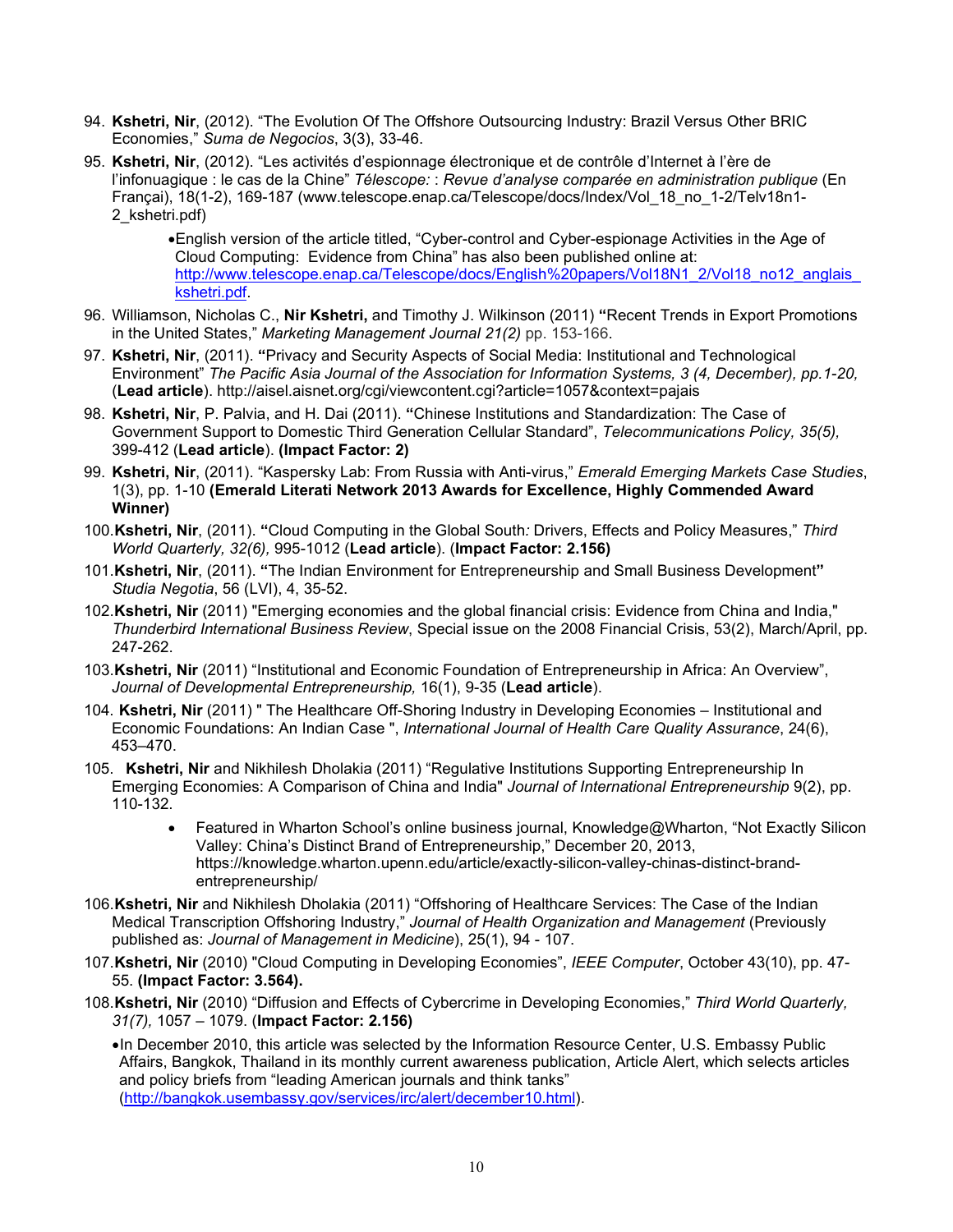•Among the five most read articles published in *Third World Quarterly.*

- •Quoted in *Leadership Magazine's* article titled, "The crime scene of the 21st century,**"** <http://www.leadershiponline.co.za/articles/other/1356-cyber-crime>
- 109.**Kshetri, Nir** (2010) "Business Perceptions of Regulative Institutions in Central and Eastern Europe", *Baltic Journal of Management*, 5(3): pp. 356 - 377. (**Impact Factor: 1.469)**
- 110. **Kshetri, Nir** (2010) "The Economics of Click Fraud", IEEE Security & Privacy, 8 (3), May/June, 45-53. (**Impact Factor: 1.596)**
- 111. Greengard, Samuel and **Nir Kshetri** (2010), "Cloud Computing and Developing Nations," *Communications of the ACM,* 53(5), 18-20 (News article)*.* (**Impact Factor: 3,063)**
- 112. **Kshetri, Nir** (2010) "Normative and Cognitive Institutions Affecting a Firm's E-Commerce Adoption", *Journal of Electronic Commerce Research*, 11(2), 157-174.
- 113. Midha, Vishal, Prashant Palvia, Rahul Singh and **Nir Kshetri** (2010) "Improving Open Source Software Maintenance," J*ournal of Computer Information Systems,* 50(3), 81-90*.*
- 114.**Kshetri, Nir** (2009) "Positive Externality, Increasing Returns and the Rise in Cybercrimes" *Communications of the ACM, 52(12), 141-144.* (**Impact Factor: 3.063)**
- 115.**Kshetri, Nir** (2009) "Institutionalization of Intellectual Property Rights in China," *European Management Journal,* 27(3) 155-164 (**Lead article**). (**Impact Factor: 2.985)**
- 116.**Kshetri, Nir** (2009) "Entrepreneurship in Post-Socialist Economies: A Typology and Institutional Contexts for Market Entrepreneurship", *Journal of International Entrepreneurship, 7(3):* 236-259*.*
- 117.**Kshetri, Nir** (2009) "The Development of Market Orientation: A Consideration of Institutional Influence in China" *Asia Pacific Journal of Marketing and Logistics, 21(1), 19-40.* **(Impact Factor: 1.276**)
- 118.**Kshetri, Nir** (2009) "The Evolution of the Chinese Online Gaming Industry," *Journal of Technology Management in China,* 4(2), 158-179.
	- •**Winner of the Emerald Awards for Excellence in 2010** (http://www.emeraldinsight.com/authors/literati/awards.htm?year=2010&journal=jtmc&PHPSESSID=15t2 h2intsl51945d1n0vme9t4)
- *119.* **Kshetri, Nir** and Nikhilesh Dholakia (2009) "Professional and Trade Associations in a Nascent and Formative Sector of a Developing Economy: A Case Study of the NASSCOM Effect on the Indian Offshoring Industry," *Journal of International Management,* 15(2), 225-239*.* **(Impact Factor: 2.830).**
- 120. **Kshetri, Nir**, Brandon Queen, Andrea Schiopu and Crystal Elmore (2009), "The Profile and Motivation of Golf Tournament Attendees: An Empirical Study", *Journal of Interdisciplinary Mathematics 12(2),* 225-241*.*
- 121. **Kshetri, Nir** and Riad Ajami (2008) "Institutional Reforms in the Gulf Cooperation Council Economies: A Conceptual Framework," *Journal of International Management*, 14(3), 300-318*.* **(Impact Factor: 2.830).**
- 122. **Kshetri, Nir** (2007) "Barriers to E-Commerce and Competitive Business Models in Developing Countries: A Case Study" *Electronic Commerce Research and Applications, 6, 443-452.* **(Impact Factor: 2.911**)
	- •Among the top 3 most downloaded articles in *Electronic Commerce Research and Applications (2007- 2012)*
	- •Among the most cited Electronic Commerce Research and Applications articles
- 123. **Kshetri, Nir** (2007) "The Adoption of E-Business by Organizations in China: An Institutional Perspective," *Electronic Markets,* 17(2), 113-125*.* **(Impact Factor: 3.553**)
- 124. **Kshetri, Nir**, Nicholas C. Williamson and Andreea Schiopu (2007) "Economics and Politics of Advertising: Evidence from the Enlarging European Union," *European Journal of Marketing*, 41 (3/4), pp. 349-366. **(Impact Factor: 1.716)**
- 125. **Kshetri, Nir** (2007) "Increasing Returns and the Diffusion of Linux in China", *IEEE IT Professional, 9*(6), 24- 29. (**Impact Factor: 2.424)**
- 126. **Kshetri, Nir** (2007) "Institutional Factors Affecting Offshore Business Process and Information Technology Outsourcing", *Journal of International Management*, 13(1), *38-56*. **(Impact Factor: 2.830).**

•Among the 10 most cited articles in *Journal of International Management (2009-2012).*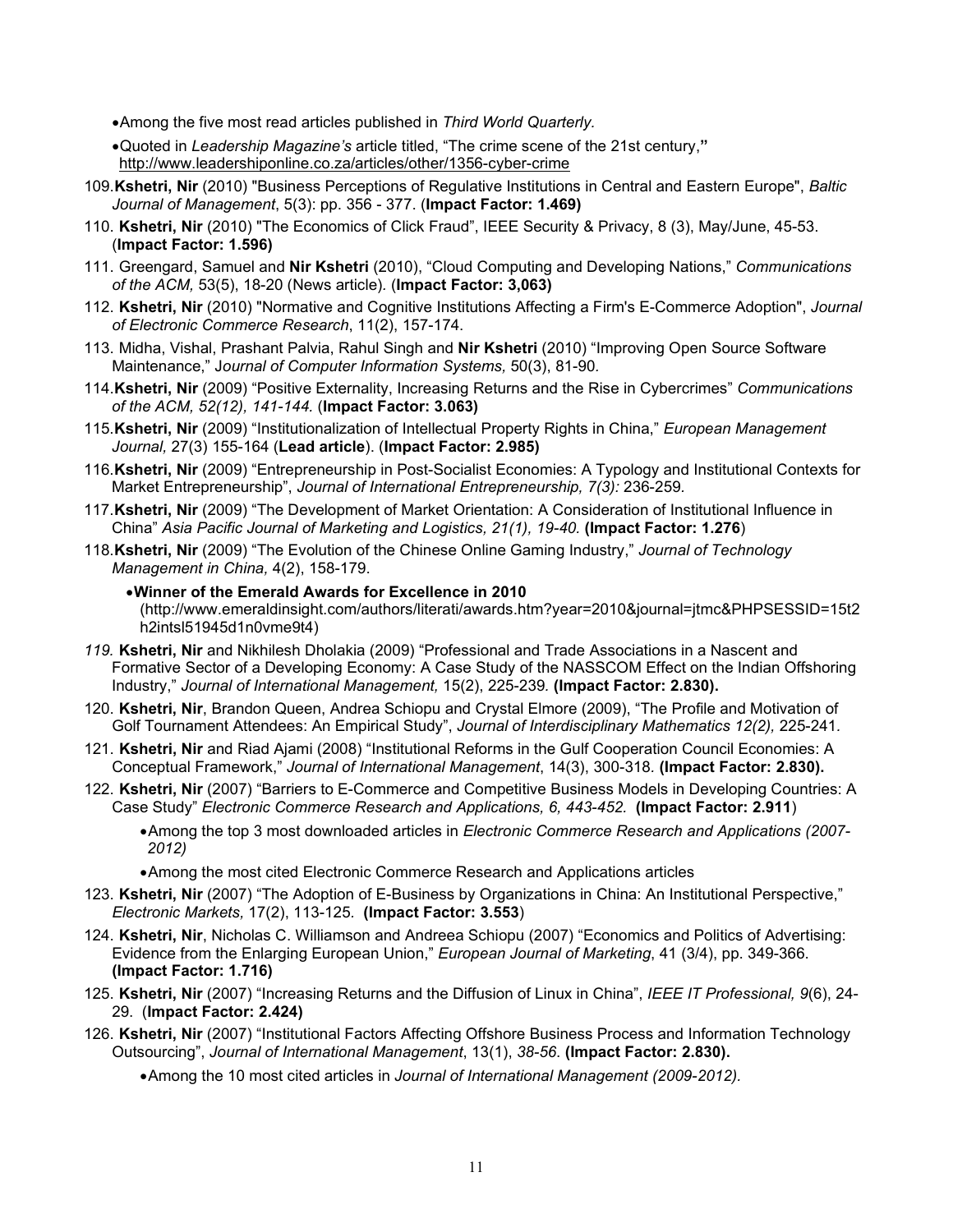- 127. **Kshetri, Nir**, and Andreea Schiopu (2007) "Government Policy, Continental Collaboration and the Diffusion of Open Source Software in China, Japan and South Korea", *Journal of Asia Pacific Business*, 8(1), 61-77
	- Abstract published in *Asian-Pacific Economic Literature*, November 2007, 21(2), p. 146.
- 128. **Kshetri, Nir** (2007) "Institutional Changes Affecting Entrepreneurship in China," *Journal of Developmental Entrepreneurship,* 12(4), 415–432.
- 129. Williamson, Nicholas C., **Nir Kshetri,** Tim Heijwegen and Andreea Schiopu (2006), "An Exploratory Study of the Functional Forms of Export Market Identification Variables," *Journal of International Marketing,* 14(1), 71- 97. "). **(Impact Factor: 3.375**)
- 130. **Kshetri, Nir** (2006), **"**The Simple Economics of Cybercrimes", *IEEE Security and Privacy*, *January/February, 4 (1),* 33-39 (Reprinted in: C. V*idya (Eds.) Cyber Crimes and Law: An Overview, pp. 13-29, The ICFAI University Press, Hyderabad, India*)*.* (**Impact Factor: 1.596)**
- 131. **Kshetri, Nir** and Satya Jayadev (2006), "Intelirel's Transition to E-Business: Optimizing the Combination of Electronic Data Interchange and the Internet," *International Journal of Cases on Electronic Commerce* (IJCEC), 2(1): 46-60.
- 132. **Kshetri, Nir** (2005), "ICTs, Strategic Asymmetry and National Security," *Journal of International Management*, 11(4), *563-580*. **(Impact Factor: 2.830).**
- 133. **Kshetri, Nir** and Nikhilesh Dholakia (2005), "E-Commerce Patterns in South Asia: A Look Beyond Economics," *Journal of Asia Pacific Business*, 6(3), 63-79.
- 134. Dholakia, Nikhilesh and **Nir Kshetri** (2005), "World Trade Point Federation: Bringing E-Commerce Capabilities to Developing Nations," *International Journal of Cases on Electronic Commerce* (IJCEC), 1(1), 39-53.
- 135. **Kshetri, Nir** (2005), "Pattern of Global Cyber War and Crime: A Conceptual Framework," *Journal of International Management*, 11(4), *541-562*. **(Impact Factor: 2.830).**
- 136. **Kshetri, Nir** (2005), **"**Structural Shifts in the Chinese Software Industry," *IEEE Software***,** July/August, 86-93. **(Impact Factor: 2.945)**
- 137. **Kshetri, Nir** (2005) "Hacking the Odds," *Foreign Policy*, May/June, p. 93.
- 138. **Kshetri, Nir** (2005) **"**Diffusion Pattern of Linux: An Assessment on Major Technology Dimensions," *First Monday,* 10(8)(August), URL: [http://firstmonday.org/issues/issue10\\_8/kshetri/index.html](http://firstmonday.org/issues/issue10_8/kshetri/index.html)
- *139.* **Kshetri, Nir** (2004), "Economics of Linux Adoption in Developing Countries," *IEEE Software*, 21 (1), 74-81. **(Impact Factor: 2.945)**
- *140.* Dholakia, Ruby and **Nir Kshetri** (2004), "Factors Impacting the Adoption of The Internet among SMEs," *Small Business Economics*, 23(4), 311-322. "). **(Impact Factor: 3.555**)
- *141.* **Kshetri, Nir** and Nikhilesh Dholakia (2002), "Determinants of the Global Diffusion of B2B E-Commerce," *Electronic Markets*, 12(2), 120-129*.* **(Impact Factor: 3.553**)
- 142. **Kshetri, Nir** and Maggie Kei Cheung (2002), "What Factors are Driving China's Mobile Diffusion?," *Electronic Markets*, 12(1), 22-6 (*Foreign Policy (FP)* featured this paper in the *Global Newsstand* section of its July/August, 2002 issue, pp. 83-85. *FP*'s *Global Newsstand* section "highlights new ideas appearing in specialty journals around the world"). **(Impact Factor: 3.553**)
- *143.* **Kshetri, Nir** (2002), "What Determines Internet Diffusion Loci in Developing Countries: Evidence from China and India," *Pacific Telecommunications Review*, 23(3), 25-34.
- 144. **Kshetri, Nir** (2001), "Determinants of the Locus of Global E-Commerce," *Electronic Markets*, 11(4), 250-257. **(Impact Factor: 3.553**)

# **CONTRIBUTION TO EVENTS ORGANIZED BY UNITED NATIONS AGENCIES**

- 1. April 2017: Panelist at the session on "Cybersecurity and Cybercrime: New tools for better cyber protection", United Nations Conference on Trade and Development, eCommerce Week, 24-28 April 2017, http://unctad.org/en/conferences/e-week2017/Pages/MeetingDetails.aspx?meetingid=1306
- 2. July 2015: Organized and moderated a panel titled "Smart Cities in Asia and the Deployment of Big Data: Privacy and Security Challenges**,"** Asia Pacific Regional IGF, organized by the United Nations' Secretariat of the Internet Governance Forum (IGF), July 1-3, Taipa, Macao.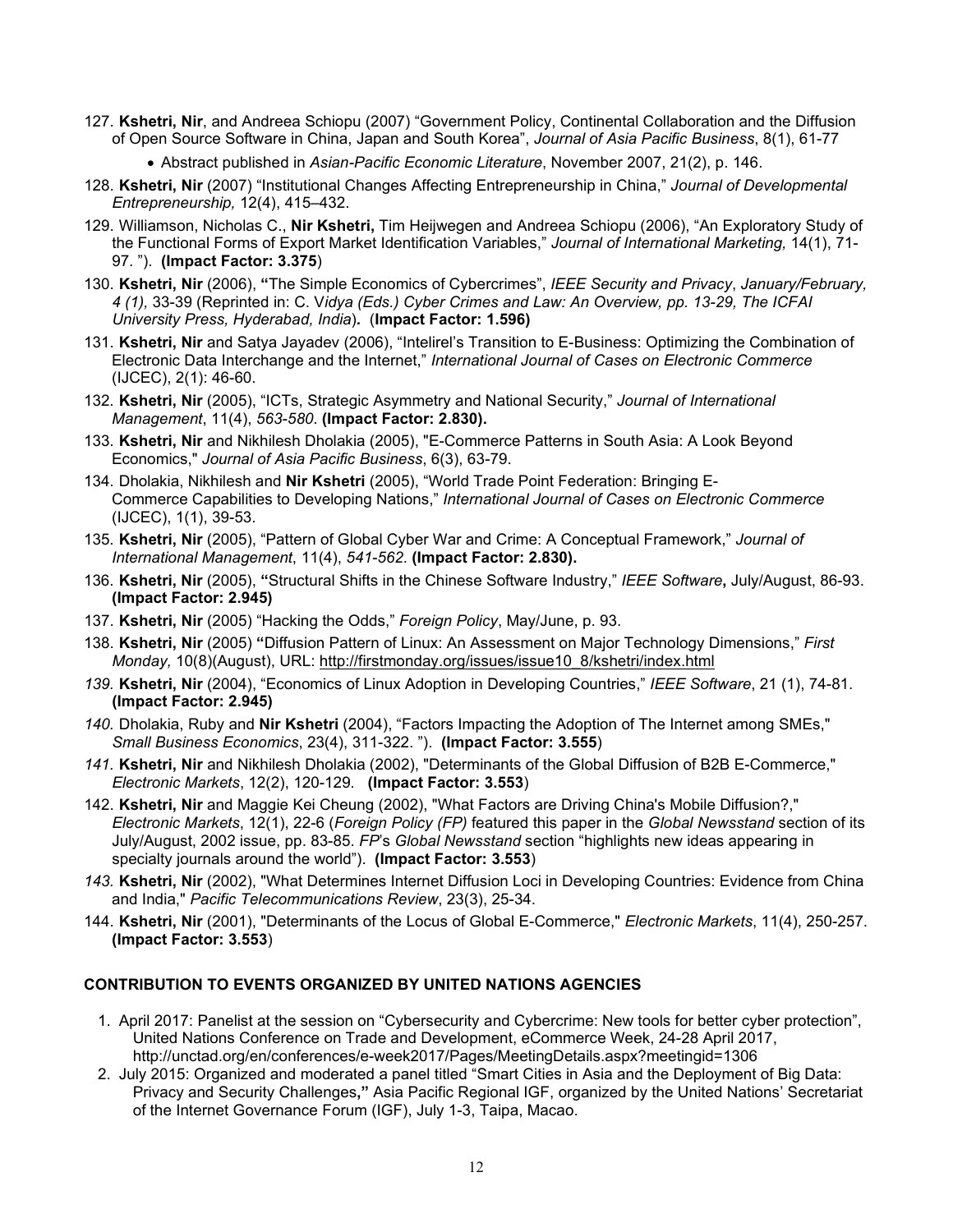- 3. May 2015: participated as a panelist at, E-business and the sustainable development goals (*SDGs*): the Way Forward (http://www.itu.int/net4/wsis/forum/2015/Agenda/Session/253) at the *World Summit on the Information Society* (*WSIS*) 2015 held in Geneva, Switzerland. The panel was jointly organized by three UN agencies: The United Nations Conference on Trade and Development *(*UNCTAD*)*, Universal Postal Union (UPU*),* which is the United Nations specialized agency for the postal sector, and International Trade Centre (*ITC*) which is the joint agency of the World Trade Organization and the United Nations.
- *4.* December 2014: Lead discussant at the Peer review meeting of the United Nations' Information Economy Report 2015, Geneva, Switzerland (The *United Nations Conference on Trade and Development (*UNCTAD*))*
- 5. August 2014: Organizer and Moderator of the Workshop "Cybersecurity policy, strategy and implementation in the Asia Pacific region: The nature of the heterogeneity and its implications", Asia Pacific Regional IGF, organized by the United Nations' Secretariat of the Internet Governance Forum (IGF), Delhi, India.
- 6. April 2014: Invited speaker at Information Economy Seminar, organized by the UNCTAD jointly with the School of Management at Shanghai University [\(http://unctad.org/en/Pages/MeetingDetails.aspx?meetingid=547\)](http://unctad.org/en/Pages/MeetingDetails.aspx?meetingid=547)
- 7. October 2013: Moderator of the Panel "Privacy in Asia: Building on the APEC Privacy Principles", 2013 Global IGF, organized by the United Nations' Secretariat of the Internet Governance Forum (IGF), October 22-25, Bali, Indonesia.
- 8. September 2013: Panel member, "Privacy in Asia: Building on the APEC Privacy Principles", 2013 APrIGF(Asia Pacific Regional IGF, organized by the United Nations' Secretariat of the Internet Governance Forum (IGF), September 3-6, Seoul, South Korea.
- 9. July 2013: Lead discussant at the Peer review meeting of the United Nations' Information Economy Report 2013, Geneva, Switzerland (The *United Nations Conference on Trade and Development* (*UNCTAD*))
- 10. November 2012: Invited speaker at the United Nations Internet Governance Forum Annual Meeting held in Baku, Azerbaijan.
- 11. December 2010: Invited speaker at the International Telecommunication Union (ITU), The United Nations specialized agency for information and communication technologies (ICTs) to speak on "Addressing security challenges on a global scale", Geneva, Switzerland.

# **Articles in popular press and newspapers**

- 1.Kshetri, Nir (2019), **"**Blockchain voting is vulnerable to hackers, software glitches and bad ID photos among other problems", October 18, [https://theconversation.com/blockchain-voting-is-vulnerable-to](https://theconversation.com/blockchain-voting-is-vulnerable-to-hackers-software-glitches-and-bad-id-photos-among-other-problems-122521)[hackers-software-glitches-and-bad-id-photos-among-other-problems-122521](https://theconversation.com/blockchain-voting-is-vulnerable-to-hackers-software-glitches-and-bad-id-photos-among-other-problems-122521)
- 2.Kshetri, Nir (2019), **"**Facebook's Libra may be quite attractive in developing countries", June 25, <https://theconversation.com/facebooks-libra-may-be-quite-attractive-in-developing-countries-119206>
- 3.1Kshetri, Nir (2019), "How cryptocurrency scams work" May 13, Conversation <https://theconversation.com/how-cryptocurrency-scams-work-114706>

This article has been republished in dozens of other outlets including: Slate [\(https://slate.com/technology/2019/05/cryptocurrency-blockchain-scams-ponzi-telegram.html\)](https://slate.com/technology/2019/05/cryptocurrency-blockchain-scams-ponzi-telegram.html), Salon [\(https://www.salon.com/2019/05/18/how-cryptocurrency-scams-work\\_partner/\)](https://www.salon.com/2019/05/18/how-cryptocurrency-scams-work_partner/), Channel News Asia [\(https://www.channelnewsasia.com/news/commentary/cryptocurrency-bitcoins-scams-crime-fraud](https://www.channelnewsasia.com/news/commentary/cryptocurrency-bitcoins-scams-crime-fraud-investors-lose-billion-11534842)[investors-lose-billion-11534842\)](https://www.channelnewsasia.com/news/commentary/cryptocurrency-bitcoins-scams-crime-fraud-investors-lose-billion-11534842), Science Alert [\(https://www.sciencealert.com/here-s-how-cryptocurrency](https://www.sciencealert.com/here-s-how-cryptocurrency-scammers-rob-investors-of-billions/amp)[scammers-rob-investors-of-billions/amp\)](https://www.sciencealert.com/here-s-how-cryptocurrency-scammers-rob-investors-of-billions/amp), Fast Company [\(https://www.fastcompany.com/90349273/how](https://www.fastcompany.com/90349273/how-cryptocurrency-investors-get-swindled-out-of-billions)[cryptocurrency-investors-get-swindled-out-of-billions\)](https://www.fastcompany.com/90349273/how-cryptocurrency-investors-get-swindled-out-of-billions), International Business Times [\(https://www.ibtimes.com/how-cryptocurrency-scams-work-2791773\)](https://www.ibtimes.com/how-cryptocurrency-scams-work-2791773), Forbes Africa [\(https://www.forbesafrica.com/investment/2019/05/14/how-cryptocurrency-scams-work/\)](https://www.forbesafrica.com/investment/2019/05/14/how-cryptocurrency-scams-work/) MSN [\(https://www.msn.com/en-za/money/news/how-cryptocurrency-scams-work/ar-](https://www.msn.com/en-za/money/news/how-cryptocurrency-scams-work/ar-AABxQ6H?li=BBqfZdL&srcref=rss)[AABxQ6H?li=BBqfZdL&srcref=rss\)](https://www.msn.com/en-za/money/news/how-cryptocurrency-scams-work/ar-AABxQ6H?li=BBqfZdL&srcref=rss) and SF Gate [\(https://m.sfgate.com/news/article/How-cryptocurrency](https://m.sfgate.com/news/article/How-cryptocurrency-scams-work-13840322.php)[scams-work-13840322.php\)](https://m.sfgate.com/news/article/How-cryptocurrency-scams-work-13840322.php)

4.Kshetri, Nir (2019), " Chinese internet users turn to the blockchain to fight against government censorship" February 25, Conversation, [https://theconversation.com/chinese-internet-users-turn-to-the-blockchain-to](https://theconversation.com/chinese-internet-users-turn-to-the-blockchain-to-fight-against-government-censorship-111795)[fight-against-government-censorship-111795](https://theconversation.com/chinese-internet-users-turn-to-the-blockchain-to-fight-against-government-censorship-111795) 

This article has been republished in dozens of other outlets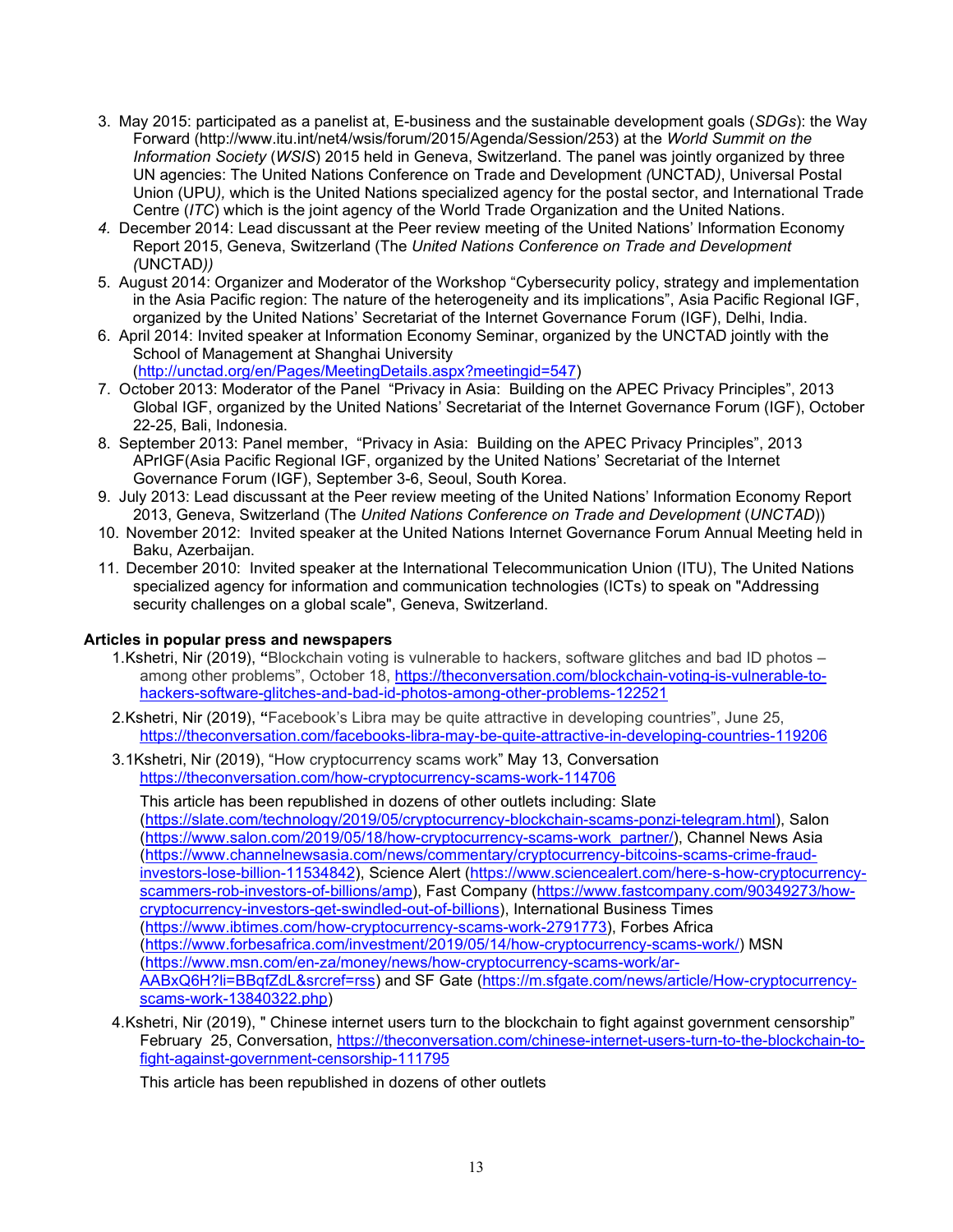- 5.Kshetri, Nir (2018), "Blockchain Could Be the Answer to Cybersecurity. Maybe". Wall Street Journal, 29 May https://www.wsj.com/articles/blockchain-could-be-the-answer-to-cybersecurity-maybe-1527645960
- 6.Kshetri, Nir (2018), " Blockchain systems are tracking food safety and origins" November 21, Conversation, <https://theconversation.com/blockchain-systems-are-tracking-food-safety-and-origins-106491>

This article has been republished in a number of other outlets

7.Kshetri, Nir (2018), " As digital threats grow, will cyber insurance take off?" October 26, Conversation, https://theconversation.com/as-digital-threats-grow-will-cyber-insurance-take-off-104371

This article has been republished in a number of other outlets

8.Kshetri, Nir (2018), " Blockchain-based property registries may help lift poor people out of poverty" June 28, Conversation, [https://theconversation.com/blockchain-based-property-registries-may-help-lift-poor](https://theconversation.com/blockchain-based-property-registries-may-help-lift-poor-people-out-of-poverty-98796)[people-out-of-poverty-98796](https://theconversation.com/blockchain-based-property-registries-may-help-lift-poor-people-out-of-poverty-98796)

This article has been republished in a number of other outlets

9.Kshetri, Nir (2018), " How criminals can manipulate cryptocurrency markets" Conversation, May 31, https://theconversation.com/how-can-criminals-manipulate-cryptocurrency-markets-97294

This article has been republished in a number of other outlets

10.Kshetri, Nir (2018), "Using blockchain to secure the 'internet of things'" March 7, <http://www.latimes.com/sns-using-blockchain-to-secure-the-internet-of-things-90002-20180307-story.html>

This article has been republished in a number of other outlets

11.Kshetri, Nir (2017), "Are cryptocurrencies a dream come true for cyber-extortionists?" Conversation, September 11, [https://theconversation.com/are-cryptocurrencies-a-dream-come-true-for-cyber](https://theconversation.com/are-cryptocurrencies-a-dream-come-true-for-cyber-extortionists-80115)[extortionists-80115](https://theconversation.com/are-cryptocurrencies-a-dream-come-true-for-cyber-extortionists-80115)

This article has been republished in a number of other outlets

12.Kshetri, Nir (2017), " Should spies use secret software vulnerabilities?" Conversation, May 18, <https://theconversation.com/should-spies-use-secret-software-vulnerabilities-77770>

This article has been republished in a number of other outlets including SFGate, The Times and Democrat, Fifth Domain, and Herald and Review.

13.Kshetri, Nir (2017), "Can blockchain technology help poor people around the world?" Conversation, April 30, https://theconversation.com/can-blockchain-technology-help-poor-people-around-the-world-76059

This article has been republished in a number of other outlets including World Economic Forum, Asia Cruiser News, Toronto Sustainability, Scroll, ValueWalk, SFGate, Sioux City Journal, HedgeAccordingly.com, Observer, The Post Star, Jamaica Observer, Actualité Houssenia Writing, La Crosse Tribune, NWI Times, scroll.in, EconoTimes, tucson.com, Houston Chronicle, Napa Valley Register, Albany Democrat-Herald, The Southern Illinoisan, The GovLab at NYU, The Courier, Santa Ynez Valley News, Which-50.com, Alva Review-Courier, The Lincoln Journal Star, Laredo Morning Times, RepubHub, Idaho Press-Tribun, San Antonio Express-News

14.Kshetri, Nir (2016), "After the NSA hack: Cybersecurity in an even more vulnerable world," The Conversation, August 18, https://theconversation.com/after-the-nsa-hack-cybersecurity-in-an-even-morevulnerable-world-64090.

This article has been republished in a number of other outlets including U.S. News & World Report, New Boston Post, seattlepi.com, AP News, SF Gate, Greenwich Time, Beaumontenterprise.com, The Houston Chronicle, The Revoluzionne, United Press International (UPI), Observer, MSN, TechCentral, Homeland Security News Wire, Government Executive, Quality Digest, Freitag (in German), National Business Review (New Zealand) (https://www.nbr.co.nz/nsa)

15.Kshetri, Nir (2016), "Why the IRS was just hacked – again – and what the feds can do about it," The Conversation, February 16, https://theconversation.com/why-the-irs-was-just-hacked-again-and-what-thefeds-can-do-about-it-54524.

This article has been republished in a number of other outlets including U.S. News & World Report, Government Technology, ECNmag.com, RealClearPolicy, Epoch Times, New Boston Post, Government Executive.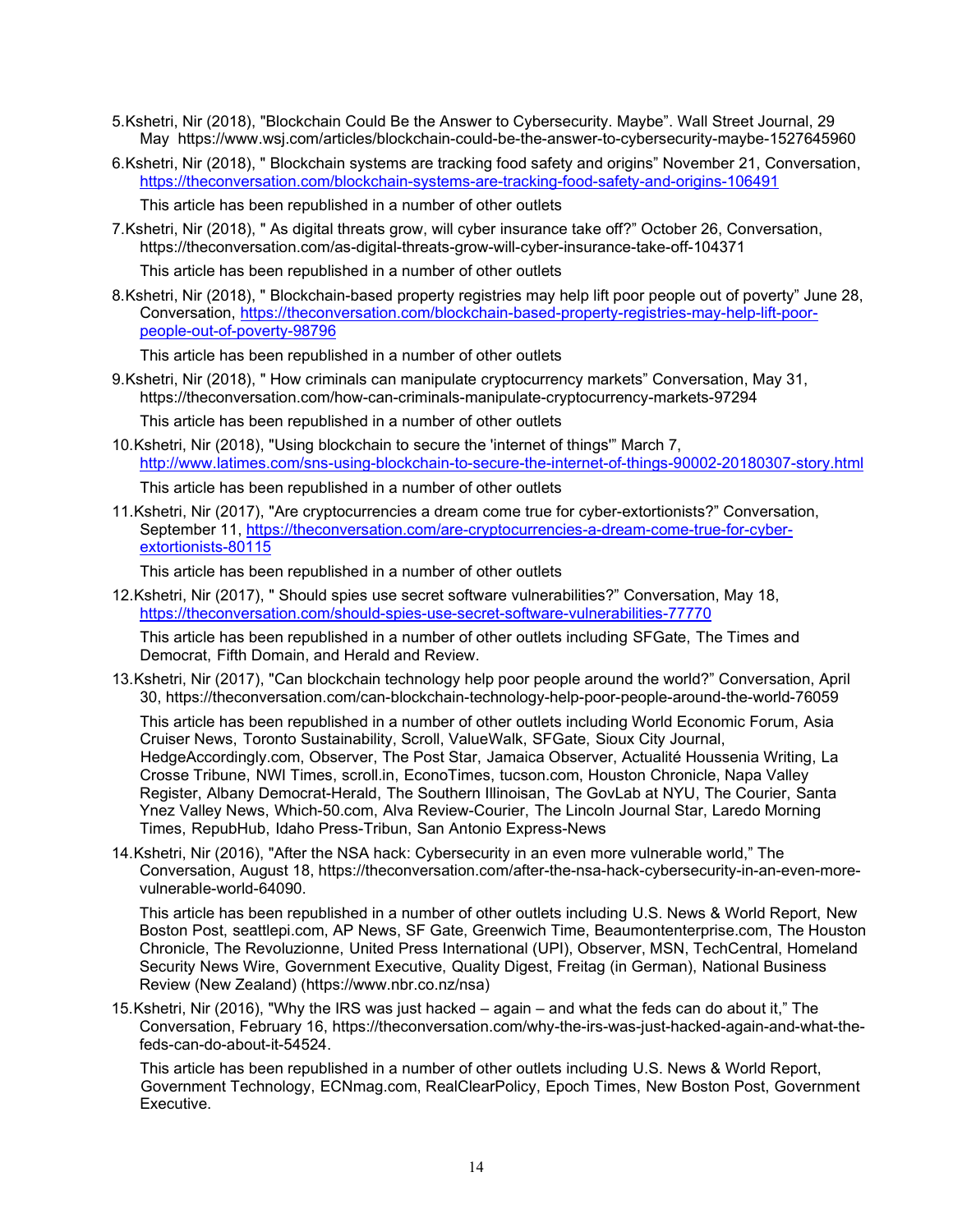# **Book Chapters**

- 1. **Kshetri, Nir** (2019) "Smart Contracts: Trade Facilitation and Smart Supervision in South-South Cooperation", in *South-South Cooperation in the Digital World*, Financial Center for South-South Cooperation Co., Ltd. South-South Education Foundation Ltd, Hong Kong: Hong Kong (forthcoming).
- 2. **Kshetri, Nir** (2017) "Cybersecurity and Privacy Issues Facing Smart Cities: Challenges and Policy Responses," Tarek Saadawi and J.D. Colwell Cyber Infrastructure Protection Vol III, The U.S. Army War College, Strategic Study Institute (SSI), The U.S. Army War College Press, Carlisle Barracks, PA.
- 3. **Kshetri, Nir**, and Alcantara, Lailani Laynesa (2016). *"*Cloud Computing in Emerging Markets*",* Encyclopedia of Cloud Computing, Editors: San Murugesan and Irena Bojanova, Wiley-IEEE, pp. 664-675.
- 4. **Kshetri, Nir** (2016) *"*Cyberwar: China and the United States" Andrew T.H. Tan (ed.)Handbook of US–China Relations, Edward Elgar Publishing, pp. 412–429
- 5. **Kshetri, Nir**, and Alcantara, Lailani Laynesa *(2015). "*Cyber-threats and cybersecurity challenges: A crosscultural perspective", Nigel Holden, Snejina Michailova and Susanne Tietze (Eds) The Routledge Companion to Cross-Cultural Management, London and New York: Routledge.
- 6. **Kshetri, Nir** (2015). "Environmental and Contextual Sources of Global Variation in Entrepreneurial Activities," S. Carraher and D. Welsh (eds.) *Global Entrepreneurship,* Kendal Hunt Publishing Company, Dubuque, Iowa, pp. 23-32.
- 7. **Kshetri, Nir**, Marleny Cardona, Hugo Díaz and Suelen Castiblanco (2014). "The Colombian Outsourcing And Offshoring Industry: The Effects Of Institutions And Agglomeration Economies," René A. Hernández et al. (eds.) Latin America's emergence in global services: A new driver of structural change in the region?, The United Nations Economic Commission for Latin America and the Caribbean (ECLAC) Santiago, Chile, March. pp. 137-155.
- 8. **Kshetri, Nir** (2012). "The Organizational Economics of Social Media", Chapter 18 in Danijela Krizman Pavlovic and Dragan Benazic (eds.) Marketing Challenges in New Economy, (Croatian Marketing Association) CROMAR, Pula, Croatia (E-Book), pp. 315-332.
- 9. **Kshetri, Nir** (2011) "Corporate Entrepreneurship of Foreign Multinationals In China: A Comparison of Motorola and Nokia in the Cellular Phone Industry," (Chapter 14) Dianne Welsh and Shawn Carraher (ed.) Case Studies in Global Entrepreneurship*,* Kendal Hunt Publishing Company, Dubuque, Iowa.
- 10. **Kshetri, Nir**, Nikhilesh Dholakia (2010) "Offshoring of High-Value Functions: A Case Study of U.S.-India Trade in Medical Transcription Services," *Outsourcing and Offshoring*, F. Contractor, V. Kumar, S. Kundu, T. Pedersen (eds.), Cambridge University Press.
- 11. **Kshetri, Nir**, Nikhilesh Dholakia and Ruby Roy Dholakia (2010) "Global Diffusion of the Internet" in Hossein Bidgoli (Ed), The Handbook of Technology Management, New York: Wiley, 585-601.
- 12. **Kshetri, Nir** (2010). How Emerging Economies Rebound From the Global Financial Crisis: Evidence from China and India**.** İhsan Günaydın and Hilmi Erdoğan Yayla (Eds.) What Others Manifest?: The World Economy In The Theoretical Turbulence Of Global Financial Crisis, First Edition, Gümüşhane University Press, Bağlarbaşı Mahallesi 29000, Gümüşhane Üniversitesi / Türkiye, pp. 380-389.
- 13. **Kshetri, Nir** (2009), "Marketing Nepalese Handicrafts", Ruby Roy Dholakia, Syed Ferhat Anwar, and Khalid Hasan (Eds.) Marketing Practices in Developing Economy: *Cases from South Asia*, New Delhi: Prentice, pp. 47-50.
- 14. **Kshetri, Nir** (2009) **"**Environmental and Contextual Sources of International Variation in Entrepreneurial Activities," Shawn Carraher and Dianne Welsh (ed.) *Global Entrepreneurship,* Kendal Hunt Publishing Company, Dubuque, Iowa, pp. 23-31.
- 15. **Kshetri, Nir** and Nikhilesh Dholakia (2009) "Global Digital Divide" in *Encyclopedia of Information Science and Technology, 2nd edition,* Mehdi Khosrow-Pour, Hershey, PA: Idea Group Publishing, pp. 1664-1670.
- 16. **Kshetri, Nir.,** L. Alcantara**,** Ralf Bebenroth, O. Zrilic, A. Schiopu (2008) "Barriers to Branding for Developing World-Based Firms and Some Mechanisms to Overcome Them: A Conceptual Framework," Vrijednost za potrošače u dinamičkom okruženju / Value for the Customers in Dynamic Environment, EFRI, CROMAR, Rijeka, Croatia, pp. 226-240.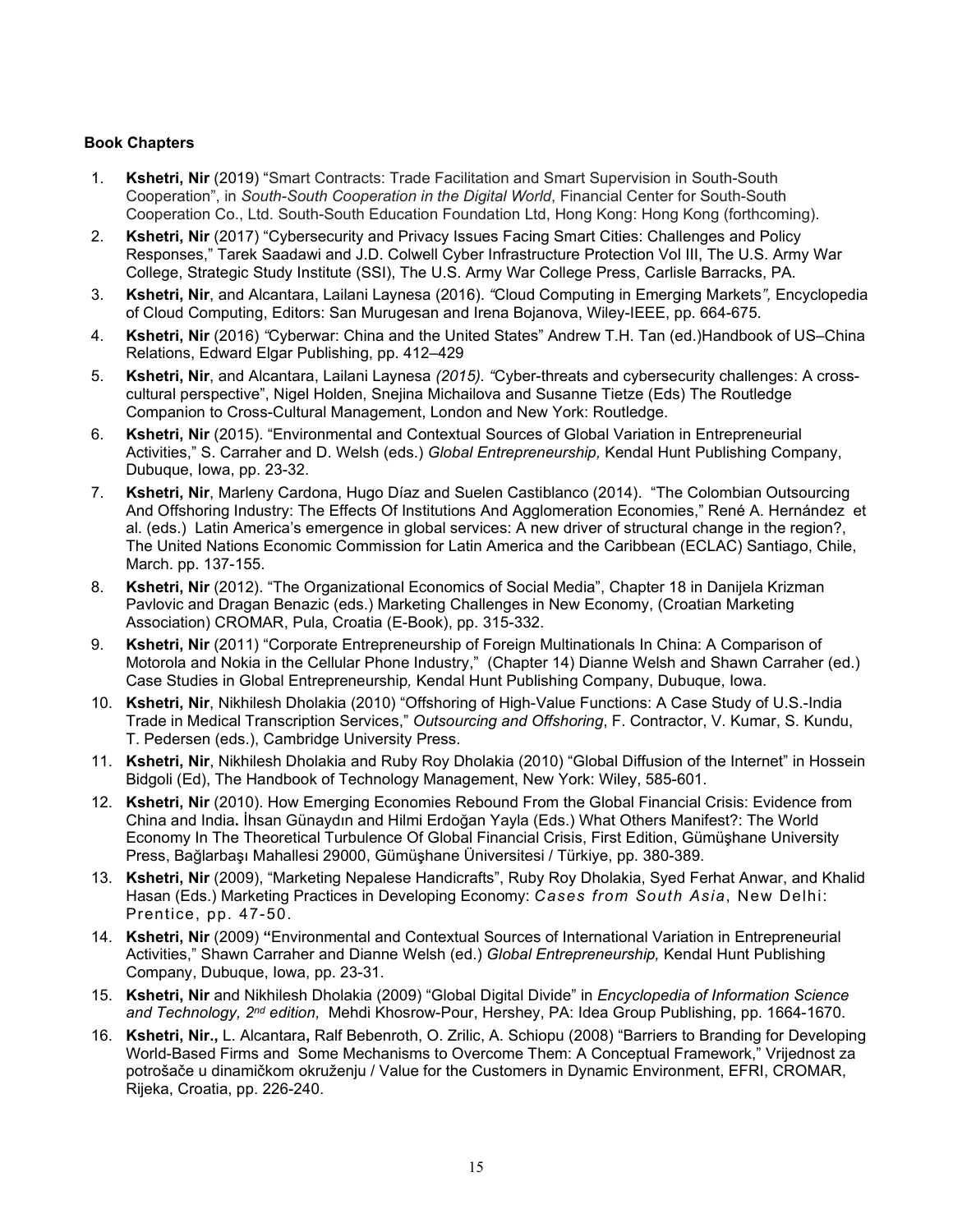- 17. **Kshetri, Nir** and Nikhilesh Dholakia (2008) "The Evolution of Broadband Industry in the Developing World: A Comparison of China and India", In Handbook of Research in Global Diffusion of Broadband Data Transmission, Dwivedi Y.K., Papazafeiropoulou, A., and Choudrie, J. (Eds). IGI Global, Hershey, PA, USA, pp. 841-852.
- 18. **Kshetri, Nir** (2007), **"**The Simple Economics of Cybercrimes", C. V*idya (Eds.) Cyber Crimes and Law: An Overview, pp. 13-29, The Icfai University Press, Huderabad, India.*
- 19. **Kshetri, Nir,** R. Bebenroth and D. Li (2007) "Chinese Firms' Outward Merger and Acquisition Activities: The Case of TCL in Europe," R. Bebenroth (Eds.) *In the wave of M&A: Europe and Japan*, Grmany: Iudicium Publisher.
- 20. **Kshetri, Nir,** R. Bebenroth and D. Li (2007) "Chinese Firms' Outward Merger and Acquisition Activities: The Case of TCL in Europe," R. Bebenroth (Eds.) *In the wave of M&A: Europe and Japan*, Kobe University, RIEB Center, Kobe, Japan, pp. 41-75 (Reprinted: Germany: Iudicium Publisher).
- 21. **Kshetri, Nir**, Nicholas C. Williamson and David L Bourgon (2006), "China: M-Commerce in World's Largest Mobile Market," Nikhilesh Dholakia, Morten Rask and Ruby Dholakia (Eds.), M-commerce in North America, Europe and Asia-Pacific: Country Perspectives, 2006, Idea Group Publishing, Hershay, PA, pp. 34-45.
	- a.**Kshetri, Nir**, Nicholas C. Williamson and David L Bourgon (2009), "China: M-Commerce in World's Largest Mobile Market," [David Taniar](http://www.igi-global.com/reference/authors.asp?id=392&pub_id=8381) (eds.) Mobile Computing: Concepts, Methodologies, Tools, and Applications, Idea Group Publishing, Hershay, PA (reprinted).
	- b.**Kshetri, Nir**, Nicholas C. Williamson and David L Bourgon (2009), "China: M-Commerce in World's Largest Mobile Market," *Selected Readings on Electronic Commerce Technologies: Contemporary Applications***,** edited by Wen-Chen Hu, Idea Group Publishing, Hershay, PA, pp. 148-156 (reprinted).
- 22. Dholakia, Nikhilesh and **Nir Kshetri** (2005) "The Broadband Race: Comparing China and India," in *Indian Telecom Industry: Trends and Cases,* edited by Nasreen Taher, Hyderabad , India : ICFAI University Press, 117-128.
- 23. Dholakia, Nikhilesh and **Nir Kshetri** (2005) "Digital Divide to Digital Dividend" in *Encyclopedia of Information Science and Technology*, edited by Mehdi Khosrow-Pour, Hershey, PA: Idea Group Publishing, 1226-1230.
- 24. Dholakia, Nikhilesh, Ruby Dholakia and **Nir Kshetri** (2004), "Global Diffusion of the Internet," in Hossein Bidgoli (Ed), The Internet Encyclopedia, New York: Wiley, 38-51.
- 25. Dholakia, Ruby, Nikhilesh Dholakia and **Nir Kshetri** (2004), "Gender and the Internet Usage," in Hossein Bidgoli (Ed), The Internet Encyclopedia, 12-22, New York: Wiley.
- 26. Dholakia, Nikhilesh, Ruby Dholakia, Mark Lehrer and **Nir Kshetri** (2004), "Global Heterogeneity in the Emerging Global M-Commerce Landscape," in *Wireless Communications and Mobile Commerce*, Shi Nansi (ed.), Singapore & Hershey PA: Idea Group Publishing (pp. 1-22).
- 27. Dholakia, Nikhilesh and **Nir Kshetri** (2003) "Mobile Commerce as a Solution to the Global Digital Divide: Selected Cases of e-Development" in *The Digital Challenge: Information Technology in the Development Context*, S. Krishna and S. Madon (ed.) Aldershot: Ashgate Publications, 237-250.
- 28. Dholakia, Nikhilesh and **Nir Kshetri** (2003) "Electronic Architectures for Bridging the Global Digital Divide: A Comparative Assessment of E-Business Systems Designed to Reach the Global Poor," in *Architectural Issues of Web-enabled Electronic Business*, Shi Nansi (ed.), Idea Group Publishing, pp. 23-40.
- 29. Dholakia, Nikhilesh and **Nir Kshetri** (2001), "The Webs and the Web-nots in the Global Economy: Electronic Commerce, the Digital Divide, and Policy Options." In Wolfgang Fritz (ed.) *Internet Marketing* (2nd edn.), Stuttgart, Germany: Schaeffer-Poeschel, pp. 401-22.
- 30. Dholakia, Nikhilesh, Ruby Roy Dholakia, Norbert Mundorf, **Nir Kshetri** and Myung-Ho Park (2001), "Internet and Electronic Markets: An Economic Framework for Understanding Market-Shaping Infrastructures." In Wolfgang Fritz (ed.) *Internet Marketing* (2nd edn.), Stuttgart, Germany: Schaeffer-Poeschel, pp. 43-60.

## **Discussion Papers**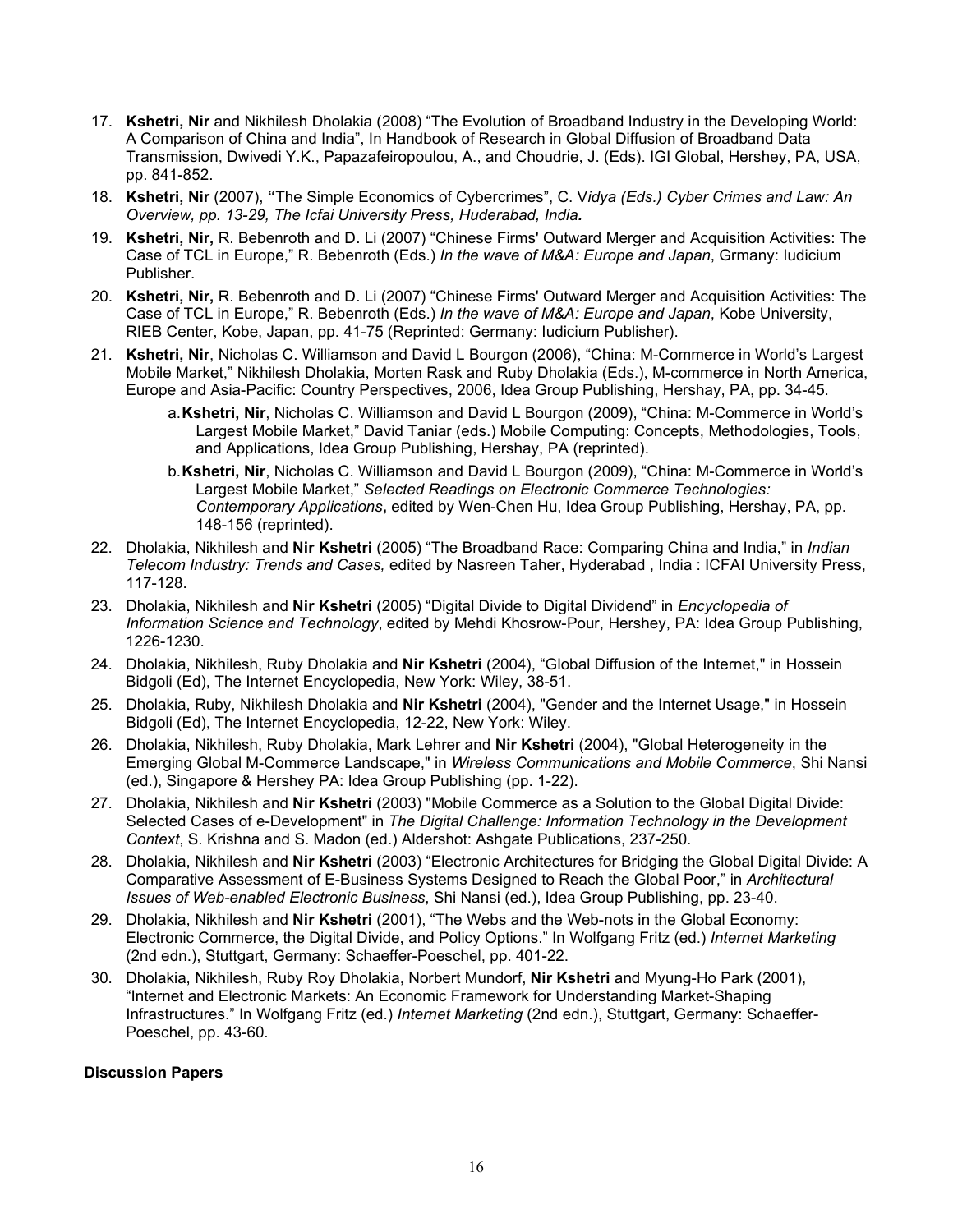- 1. Bebenroth, Ralf, **Nir Kshetri** and Kotoe Konishi (2013), Foreign Employees' [Responses to the 2011](http://www.rieb.kobe-u.ac.jp/academic/ra/dp/English/DP2013-26.pdf)  [Triple Disaster in Japan,](http://www.rieb.kobe-u.ac.jp/academic/ra/dp/English/DP2013-26.pdf) Discussion Paper, Research Institute for Economics & Business Administration, Kobe University.
- 2. **Kshetri, Nir** and Ralf Bebenroth (2012). Japan's Orientation towards Foreign Investments: Inertia Effects and Driving Force of Institutional Changes, Discussion Paper Series DP2012-12, Research Institute for Economics & Business Administration, Kobe University.
- 3. **Kshetri, Nir** and L. Alcantara (2012). Drivers of Advertising Spending: Evidence from Cross-Country Analysis, RCAPS Working Paper, Ritsumeikan Asia Pacific University
- 4. **Kshetri, Nir** and Ralf Bebenroth (2011). Sources of Global Heterogeneity in Retail Spending DP2011-03, Discussion Paper, Research Institute for Economics & Business Administration, Kobe University, [http://www.rieb.kobe-u.ac.jp/academic/ra/dp/English/DP2011-03.pdf.](http://www.rieb.kobe-u.ac.jp/academic/ra/dp/English/DP2011-03.pdf)
- 5. **Kshetri, Nir**, Ralf Bebenroth and Nicholas C. Williamson (2010). Sources of Cross-national Heterogeneity in E-retail Spending: Evidence from Country-Level Data, No DP2010-29, Discussion Paper, Research Institute for Economics & Business Administration, Kobe University.
- 6. Bebenroth, Ralf, **Nir Kshetri** and Reinhard Hunerberg (2009), Is the Japanese Distribution System Becoming More Accessible to Foreign Firms?, Discussion Paper, Research Institute for Economics & Business Administration, Kobe University.

# **Plenary/Keynote/Featured speaker in industry/policy-related events**

- 1. Speaker at the Plenary Session I: Global Trade & Financial Governance for Inclusive Development, at the Delhi Process V international conference, "South-South and Triangular Cooperation: Exploring New Opportunities and New Partnerships Post-BAPA+40", Organized by RIS, the Ministry of External Affairs, Government of India, UN Office for South-South Cooperation (UNOSSC), Network of Southern Think Tanks (NeST), Forum for Indian Development Cooperation (FIDC), The India Habitat Centre, New Delhi, 22-27 August 2019.
- 2. Featured speaker at the workshop on economic and technological implications of China's Digital Silk Road in Southeast Asia on Japan and the United States, Seattle, September 19, 2019**.**
- 3. Keynote speech: "The opportunities and challenges of blockchain-based solutions to improve access to entrepreneurial financing for the poor", The Information Technology Trends (ITT) Conference held at the Ras Al Khaimah Women's campus, Higher Colleges of Technology, United Arab Emirates, November 20-21, 2019 <http://itt.hct.ac.ae/technical-program/keynote-speakers/>
- 4. "Blockchain in Emerging Economies: Institutional, Technological, Market and Infrastructural Challenges," Featured speaker at the 2019 IEEE Global Blockchain Summit, NIST Headquarter, Gaithersburg, Maryland, September 16-18, 2019.
- 5. December 10, 2018: Speaker at the Plenary Session, Digital Technology and Sustainable Development: South-South Cooperation in the Digital World at the Hong Kong Summit of the United Nations Office for South-South Cooperation (UNOSSC) and the Finance Center for South-South Cooperation (FCSSC), a special consultative body of the United Nations Economic and Social Council (ECOSOC).
- 6. December 10, 2018: Speaker at the Private Session: Finance Center for South-South Cooperation Annual Report Seminar: South-South Cooperation in the Digital World.
- **7. Kshetri, Nir** (2018), "Can Blockchain Improve Cybersecurity?" 4th SAS ERM & ESSEC CREAR Conference "Cyber risks – Threats and Opportunities for the Asia Pac Insurance Industry" [\(http://crear.essec.edu/conferences/4th-sas-erm-essec-crear-conference\)](http://crear.essec.edu/conferences/4th-sas-erm-essec-crear-conference).
- **8. Kshetri, Nir** (2018), "Blockchain's Role in Strengthening Security and Privacy", 2018 IEEE Global Blockchain Summit, Gaithersburg, MD, USA <http://sites.ieee.org/blockchainsummit/program/>
- **9. Kshetri, Nir** (2014), "Trends and Developments in the Application and Impact of Big Data in Organizations," 1º Congresso Internacional de Franchising ABF, São Paulo, Brazil, 24-25 April.
- 10. **Kshetri, Nir** (2013), "Information Technology and CRM: Best Practices, Guidelines and Future Trends" Federación Nacional de Comerciantes (Fenalco) Nacional Convención de Centros Comerciales, Cartagena, Colombia, May 16-17.

# **Keynote/Featured speaker in academic events**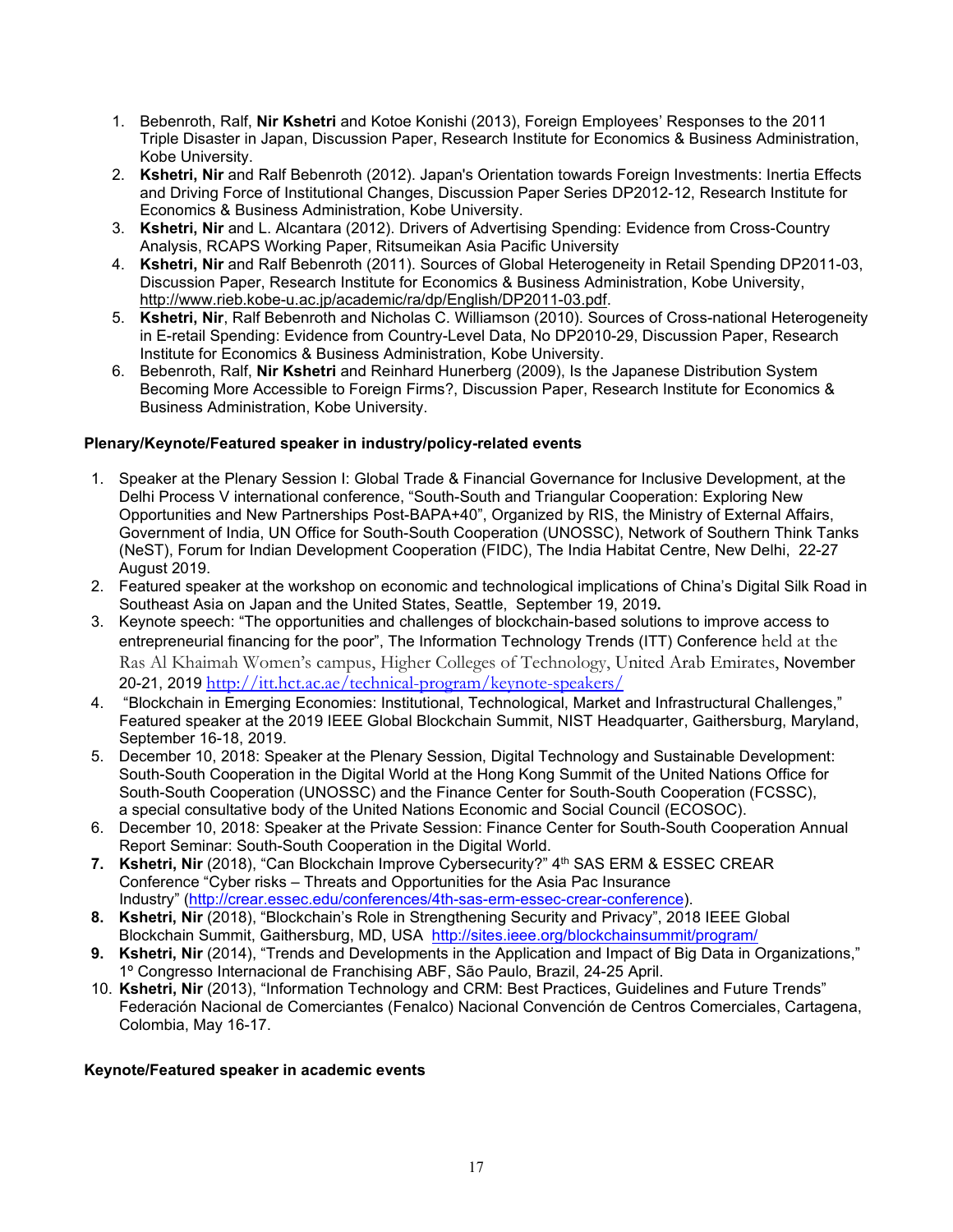- 11. **Kshetri, Nir** (2018), "Innovación tecnológica y ecosistema emprendedor: los efectos del big data, la inteligencia artificial y blockchain", Seminario Internacional de Alta Gerencia, September 28, Tacna, Peru
- 12. **Kshetri, Nir** (2017), "Entrepreneurial Ecosystem: The Importance of Evolving Financing Structures (Ecosistema Empresarial: La Importancia de las Estructuras Financieras en Evolución)", II Seminario Internacional de Alta Gerencia, October 28, Arequipa, Peru.
- 13. **Kshetri, Nir** (2017), "Will blockchain broaden access to financial services and reduce exclusion in the Global South?", Keynote Speech at the International conference on "Emerging Trend and Issues in Management" , Kathmandu, Nepal, June 1-2.
- 14. **Kshetri, Nir** (2016), "The impact of Big Data on entrepreneurship" Keynote speech at the IV Encuentro Internacional Javeriano de Emprendimiento e Innovación para las Organizaciones (4th International Javeriano Meeting on Entrepreneurship and Innovation in Organizations), Bogota, Colombia, October 25-27.
- 15. **Kshetri, Nir** (2016), "Key components of an entrepreneurial ecosystem: Linkages and processes (Los componentes clave de un ecosistema emprendedor: Vínculos y procesos)", I Seminario Internacional de Alta Gerencia, November 12, Arequipa, Peru.
- 16. **Kshetri, Nir** and Andreina Moros **(**2016), "Big data in the tourism and hospitality industry", Keynote speech at VI Congreso de Productividad, Competitividad y Capital Humano en la Organizaciones: "Retos de los mercados turísticos emergentes: una propuesta de productividad, calidad y competitividad" , Universidad Autonoma de Baja California Campus Tijuana, Mexico, 7-9 September.
- 17. **Kshetri, Nir (**2015), "Key components of an entrepreneurial ecosystem: Linkages and processes (Los components clave de un ecosistema emprendedor: Vínculos y procesos)," Keynote speech at the 4<sup>th</sup> International Symposium on Research in Economics, Management and Accounting-Society and Development (4to.Simposio Internacional de Investigación en Ciencias Económicas, Administrativas y Contables -*Sociedad y Desarrollo*) held in Bogota, Colombia (September 17-19).
- 18. **Kshetri, Nir (**2015), "Human Resources Development and Management in the Big Data Environment" Keynote speech at Seminarios las Ciencias Sociales en la Gerencia Del Talento Humano: Un Asunto de los Metodologias, Manizales, Colombia, November 26.
- 19. **Kshetri, Nir** (2015), ""Big data deployment in assessing the creditworthiness of low-income families and micro-enterprises in emerging economies: Platforms, methodologies and business models", keynote speech at the 15th International Conference on Advances in ICT for Emerging Regions held in Colombo (Sri Lanka) 24<sup>th</sup> - 26<sup>th</sup> August 2015 [\(http://www.icter.org/conference/profile/prof\\_nir\\_kshetri\)](http://www.icter.org/conference/profile/prof_nir_kshetri).
- 20. **Kshetri, Nir (**2015), "Human Resources Development and Management in the Big Data Era" 12<sup>th</sup> International NEWS Conference, Kathmandu, Nepal 18-21 June.
- 21. **Kshetri, Nir (**2014), "Human Resources Challenges in the Age of Big Data" ("El reto de los recursos humanos en la era de grandes datos") [\(https://www.youtube.com/watch?v=8dGxfw\\_nDW0\)](https://www.youtube.com/watch?v=8dGxfw_nDW0) II Encuentro Nacional Y I Internacional De Investigación En Postgrados De Gestión Humana, Bogota, Colombia, October 27-28.
- 22. **Kshetri, Nir (2013), "**Cybercrime and Cybersecurity in India: Causes, Consequences and Policy Implications", Distinguished Speaker Seminar, O.P. Jindal Global University (JGU), India, August 21, 2013.
- 23. **Kshetri, Nir** (2012), "Cybercrime and Cybersecurity in the Global South", Distinguished Speaker Seminar, O.P. Jindal Global University (JGU), India, December 10, 2012.
- 24. **Kshetri, Nir (2012)** "Doing Research about International Business, International Marketing and Human Behavior," Invited presentation at the Research Seedbed Consortium held at Konrad Lorenz University, Bogota, Colombia, August 27, 2012 .
- 25. **Kshetri, Nir** (2012) "Institutions and Entrepreneurial Performance," Invited presentation at Universidad De San Buenaventura, Cartagena, Colombia, August 25, 2012
- 26. **Kshetri, Nir** (2011) "The Entrepreneurial Ecosystem and Its Components," Conference on The Entrepreneurial Ecosystem and the Colombian Situation, Konrad Lorenz University, Bogota, Colombia, September 1, 2011.
- 27. **Kshetri, Nir** (2011) "Institutions, Entrepreneurship and the role of campus entrepreneurship", Red de Universidades en Emprendimiento, Konrad Lorenz University, Bogota, Colombia.
- 28. **Kshetri, Nir** (2010) "The Global Cyber-crime Industry", Invited keynote speaker, *The ArcSight Protect '10 Conference* (industry event) (http://www.arcsight.com/protect10/).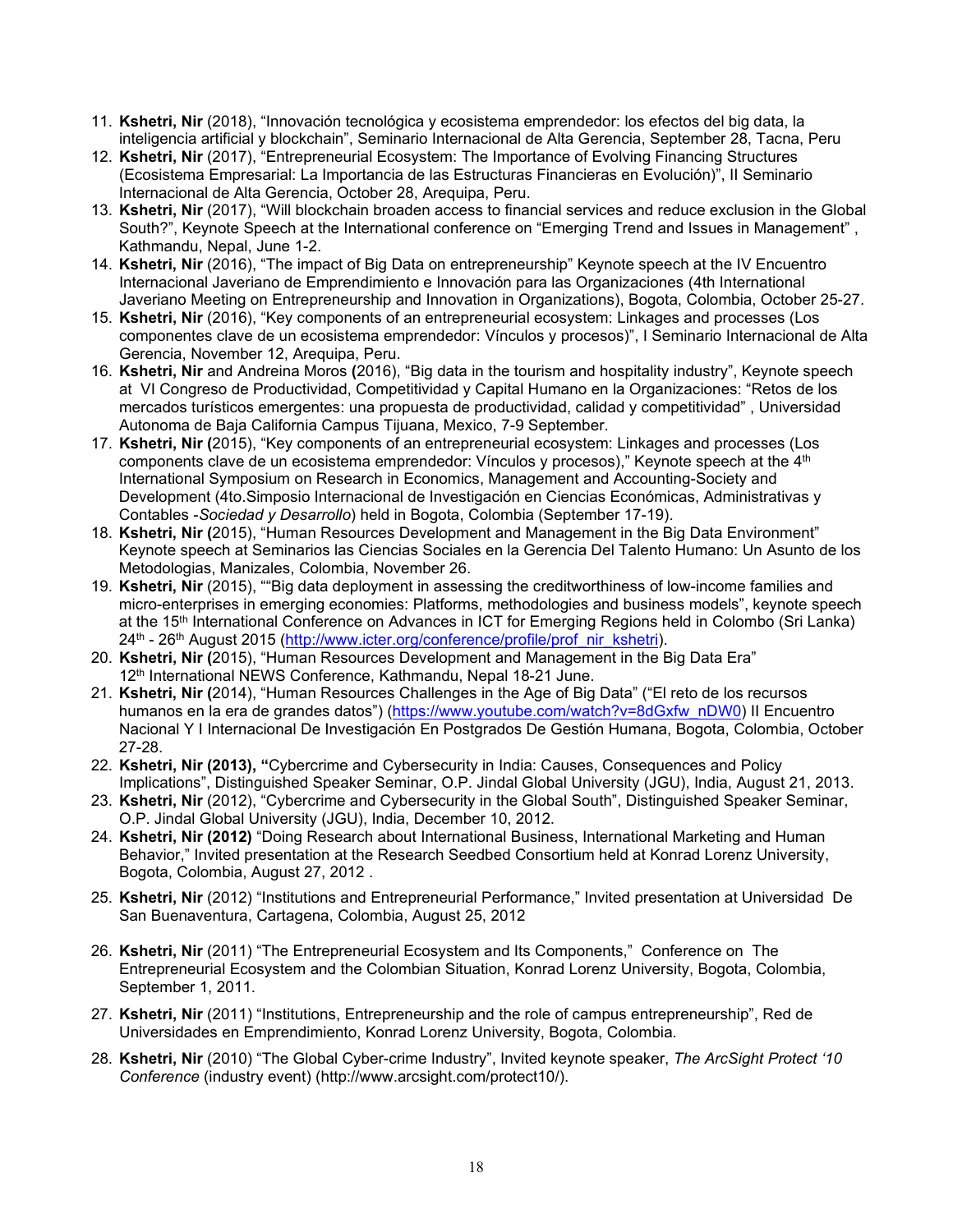29. Kshetri, Nir (2010) "Marketing in the 21<sup>st</sup> Century", Featured Speaker at the Jamestown Business Association meeting, September 30, 2010 (http://jamestownnews.womacknewspapers.com/articles/2010/10/05/news/top\_stories/top\_stories36.txt).

# **Webinar speaker**

1.June 29, 2010: Guest speaker, **"**Hacking the Odds - Gaining a "House Advantage" Over Modern Threats", Organized by ArcSight [\(http://www.arcsight.com/webinars/watch/hacking-the-odds/\)](http://www.arcsight.com/webinars/watch/hacking-the-odds/).

# **Conference Proceedings and/or Presentations**

- 1. **Kshetri, Nir** (2020) "Blockchain-Based Solutions to Improve Financing for the Ultra-Poor: Technological Potential and Practical Challenges" Pacific Telecommunications Council's (PTC) Annual Conference, Honolulu, HI, January 19-22.
- **2.** Rojas, D. and **Kshetri, Nir** (2020) "Big data solutions for micro-, small- and medium-sized enterprises in developing countries**"** Pacific Telecommunications Council's (PTC) Annual Conference, Honolulu, HI, January 19-22.
- 3. **Kshetri, Nir** (2019) **"**Blockchain's roles in improving access to and affordability of finance for bottom of the pyramid entrepreneurs", AOM Specialized Conference: Responsible Leadership in Rising Economies, Bled, Slovenia, October 23-25.
- 4. **Kshetri, Nir** (2019) "Deploying Blockchain to Promote Sustainability Standards in Supply Chains in Developing Countries", 2019 SMS Annual Conference, Minneapolis, October 20-23.
- **5. Kshetri, Nir** (2019) **"**Cryptocurrencies for the Poor: Technical Potential Versus Practical Reality", International Conference on Economics and Finance, RIEB Seminar, Kobe University, Kobe, Japan.
- 6. **Kshetri, Nir** (2019) "Blockchain's Roles in Facilitating Entrepreneurial Activities in the Food and Beverage Industry," Academy of Management (AoM) 2019 Annual Meeting, August 9-13*,* Boston, MA.
- 7. **Kshetri, Nir** (2019) "The Evolution of Formal Institutions Relevant to Initial Coin Offering: Preliminary Findings**,"** Academy of Management (AoM) 2019 Annual Meeting, August 9-13*,* Boston, MA.
- 8. Sharma, Ravi S. Stephen Wingreen, **Nir Kshetri**, Tharaka M. Hewa. (2019) "Design principles for use cases of blockchain in food supply chains" 25<sup>th</sup> Americas Conference on Information Systems (AMCIS), August 15-17, Cancun, Mexico.
- 9. **Kshetri, Nir** (2019) "The Evolution of the Cyber-Insurance Market", The 6<sup>th</sup> Annual Michigan State University Interdisciplinary Conference on Cybercrime, April 15-16, Lansing, Michigan.
- 10. **Kshetri, Nir** (2019) "The Evolution of Cyber-Insurance Industry and Market: An Institutional Analysis", Psybersecurity Workshop, 23 May 23, 2019, Washington D.C.
- 11. **Kshetri, Nir** (2019) "Blockchain's Roles in Strengthening Property Rights Protection in Developing Economies", 4th Eastern Africa Business and Economic Watch 2019 Annual International Conference 12- 14 June 2019, Kigali, Rwanda
- 12. **Kshetri, Nir** (2019) "The Economics of the Fifth Generation Cellular Network" Pacific Telecommunications Council's (PTC) Annual Conference, Honolulu, HI, January 20-23
- 13. **Kshetri, Nir** (2018) "The Evolution of Formal Institutions Relevant to Initial Coin Offering: Preliminary Findings", The 2018 Strategic Management Society Annual Conference, September 22-25, Paris, France.
- **14. Kshetri, Nir** (2018) "The Current State of Cyber Security" Global Cyber Security Opportunities and Challenges Conference, organized by National Broadcasting and Telecommunications Commission & International Telecommunications Society, Bangkok, Thailand, 6-7 December,
- **15. Kshetri, Nir** (2018) "Cyber Security Policies in Major Asian Economies" Global Cyber Security Opportunities and Challenges Conference, organized by National Broadcasting and Telecommunications Commission & International Telecommunications Society, Bangkok, Thailand, 6-7 December,
- **16. Kshetri, Nir** (2018) "Cyber Security Issues in National Security and International Relations" Global Cyber Security Opportunities and Challenges Conference, organized by National Broadcasting and Telecommunications Commission & International Telecommunications Society, Bangkok, Thailand, 6-7 December,
- **17. Kshetri, Nir** (2018) "Surveillance in China", presentation at the *Asia Pacific Regional Internet Governance Forum* (*APrIGF*)**,** Session: Case Studies of Censorship, Surveillance, and Transparency Reporting in Asia, Port Vila, Vanuatu, August 13-16, 2018.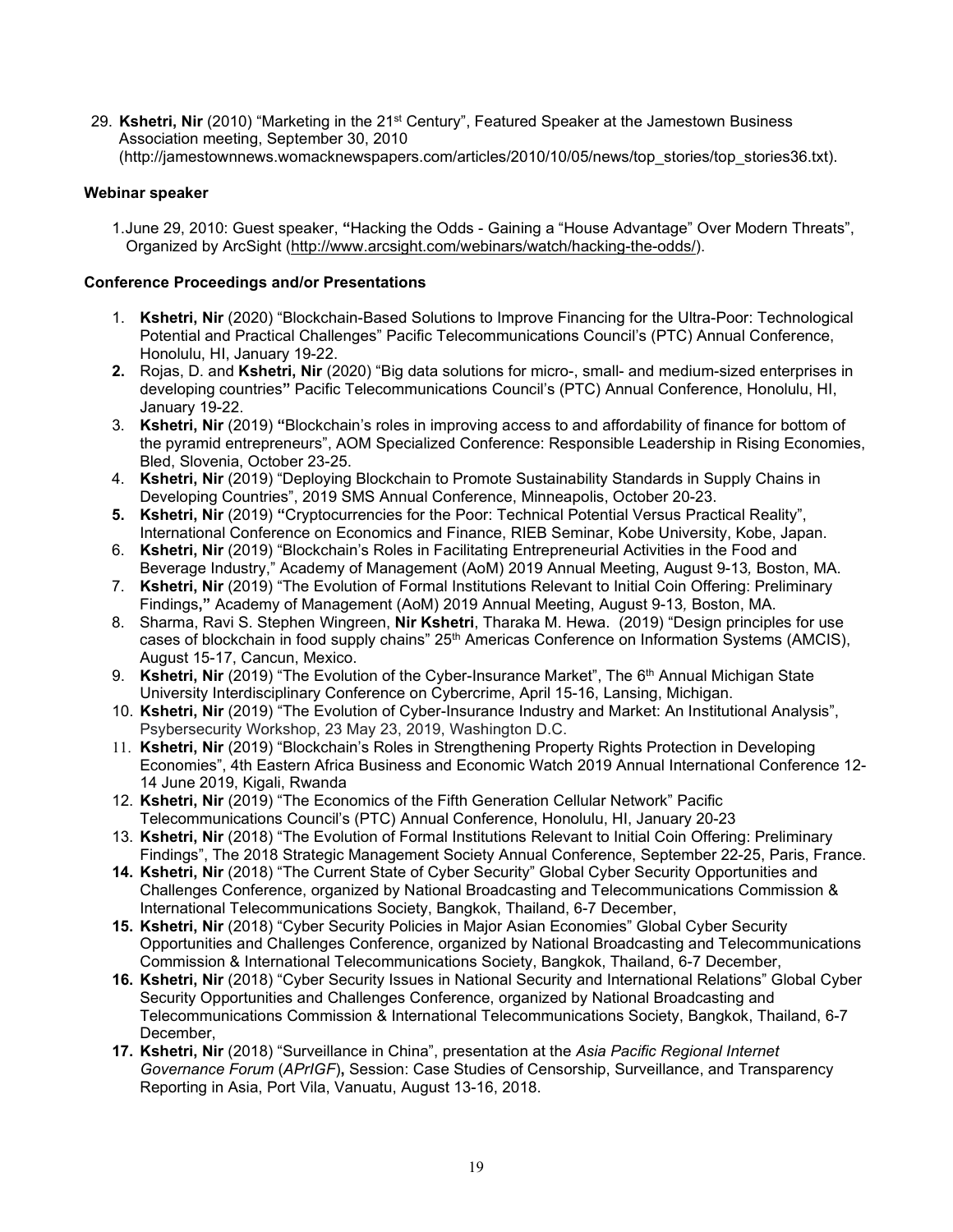- **18. Kshetri, Nir** (2018) "Will Blockchain Broaden Access to Financial Services and Reduce Exclusion In The Global South?", 3<sup>rd</sup> International Congress on Economics, Finance and Energy (EFE'2018), 16-18 April 2018 in Almaty, Kazakhstan.
- **19. Kshetri, Nir** (2018) "Is Blockchain an Answer to the IOT Security Problems?" Pacific Telecommunications Council's (PTC) Annual Conference, Honolulu, HI, January 21-24
- **20.** Rojas, D. and **Kshetri, Nir** (2018) "Overcoming the barriers to cloud computing and big data adoption in E-commerce in the GS**"** Pacific Telecommunications Council's (PTC) Annual Conference, Honolulu, HI, January 21-24
- 21. **Kshetri, Nir** (2017) "Cybercrime Firms' Internationalization Strategy: An Exploratory Framework", The 2017 Strategic Management Society Annual Conference, October 28-31, Houston, TX.
- 22. **Kshetri, Nir** (2017) **"**Building cybersecurity-ready human capital: An institutional approach" Academy of Management (AoM) 2017 Annual Meeting, August 4-8*,* Atlanta, GA.
- 23. **Kshetri, Nir,** and Lailani Alcantara (2017) "International Heterogeneity in Internet Advertising: A Panel Data Analysis of the Effect of Data Privacy Laws**",** 2017 Summer American Marketing Association (*AMA)* Conference, August 4-6, San Francisco, CA
- 24. **Kshetri, Nir** (2017) "Cybercrime Firms' Internationalization Strategy and Tactics: An Exploratory Framework", 23rd Americas Conference on Information Systems (AMCIS) *2017* August 10-12, Boston, MA.
- 25. **Kshetri, Nir** (2017) "Cross-national Heterogeneity in Online Advertising: A Panel Data Analysis of the Effect of Data Privacy Laws", 23rd Americas Conference on Information Systems (AMCIS) *2017* August 10-12, Boston, MA.
- 26. **Kshetri, Nir,** and Diana Rojas (2017) "*Overcoming the barriers to cloud computing and big data adoption: A* multiple case study of e-commerce firms from developing countries"*,* CPR LATAM Communications Policy Research Conference June 22 - 23, 2017, Cartagena de Indias, Colombia.
- 27. **Kshetri, Nir,** Lailani Alcantara and Diana Rojas (2017) "Data Privacy Laws and Online Advertising: Evidence from Longitudinal Country-Level Data"*,* CPR LATAM Communications Policy Research Conference June 22 - 23, 2017, Cartagena de Indias, Colombia.
- 28. **Kshetri, Nir** (2017) "The Roles of Blockchain in Strengthening Security of the Internet of Things", United Nations Conference on Trade and Development, eCommerce Week, 24-28 April 2017, Geneva, Switzerland http://unctad.org/en/conferences/e-week2017/Pages/MeetingDetails.aspx?meetingid=1306
- 29. **Kshetri, Nir** (2017) "Security of the Internet of Things: The Roles of Market Forces, Regulations and Technology", Inaugural Ostrom Workshop Colloquium on Cybersecurity and Internet Governance*,* Indiana University Bloomington, IN, April 27–28, 2017.
- **30. Kshetri, Nir** (2017) "The Political Economy of the Development and Deployment of the Internet of Things in the Developing World**"** Pacific Telecommunications Council's (PTC) Annual Conference, Honolulu, HI, January 15-18
- **31. Kshetri, Nir** (2017) "Escaping the Cyber-insecurity Trap**"** Pacific Telecommunications Council's (PTC) Annual Conference, Honolulu, HI, January 15-18
- **32.** Dung, Ngo Vi **and Kshetri, Nir** (2017) "Business Opportunities and Barriers for Big Data in Vietnam**"** Pacific Telecommunications Council's (PTC) Annual Conference, Honolulu, HI, January 15-18
- **33. Kshetri, Nir** and Lailani Alcantara (2016) "Data Privacy Laws and Online Advertising: Evidence from Longitudinal Country-Level Data"*,* The International Society of Markets and Development (ISMD)*14th Biennial Conference* Lima, Peru, August 9–11, 2016*.*
- **34. Kshetri, Nir** and Andreina Moros Ochoa (2016) "Big Data Deployment in the Tourism Industry of Developing Countries*,"* The International Society of Markets and Development (ISMD)*14th Biennial Conference* Lima, Peru, August 9–11, 2016*.*
- **35. Kshetri, Nir** and Diana Rojas (2016) "Big Data and Cloud Computing in E-commerce Activities in the Global South,*"* The International Society of Markets and Development (ISMD)*14th Biennial Conference*  Lima, Peru, August 9–11, 2016*.*
- **36. Kshetri, Nir** (2016) "Big Data Ecosystem in Developing Countries: Lessons for Eastern Africa," Second Conference on: Recent Trends in Economic Development, Finance and Management Research in Eastern Africa, Kigali, Rwanda, June 20-22
- **37. Kshetri, Nir** (2016) "Cybersecurity as a Key Element of Corporate Strategy**"** Pacific Telecommunications Council's (PTC) Annual Conference, Honolulu, HI, January 17-20.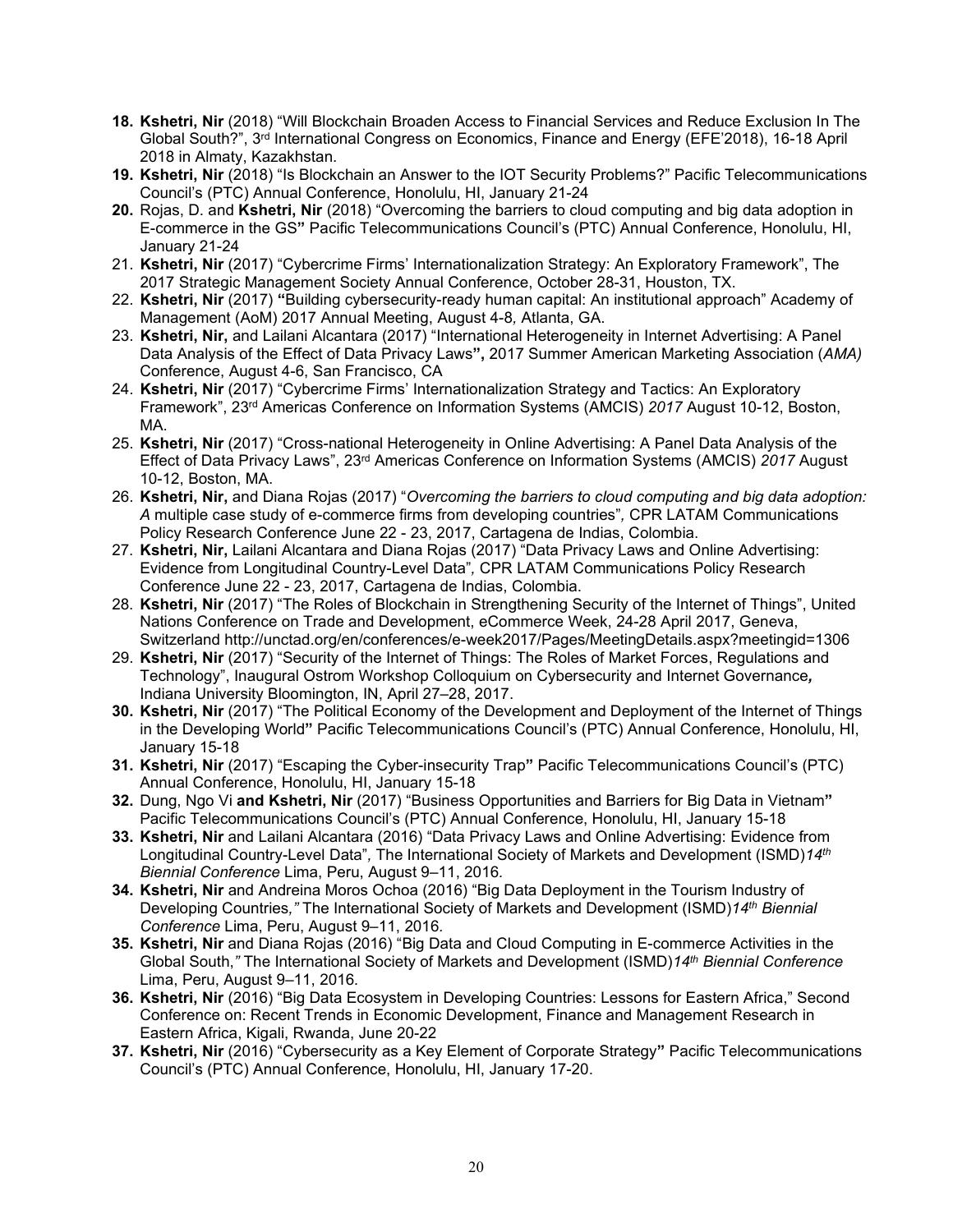- **38. Kshetri, Nir** and Diana Rojas (2015) "Key Components of an Entrepreneurial Ecosystem and Factors Driving the Changes: Evidence from Colombia**,"** 3rd International Conference: Entrepreneurship, Innovation And Regional Development, September 24-25, 2015, Vilnius, Lithuania
- **39. Kshetri, Nir** (2015) "Cybersecurity and Privacy Issues Facing Smart Cities: Challenges and Policy Responses," CIP'15 - Cyber Infrastructure Protection (CIP) Conference, October 15, New York City, New York**.**
- 40. Bebenroth, Ralf and **Nir Kshetri** (2015) *"*Foreign Employee's Responses to the 2011 Triple Disaster in Japan,*"* AIB 2015 Bengaluru conference, Bengaluru, India, June 27-30, 2015.
- 41. Bebenroth, Ralf, **Nir Kshetri**, and Tomoki Sekiguchi (2015) "Employee's Perceptions at Post M&A Integration: Changing Perceptions of Interpersonal and Procedural Justice on Organizational Identification*,"* AIB 2015 Bengaluru conference, Bengaluru, India, June 27-30, 2015.
- **42. Kshetri, Nir** (2015) "Smart Cities in Asia and the Deployment of Big Data: Privacy and Security Challenges**,"** Asia Pacific Regional IGF, organized by the United Nations' Secretariat of the Internet Governance Forum (IGF), July 1-3, Taipa, Macao.
- **43. Kshetri, Nir** (2015) "U.S. cyber capabilities: Current Status and Issues of Interest," Pacific Telecommunications Council's (PTC) Annual Conference, Honolulu, HI, January 18-21.
- **44. Kshetri, Nir** (2014) "Cybersecurity Policy, Strategy And Implementation in the Asia Pacific region: The nature of the heterogeneity and its implications", Asia Pacific Regional IGF, organized by the United Nations' Secretariat of the Internet Governance Forum (IGF), August 3-6, Delhi, India
- **45.** Bebenroth, Ralf, Tomoki Sekiguchi & **Nir Kshetri** (2014) "Employee's Perceptions at Post M&A Integration: Influence of Interpersonal and Procedural Justice on Organizational Identification," The 31st *Euro-Asia Management Studies Association* (*EAMSA*) Annual Conference, Bangkok, Thailand, October 29-November 1.
- **46. Kshetri, Nir** (2014) "The Cloud Mobile Combination in Least Developed Economies", Information Economy Seminar, organized by the UNCTAD jointly with the School of Management at Shanghai University. April 1, Shanghai, China.
- **47. Kshetri, Nir** (2014) "Cybersecurity as a Key Dimension of International Relations: The Case of the U.S. Engagement with China and Russia," Paper presented at the 2014 FLACSO-ISA Joint Conference, Buenos Aires, Argentina, July 23-25
- **48. Kshetri, Nir** and Lailani Alcantara (2014) "The Entrepreneurial Dimension of Smart Sustainable Cities: Evidence from South Korea," Paper presented at the Connected Life Conference, July 3, Berlin, Germany**.**
- **49. Kshetri, Nir** (2014) "Big Data's Impact on Privacy and Security," Paper presented at the Connected Life Conference, July 3, Berlin, Germany**.**
- 50. **Kshetri, Nir** (2014) "Cybersecurity Strategies of the EU and the US," Paper presented at Asia Forum Conference on Cyber Security Capacity Building, May 29-30, 2014, Seoul, South Korea.
- 51. Bebenroth, R. **Nir Kshetri** and Kotoe Konishi (2014) "Foreign Employee's Responses to the 2011 Triple Disaster in Japan," 2014 Management Theory and Practice Conference, Kitakyushu, Japan**,** April 4-5, 2014.
- 52. Alcantara, L., **Nir Kshetri** and Y. Park, (2014) "Linking the Development of U-Cities to Entrepreneurship," Academy of Business Research Conference, New Orleans, LA, March 26-28.
- 53. **Kshetri, Nir** and Lailani Alcantara (2014) "The Entrepreneurial Dimension of Smart Sustainable Cities: Evidence from South Korea," *Paper presented at the* Forum on Smart Sustainable Cities, Organized by **the** International Telecommunication Union (ITU) and the United Nations Educational, Scientific and Cultural Organization (UNESCO), Montevideo, Uruguay, 11-14 March (http://www.itu.int/en/ITU-T/Workshops-and-Seminars/Pages/2014/fssc-program1103.aspx)
- 54. **Kshetri, Nir** (2013) "Cybersecurity-Related Standardization Initiatives in the European Union and the U.S.: Lessons for Developing Countries*",* ITU Regional Workshop on Bridging the Standardization Gap (BSG), Yangon, Myanmar, 25-29 November, Organized by the International Telecommunication Union (ITU) and the Telecommunications Technology Association (TTA) and Ministry of Science, ICT and Future Planning, Republic of Korea (http://www.itu.int/en/ITU-T/Workshops-and-Seminars/bsg/201311/Pages/programme.aspx).
- 55. **Kshetri, Nir** (2013) "Cloud Computing Standardization Initiatives in China: Economic and institutional considerations"*,* ITU Regional Workshop on Bridging the Standardization Gap (BSG), Yangon, Myanmar, 25-29 November, Organized by the International Telecommunication Union (ITU) and the Telecommunications Technology Association (TTA) and Ministry of Science, ICT and Future Planning,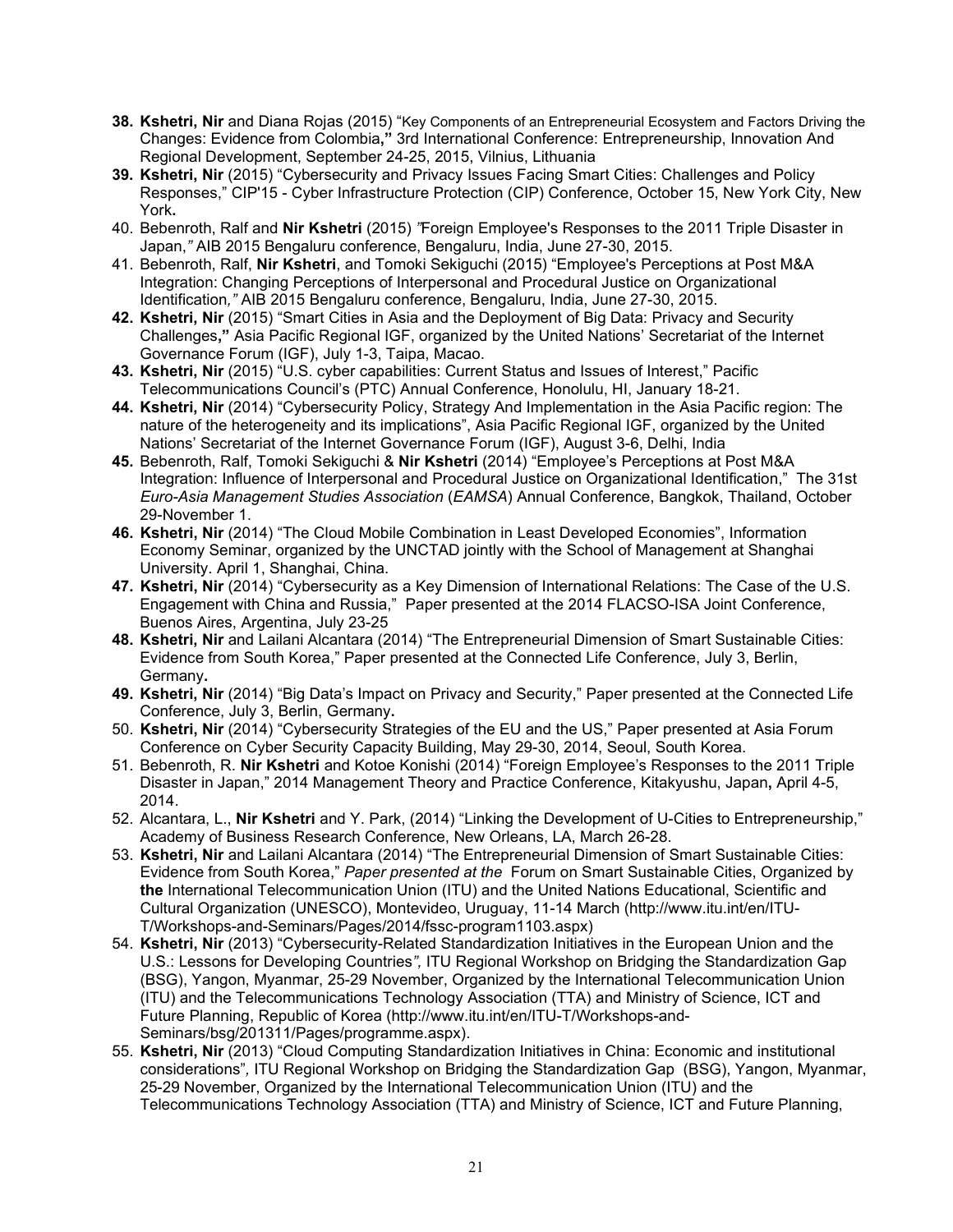Republic of Korea (http://www.itu.int/en/ITU-T/Workshops-and-Seminars/bsg/201311/Pages/programme.aspx).

- 56. Cardona, Marleny, **Nir Kshetri**, Jorge Herrera, Maribel Reinel and Suelen Castiblanco *(2013) "*Instituciones, Innovaciones Y Gestión De La Industria De Servicios (Institutions, innovations and management of the service industry)", XIV Congreso Internacional Sobre Integración Regional, Fronteras Y Globalización En El Continente Americano, Santana do Livramento, Brazil.
- 57. Kshetri, Nir (2013) "Cybersecurity-related Barriers to International Trade and Investment," the 8<sup>th</sup> Annual Giganet Symposium , October 21-25, Bali, Indonesia, organized by the United Nations' Secretariat of the Internet Governance Forum (IGF).
- 58. **Kshetri, Nir** (2013) "The Ingredients of a Successful Entrepreneurial Ecosystem Model: Evidence from Estonia and South Korea," The International Conference: Small and Medium Sized Enterprises in a Globalized World, 6<sup>th</sup> edition, 25-28 September, Cluj-Napoca, Romania.
- 59. Alcantara, Lailani and **Nir Kshetri** (2013) "Diffusion of Cloud Computing Among SMES in Emerging Markets"**,** The International Conference: Small and Medium Sized Enterprises in a Globalized World, 6th edition, 25-28 September, Cluj-Napoca, Romania.
- 60. Kshetri, Nir (2013). "Cybersecurity-related Cooperation in the ASEAN", 10<sup>th</sup> Global University Network Conference, September 10-14, Belgrade, Serbia.
- 61. **Kshetri, Nir** (2013). "Cybercrime and Cyber-security in India: Causes, Consequences and Policy Implications," 8<sup>th</sup> International Conference on Public Policy and Management, August 12-14, Bangalore, India.
- **62. Kshetri, Nir** (2013). "The Economics of Mobile Cybercrime," The 2nd Economic Research Forum, Ulaanbaatar, Mongolia July 2-3.
- **63. Kshetri, Nir** and Ralf Bebenroth (2013)"Drivers of Cross-national Variation in E-retail Spending", AIB 2013, Istanbul, Turkey, July 4-5.
- **64. Kshetri, Nir** (2013). "The Economics of Mobile Cybercrime," GITMA world conference, June 16-18, Kuala Lumpur, Malaysia.
- **65. Kshetri, Nir** (2013). "The Diaspora as a Force of Institutional Change in Sub-Saharan Africa", The Business and Entrepreneurship in Africa Conference, Kampala, Uganda, May 23-24, 2013 **(Winner of the Best Academic Paper Award).**
- **66. Kshetri, Nir** (2013). "Development of a Successful Entrepreneurial Ecosystem Model: Lessons from Estonia and Korea," *5th Dialogue on Social Market Economy: East Asia and Eastern Europe in a globalized perspective: Lessons from Korea and Estonia,* University of Tartu, Estonia, April 24– 27, 2013.
- 67. **Kshetri, Nir** (2013). "The Colombian Entrepreneurial Ecosystem and Its Ingredients", the 47th Annual Conference of the Southwest Council of Latin American Studies (SCOLAS), Antigua, Guatemala, March 21-24.
- 68. **Kshetri, Nir** (2013). "Cybercrime and Cybersecurity in Latin American and Caribbean Economies: Drivers, Consequences and Policy Challenges," Paper presented at the symposium**:** Fault-Lines in Regional Security: Economy, Military, and Innovation in the Western Hemisphere Politics, The Ambivium Institute on Security and Cooperation/Inter-American Defense Board, Washington, DC, January 29, 2013.
- 69. **Kshetri, Nir** (2013). "Diffusion and Effects of Cloud Computing in China: Economics and Institutional Considerations" Proceedings of the Pacific Telecommunications Council's (PTC) Annual Conference, Honolulu, HI, January 20-23, 2013 (http://tinyurl.com/bf9xlpq**)**.
- 70. **Kshetri, Nir** (2012). "The Evolution of Formal and Informal Institutions Related To Cyber-Security: A comparison of China and India,*"* the 7th Annual Giganet Symposium , November 5-9, 2012, Baku, Azerbaijan, organized by the United Nations' Secretariat of the Internet Governance Forum (IGF).
- 71. **Kshetri, Nir,** Marleny Cardona, Hugo Díaz and Suelen Castiblanco (2012). "The Colombian Outsourcing Industry: The Effects of Institutions and Agglomeration Economies". Paper presented at Conference "Offshore Services in Global Value Chains: New drivers of structural change in Latin America and the Caribbean?", The United Nations Economic Commission for Latin America and the Caribbean (ECLAC) Santiago, Chile, October 18-19.
- 72. **Kshetri, Nir** (2012). "Cybercrime and Cyber-attacks Associated with China: Economic and Institutional Considerations," *Cyber Infrastructure Protection (CIP)*, organized by CCNY and the U.S. Army War College, Strategic Study Institute (SSI), September 13-14, 2012 at the Grove School of Engineering, City College Of New York (CCNY), New York.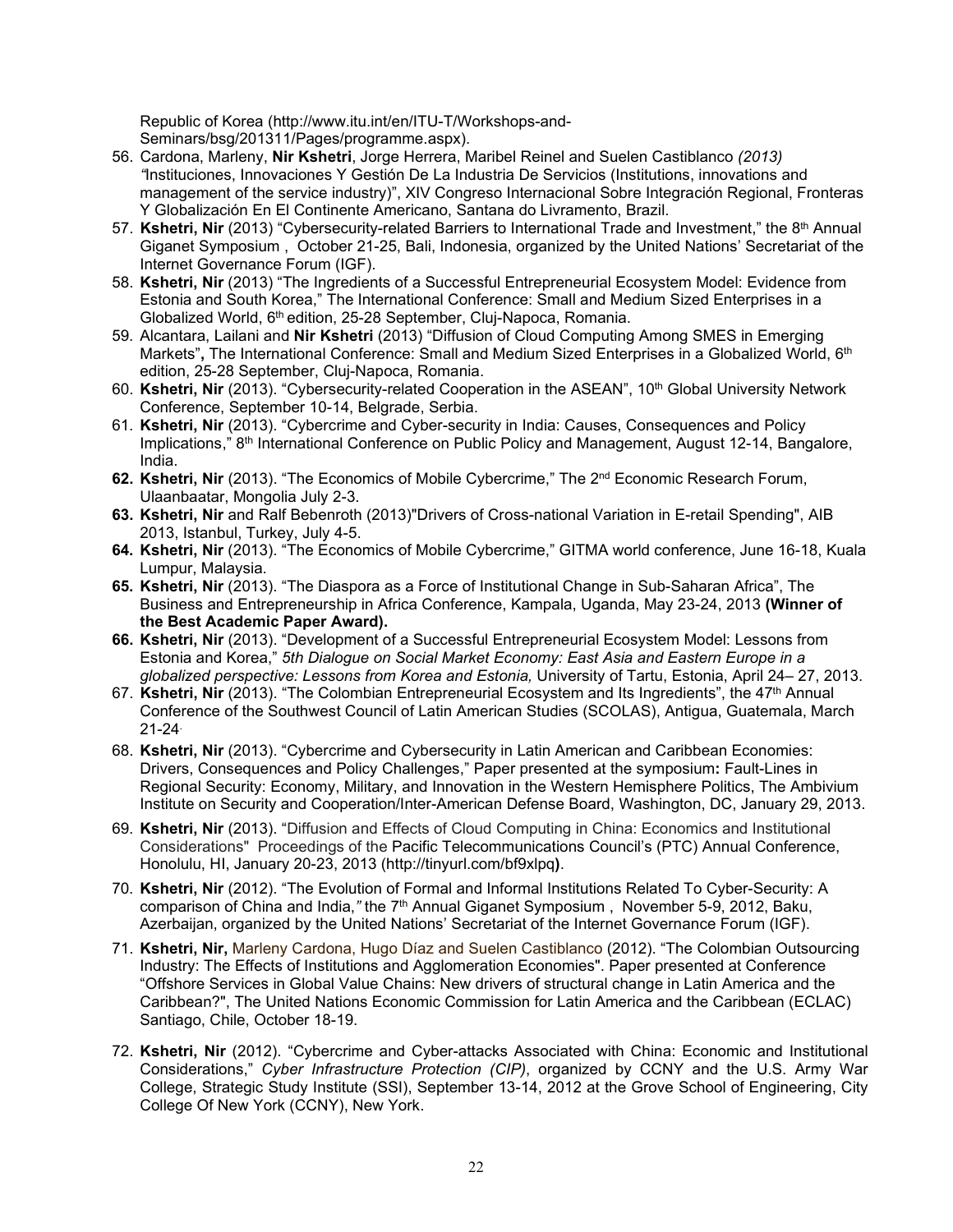- 73. Bebenroth, R. and **Nir Kshetri** (2012), "Does Country of Origin and Behavior of Institutional Investors matter? Evidence from Japan,**"** Paper presented at the Academy of Management Conference, Boston, MA, August 7-9.
- 74. **Kshetri, Nir,** R. Bebenroth, and N. Williamson (2012) "Cross-national Variation in E-retail Spending: Longitudinal Country-Level Data Evidence", Paper presented at the Academy of Management Conference, Boston, MA, August 7-9.
- 75. Wallace, Steven and **Nir Kshetri** (2012) "Understanding Emergent Processes within New Product Development Teams" , *Proceedings of the Americas' Conference on Information Systems* (AMCIS) *2012* Paper 66, Seattle, Washington, August 9-11 <http://aisel.aisnet.org/amcis2012/proceedings/Posters/66>
- **76. Kshetri, Nir** and R. Bebenroth (2012) "Japan's Orientation towards Foreign Investments: Inertia Effects and Driving Force of Institutional Changes", 2012 Academy of International Business Annual Meeting, Washington, DC, June 30 -July 3, 2012.
- **77.** Bebenroth, R. and **Nir Kshetri** (2012), "Country of Origin and Behavior of Institutional Investors: Evidence from Japan", 2012 Academy of International Business Annual Meeting, Washington, DC, June 30 -July 3, 2012.
- 78. **Kshetri, Nir** (2012). "Privacy and Security in the Cloud Computing Environment: Institutional, Economic and Technological Issues," ConLife Academic Conference, Cologne, Germany, June 26-28, 2012.
- **79. Kshetri, Nir** (2012). "The Development of the Offshore Outsourcing Industry: A Comparison of Brazil with Other BRIC Economies" 13th *Global Information Technology Management Association* World Conference, Conference, Bangalore, India, 17-19 June 2012.
- 80. **Kshetri, Nir** and Souad Chouk (2012). "Institutions and Software Piracy: Evidence from Tunisia" 13th *Global Information Technology Management Association* World Conference, Conference, Bangalore, India, 17-19 June 2012.
- 81. **Kshetri, Nir** (2012). "China and India: Comparing Digital Access, Applications, and Aspirations," *Revisiting Internationalization: Dynamics, Diversity and Sustainability,* Aalborg University, Aalborg, Denmark, May 31-June 2.
- **82. Kshetri, Nir** (2012). "Labor Issues in the Cyber-security and Cybercrime Industries in Latin America and the Caribbean Economies " IV Simpisio De Investigaciones es estudios de trabajo, Universidad De La Salle, Bogota, Colombia, April 25-26.
- **83. Kshetri, Nir** and S. Acharya (2012). **"**The Mobile-Payment Ecosystem in the Developing World" The First *International Cashless Society Roundtable* (*ICSR*), Copenhagen, April 18-19, 2012.
- **84.** Alcantara, Lailani Laynesa and **Nir Kshetri** (2012) "The Effects of Societal Motivation on Innovation And Legitimacy of New Ventures" CIBMP's Annual Conference on Innovations in Management & Doctoral Symposium, University of London, February 27, 2012.
- **85. Kshetri, Nir** and Souad Chouk (2012). "Institutional Legitimacy and Software Piracy: Evidence from Tunisia," Proceedings of the 5<sup>th</sup> International Conference on Information Systems and Economic Intelligence (SIIE), February 16-18, 2012, Djebra (Tunisia) (**This paper was a winner of a best paper award at the conference**).
- **86.** Acharya, S. and **Nir Kshetri** (2012). **"**M-Payment in Developing World: Drivers, Effects and Policy Measures" *Pacific Telecommunications Council's (PTC) Annual Conference*, Honolulu, HI, January 15-18, 2012.
- **87. Kshetri, Nir** (2012). **"**Cybercrime *and Cyber-security* Issues in The Developing Pacific Island Economies: The Current State, Future Prospects and Policy Measures**",** *Pacific Telecommunications Council's (PTC) Annual Conference*, Honolulu, HI, January 15-18, 2012.
- **88. Kshetri, Nir** (2011). **"**Cybercrime Firms' Internationalization Strategy: A Conceptual Framework" Sixth Annual Mid-Atlantic Strategy Colloquium, University of North Carolina, Chapel Hill, NC, December 2-3.
- **89. Kshetri, Nir**, Diana Osorio, Hugo Diaz, and Marleny Cardona (2011). **"**The Entrepreneurial Ecosystem: A Case Study of Colombia", XIII Congreso Internacional Integración Regional, Fronteras Y Globalización En El Continente Americano, November 23-25, Quito, Ecuador.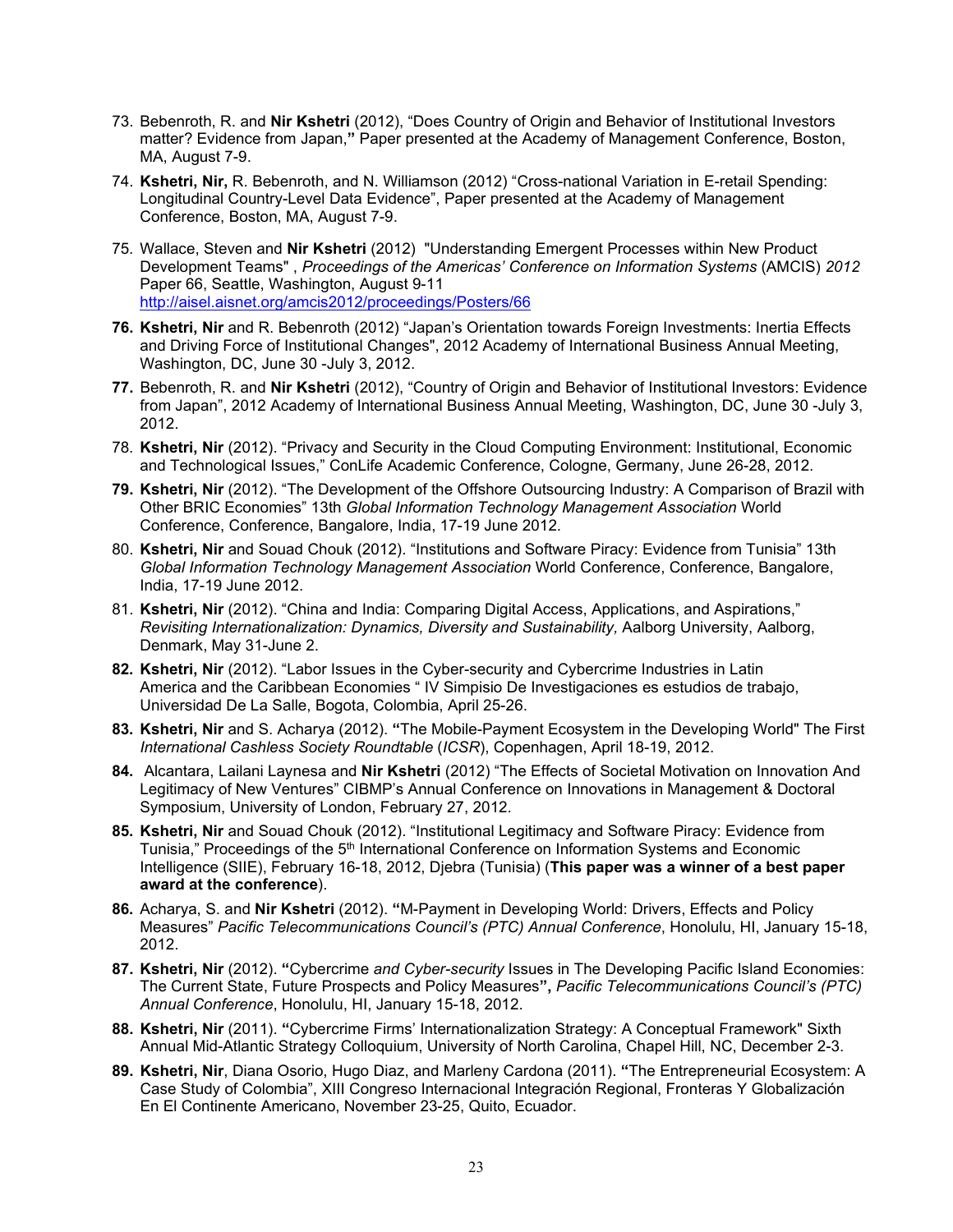- 90. **Kshetri, Nir** (2011) *"*The Diaspora Effects on Entrepreneurship-related Institutions in the Global South" 12th Annual International Business Research Forum, October 14-15**,** Temple University Philadelphia
- 91. Kshetri, Nir (2011) *"*The Organizational Economics of Social Media", 22<sup>nd</sup> CROMAR Congress, Croatian Marketing Association, Marketing Challenges in New Economy, Pula, Croatia, October 6-8, 2011.
- 92. **Kshetri, Nir** (2011) **"**The Indian Environment for Entrepreneurship and Small Business Development", Conference on Small and Medium Sized Enterprises In A Globalized World, 5th edition, 22-24 September 2011, Babes-Bolyai University, Cluj-Napoca, Romania**.**
- **93. Kshetri, Nir** (2011) **"**Institutional and Technological Factors Affecting Privacy and Security Issues in Social Media**",** International Telecommunications Society Asia-Pacific Regional Conference, June 26-28, Taipei, Taiwan.
- **94. Kshetri, Nir** (2011) **"**Diffusion and Effects Of Cloud Computing In Developing Economies: Evidence From Two Asian Giants"**,** International Telecommunications Society Asia-Pacific Regional Conference, June 26-28, Taipei, Taiwan.
- 95. **Kshetri, Nir** and Ralf Bebenroth (2011). "Sources of Global Heterogeneity in Retail Spending", Academy of International Business Annual Meeting, Nagoya, Japan, June 23-28.
- **96.** Ralf Bebenroth, **Nir Kshetri** and Reinhard Hunerberg (2011) "Determinants and Effects of Accessibility to Foreign Distribution Systems and Network Relationship for Market Involvement in Japan" Annual Meeting of the Association of Japanese Business Studies (AJBS), Nagoya, Japan, June 25, 2011**.**
- **97. Kshetri, Nir** (2011) "Drivers of Adoption and Internalization of E-Business: Evidence from a Less Developed Economy," Proceedings of the 4<sup>th</sup> International Conference on Information Systems and Economic Intelligence (SIIE), February 17-19, 2011, Marrakech (Morocco).
- 98. **Kshetri, Nir** (2011) "The Evolution of Offshore Outsourcing Industry: Brazil versus Other BRIC Economies" The 2011 Strategic Management in Latin America (SMLA) Conference, January 13-14, Universidad de Los Andes, Bogota, Colombia.
- 99. **Kshetri, Nir** (2011) "Privacy and Security Issues in Cloud Computing," Proceedings of the Pacific Telecommunications Council's (PTC) Annual Conference, Honolulu, HI, January 16-19, 2011.

100. **Kshetri, Nir** (2010)

**"**Cloud Computing and Cybercrime2.0," ITU-T Workshop on "Addressing security challenges on a global scale", 6-7 December, International Telecommunication Union (ITU), The United Nations, Geneva, Switzerland.

- 101.**Kshetri, Nir** (2010) **"**Chinese and Indian Economic Links with Sub-Sahara Africa," The 2nd Copenhagen Conference on: 'Emerging Multinationals': Outward Investment from Emerging and Developing Economies, 25-26 November 2010, Copenhagen Business School, Department of International Economics and Management, Copenhagen, Denmark.
- 102.**Kshetri, Nir** (2010) "Entrepreneurship, Innovation, and Global Competitiveness in the Clean Technology Industry: A Framework and a Case Study," International Conference on Innovation and Entrepreneurship 2010, November 11-12, 2010, Izmir University of Economics, Turkey.
- 103.**Kshetri, Nir** and Moses Acquaah (2010). "Determinants of Birth and Mortality of Entrepreneurial Firms in OECD Economies," Global Entrepreneurship: The Latest Research on Business Creation, George Washington School of Business, *Washington, D.C.,* October 14-16, 2010.
- 104.**Kshetri, Nir** (2010) "Recent Global Trends in Venture Capital Investments in Clean Technology," 9th International Business Week Conference, University of Minho, Braga, Portugal, May 4-7, 2010.
- 105.**Kshetri, Nir** (2010) "Natural Resources, Sustainable Development and Productive Entrepreneurship in Africa," 9<sup>th</sup> International Business Week Conference, University of Minho, Braga, Portugal, May 4-7, 2010.
- 106.**Kshetri, Nir** (2010) "Cybercrime Organizations' Internationalization and Arbitrage Strategy: An Exploratory Study", Paper presented at the 11<sup>th</sup> Annual International Business Research Forum, Philadelphia, April 9-10, 2010.
- 107.**Kshetri, Nir** (2010) "Chinese Technology Firms' Entrepreneurial Activities in the Developing World: Strategic Fit and Institutional Legitimacy", Paper presented at the 11<sup>th</sup> Annual International Business Research Forum, Philadelphia, April 9-10, 2010.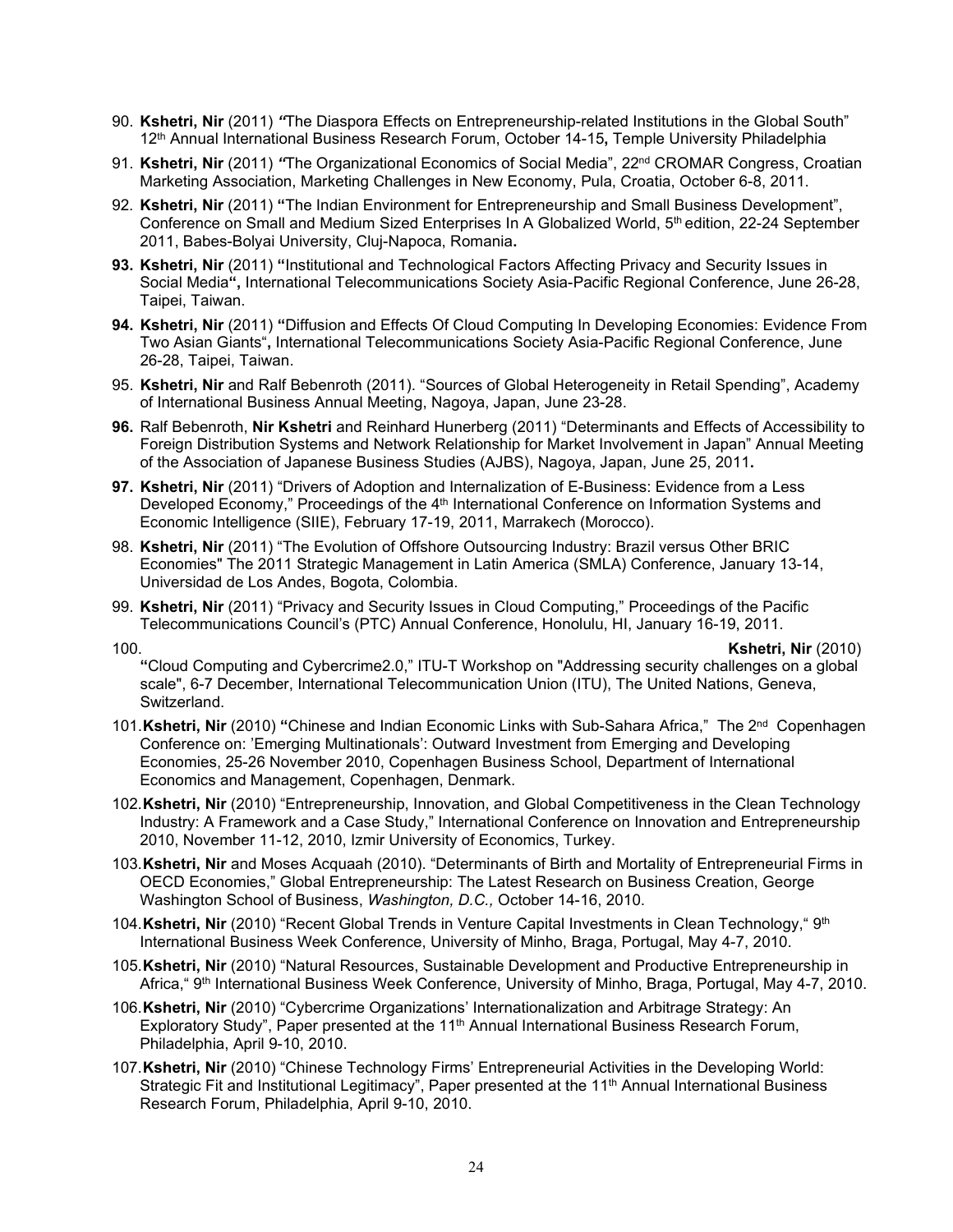- 108.**Kshetri, Nir** (2010) "Institutional and Economic Foundation of Entrepreneurship in Africa: An Overview", "Entrepreneurship in Africa" Conference, Syracuse University, Syracuse, NY, April 2-3, 2010.
- 109.**Kshetri, Nir** (2010) "Sustainability Entrepreneurship and Global Competitiveness in the Clean Technology Industry: A Framework and a Case Study" Paper presented at the Sixth Annual Mason Entrepreneurship Research Conference (MERC 2010), George Mason University, Fairfax, VA.
- 110.**Kshetri, Nir** (2010) "Cybercrime in Developing Economies: Drivers and Policy Measures," Proceedings of the Third International Conference on Information Systems and Economic Intelligence (SIIE'2010), February 18-20, 2010 - Sousse, Tunisia, pp. 260-278.
- 111.**Kshetri, Nir** (2010) "Cloud Computing in Developing Economies: Drivers, Effects and Policy Measures," Proceedings of the Pacific Telecommunications Council's (PTC) Annual Conference, Honolulu, HI, January 16-20, 2010, **(The Meheroo Jussawalla Research Paper Prize winner***)***.**
- 112.**Kshetri, Nir** (2009) "How Emerging Economies Rebound From the Global Financial Crisis: Evidence from China and India," VII AIB- India Conference, International Conference on Global Economic Crisis: Opportunities and Challenges, Organized by UNCTAD's India Project Academy of International Business – India and Institute for Integrated Learning in Management, December 17 -19.
- 113.**Kshetri, Nir** (2009) "Cloud Computing in Developing Countries: A Comparison of China and India", Base of the Pyramid (BOP) Academic Conference, The University of Pretoria's Gordon Institute of Business Science (GIBS), Johannesburg, South Africa, November 15-17.
- 114.**Kshetri, Nir** (2009) "Developing Economies' Shift from Supplying Low- To High-Value Added IT Enabled Services: A Case Study Of The Indian Healthcare Offshoring Industry**,"** *2009 Southern Management Association (SMA) Conference,* Asheville, North Carolina, November 11-14.
- 115.**Kshetri, Nir** (2009) **"**Institutional and Economic Foundations of Cybercrimes**"** *2009 Southern Management Association (SMA) Conference,* Asheville, North Carolina, November 11-14.
- 116.**Kshetri, Nir** (2009) **"**Security of the Cyber-World" Paper presented at *Ethics/Soc/Div Symposium:* Hypersensitivity to Security and Safety**,** *2009 Southern Management Association (SMA) Conference,*  Asheville, North Carolina, November 11-14.
- 117.**Kshetri, Nir** (2009) "Cybercrime In Developing Economies: Drivers, Effects And Policy Measures," The 4th Annual CPP International Conference on Public Policy and Management, August 9-12 2009, Bangalore, India.
- 118.**Kshetri, Nir** (2009) **"**Institutional and Economic Foundations of Cybercrime Business Models," Proceedings of the 2009 Global Information Technology Management Association (GITMA) World Conference, Mexico City, Mexico, June 14 – 16.
- 119.**Kshetri, Nir** (2009) **"**Processes and Mechanisms of Institutional Changes in the Offshoring Sector of Emerging Economies", Proceedings of the 2009 Global Information Technology Management Association (GITMA) World Conference, Mexico City, Mexico, June 14 – 16.
- 120.**Kshetri, Nir** and Nikhilesh Dholakia (2009) "Determinants of Internet Diffusion: Evidence from Global Country-Level Data," 2009 International Conference on Interdisciplinary Mathematical and Statistical Techniques, May 23-26, University of West Bohemia**,** Plzen, Czech Republic.
- 121. Kshetri, Nir (2009) "The Evolution of the Chinese Online Gaming Industry," 7<sup>th</sup> International Business Week Conference, University of Minho, Braga, Portugal, April 26-May 1, 2009.
- 122.**Kshetri, Nir** (2009) "Path Dependence and the Development of Regulative Institutions Affecting Entrepreneurial Firms in Central and Eastern European Economies," paper presented at the 10<sup>th</sup> Annual International Business Research Forum, Philadelphia, April 17-18.
- 123.**Kshetri, Nir** (2009) "Criminal Entrepreneurs in the Cyberworld and Their Business Models: Institutional and Economic Foundations", 5<sup>th</sup> Annual Mason Entrepreneurship Research Conference (MERC 2009): Sustainability and Entrepreneurship, March 27, 2009, Fairfax, VA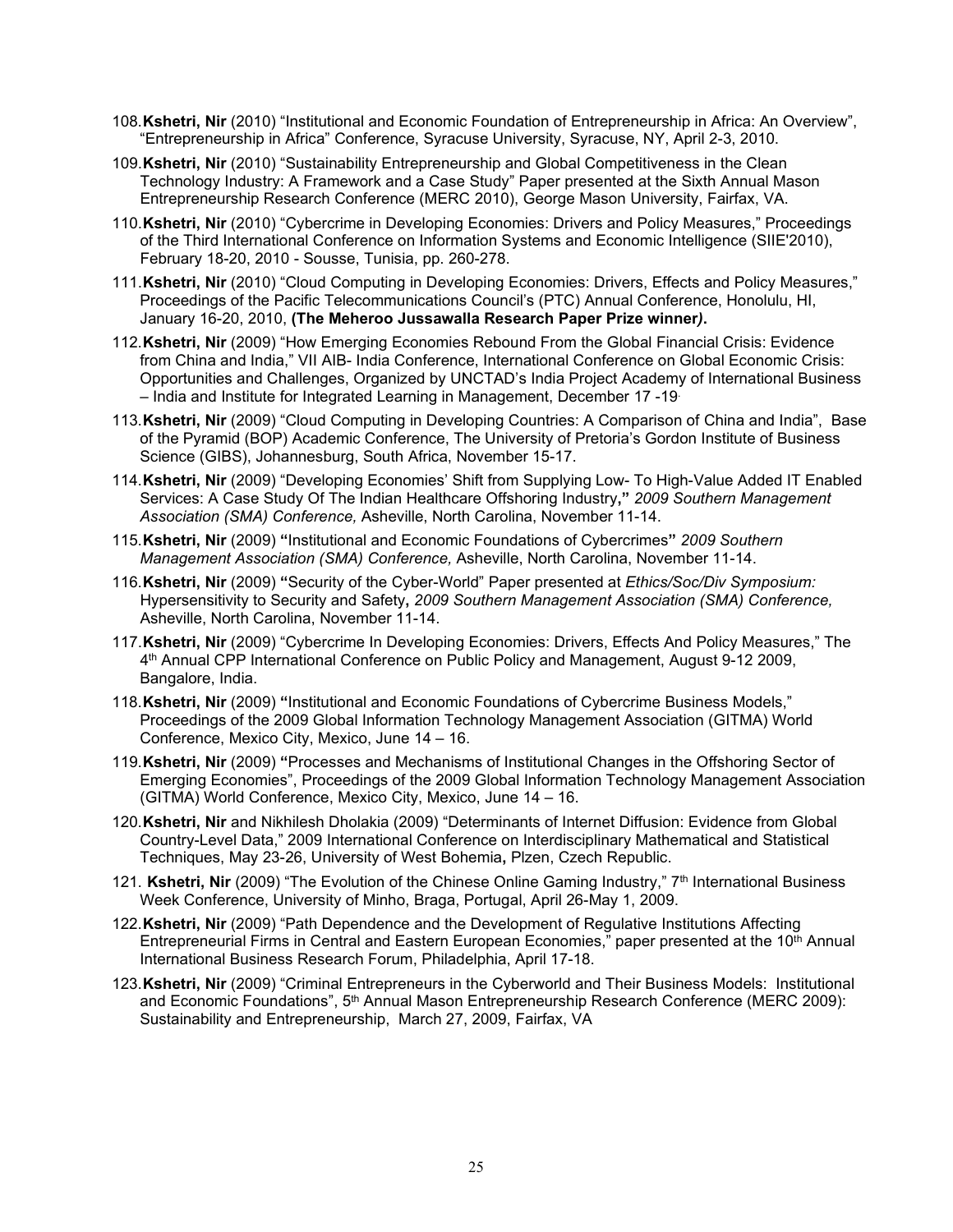- *124.***Kshetri, Nir** (2009) "Entrepreneurship in Developing Economies' IT Enabled Services Sector: *A Case Study of the Indian Healthcare Offshoring Industry",* 5th Annual Mason Entrepreneurship Research Conference (MERC 2009): Sustainability and Entrepreneurship, March 27, Fairfax, VA
- 125.**Kshetri, Nir** (2009) "The Political Economy of the Evolution of Offshore Outsourcing Industry in Brazil," 42<sup>nd</sup> Southwest Council of Latin American Studies (SCOLAS) Conference, Santo Domingo, Dominican Republic, 11-14 March
- 126.**Kshetri, Nir** (2009) "The Development of The Third Generation Cellular Market In China: Drivers, Effects And Policy Measures," Proceedings of the Pacific Telecommunications Council's (PTC) Annual Conference, Honolulu, HI, 17-21 January 2009*.*
- 127.**Kshetri, Nir** and Nikhilesh Dholakia (2008) "Is the Cellular Technology Bridging the Global Digital Divide? Evidence from Country-Level Data ",The Global Mobility Roundtable Conference (GMR2008), Auckland, New Zealand November 23-25, 2008.
- 128.**Kshetri, Nir** (2008) "Structure of Cybercrime in Developing Economies" Proceedings of the Workshop on Secure Knowledge Management, Dallas, TX, November 3-4, 2008, pp. 92-97.
- 129.**Kshetri, Nir** (2008) "Success Factors in Chinese Technology Companies' Overseas Acquisitions: Two Cases," Harvard Conference on the Globalization of Chinese Enterprises, October 9-10, Harvard University, Boston, MA (**This paper was a Finalist for the** *Management and Organization Review* **(MOR) Best Paper Award**).
- 130.**Kshetri, Nir**, Brandon Queen, Andrea Schiopu and Crystal Elmore (2008), "The Profile and Motivation of Golf Tournament Attendees: An Empirical Study", Paper presented at the Advances in Interdisciplinary Statistics and Combinatorics (AISC) 2007*).*
- 131.**Kshetri, Nir**, Nicholas C. Williamson and Andreea Schiopu (2008) "Diffusion Pattern of E-retailing: Evidence from OECD Economies," In *Enhancing Knowledge Development in Marketing*, ed. Brown, J.R & R.P. Dant. Vol. 19. Proceedings (CD) of the American Marketing Association (AMA) Summer Marketing Educators' Conference, August 8-11, 2008, San Diego, CA, USA
- 132.Dai, Hua and **Nir Kshetri** (2008) "The Development of Information and Communication Technology Standards in China: A Historical Analysis", *PACIS 2008 Proceedings*. [http://aisel.aisnet.org/pacis2008/232.](http://aisel.aisnet.org/pacis2008/232)
- 133.**Kshetri, Nir** (2008) "Normative and Cognitive Institutions Affecting A Firm's E-Commerce Adoption," 9th Global Information Technology Management Association (GITMA) World Conference, Atlanta, Georgia, USA, June 22-24, 2008*.*
- 134.**Kshetri, Nir** and Richard Kohn (2008) "Path Dependence and the Development of Formal Institutions in Central and Eastern European Economies," 12th Annual Conference of the International Society for New Institutional Economics (ISNIE), University of Toronto, Canada, June 20-21, 2008.
- 135.**Kshetri, Nir** and Nikhilesh Dholakia (2008) "Offshoring of High-Value Functions: A Case Study of U.S.- India Trade In Medical Transcription Services", Conference on Offshoring and Outsourcing: The Organizational and Geographical Relocation of High Value Company Functions, SDA Bocconi, Milano, Italy, April 23-24, 2008.
- 136.**Kshetri, Nir** and Nikhilesh Dholakia (2008) "Professional Associations in a Nascent and Formative Sector of a Developing Economy: A Case Study of the NASSCOM Effect on the Indian Offshoring Industry", Conference on Offshoring and Outsourcing: The Organizational and Geographical Relocation of High Value Company Functions, SDA Bocconi, Milano, Italy, April 23-24, 2008.
- 137.**Kshetri, Nir** and Nikhilesh Dholakia (2008) "Professional Associations in a Nascent and Formative Sector of a Developing Economy: A Case Study of the NASSCOM Effect on the Indian Offshoring Industry", The 9th Annual International Business Research Forum/2nd Annual *Offshoring Research Network* (ORN) Conference and Workshop, Philadelphia, PA, April 3-5.
- 138.**Kshetri, Nir** (2008) "Looking at the Facts: What we Know (and Don't Know) about the Chinese Internet Protocol TV Market" Pacific Telecommunications Council's (PTC) Annual Conference, Honolulu, HI, 13- 16 January 2008 **(The Meheroo Jussawalla Research Paper Prize winner***)***.**
- 139.**Kshetri, Nir** (2007) "The Post-9/11 Homeland Security Effect on The Flow of Skilled Immigrants to the U.S.," The 5<sup>th</sup> annual AIB/JIBS frontiers conference, Miami, Florida, November 28-December 1.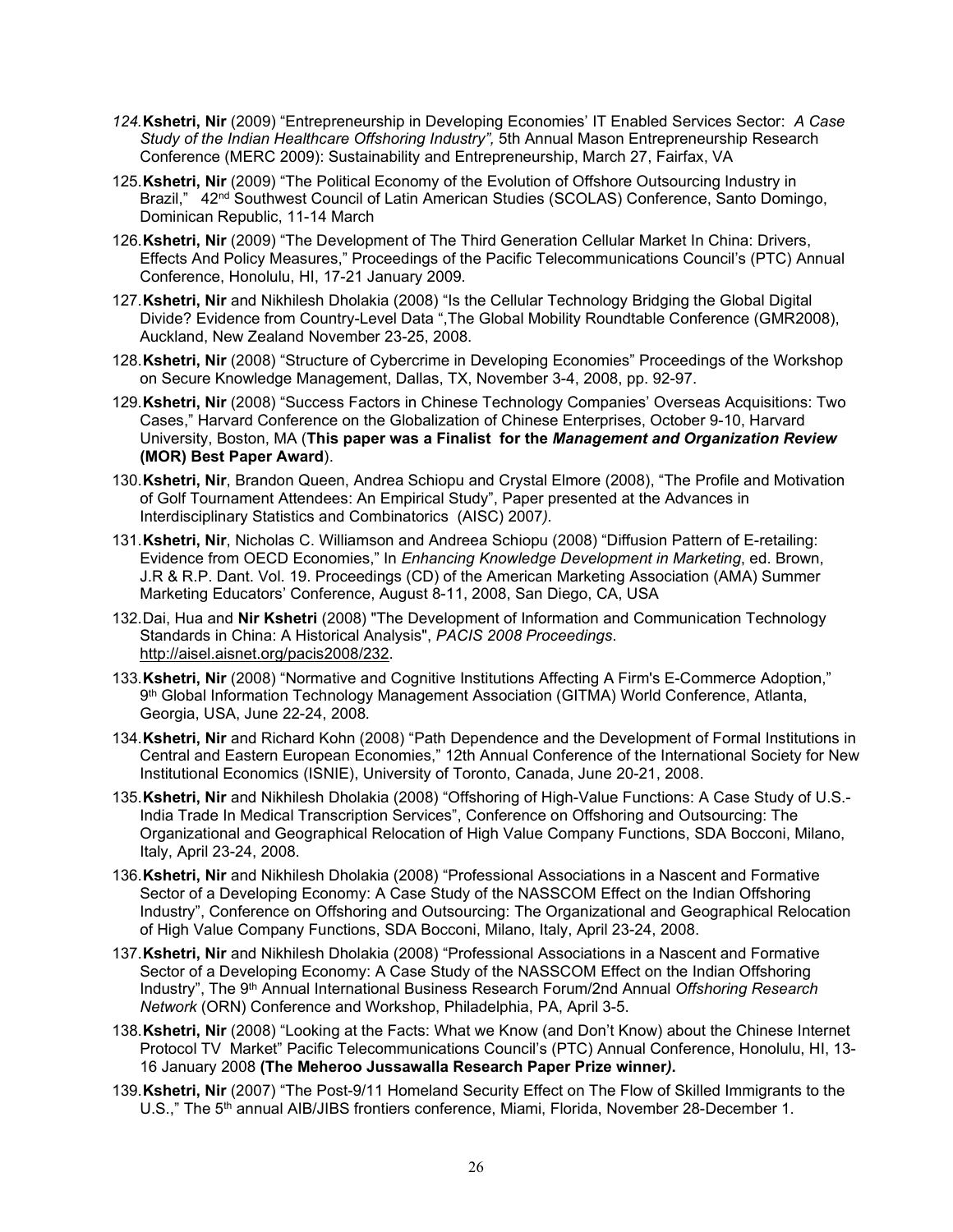- 140.**Kshetri, Nir,** Lailani Alcantara**,** Ralf Bebenroth, Ognjenka Zrilic, and Andreea Schiopu (2007) "Barriers to Branding for Developing World-Based Firms and Some Mechanisms to Overcome Them: A Conceptual Framework", Proceedings of the XXth Croatian Marketing Association (CROMAR) Congress, October 25- 27.
- 141.**Kshetri, Nir,** Crystal Elmore and Andreea Schiopu (2007) "The Whos and Whys of Live Golf Tournament Attendance: A Longitudinal Study", International Conference on Advances in Interdisciplinary Statistics and Combinatorics, October 12-14, 2007, Greensboro, NC.
- 142.**Kshetri, Nir** (2007) "Forces of Institutional Changes Affecting Entrepreneurship in China", The Cornell-McGill Conference on Institutions & Entrepreneurship, July 23-24, Cornell University, Ithaca, NY.
- 143.**Kshetri, Nir** (2007) "Diffusion of Intellectual Property Rights in China: An Institutional View," Conference on Knowledge Management And Innovation Strategy in Asia Pacific, Xian, China, July 7-8.
- 144.**Kshetri, Nir**, and Lailani Alcantara (2007) "Drivers of Multinationals' R&D in China", 2007 Annual Meeting of the Academy of International Business (AIB), Indianapolis, Indiana, USA, June 25-28, 2007.
- 145.**Kshetri, Nir** (2007) "Private-Collective Innovation Model in a Socialist-Capitalist Economy: OSS Diffusion in China," *Proceedings of the 8th Global Information Technology Management Conference*, Napoli, Italy, June 17-19, 2007.
- 146.**Kshetri, Nir** (2007) "An Institutional Perspective on Cybercrime," *Proceedings of the 8th Global Information Technology Management Conference*, Napoli, Italy, June 17-19, 2007.
- 147. **Kshetri, Nir,** R. Bebenroth and D. Li (2007) "Chinese Firms' Outward Merger and Acquisition Activities: The Case of TCL in Europe," Paper presented at the 2007 Chinese Economic Association Meeting, June 16-17, Tokyo, Japan.
- 148.**Kshetri, Nir**, Nikhilesh Dholakia and Lailani Alcantara (2007) "Offshoring-led Institutional Changes in Emerging Economies: A Conceptual Framework", The 8<sup>th</sup> Annual International Business Research Forum, Philadelphia, April 20-21.
- 149.**Kshetri, Nir** and Riad A. Ajami (2007) "Institutional Reforms and Market Orientation in the Arab World: A Conceptual Framework", Paper presented at The 8th Annual International Business Research Forum, Philadelphia, April 21.
- **150.Kshetri, Nir** (2007) "The Chinese Pattern of Entrepreneurship: An Institutional View" 2007 Global Entrepreneurship Research Conference, San Francisco, California, March 28-31.
- 151.**Kshetri, Nir,** R. Bebenroth and D. Li (2007) "Chinese Firms' Outward Merger and Acquisition Activities: The Case of TCL in Europe," In the wave of M&A: Europe and Japan, Kobe University, RIEB Center workshop, Kobe, Japan, February 20.
- **152.Kshetri, Nir** and Nikhilesh Dholakia (2007) "Drivers of the Broadband Industry in China and India: What Can We Learn?', Proceedings of the 29th Annual Conference of *Pacific Telecommunications Council*, Hawaii, January 14-18, 2007.
- **153.Kshetri, Nir** (2006) "Firms' E-Business Adoption in China: An Institutional Perspective"**,** Proceedings of the 2006 Euro-Asia Management Studies Association (EAMSA) Conference**,** November 23-25, pp. 118- 136.
- **154.Kshetri, Nir** and Nikhilesh Dholakia (2006) "The Upper-Echelons Effect on the ICT Development of the Andhra Pradesh State of India: A Historical Analysis"**,** Proceedings of the 2006 Euro-Asia Management Studies Association (EAMSA) Conference**,** November 23-25, pp. 311-331.
- **155.Kshetri, Nir** (2006), "A Neo-institutional Perspective on Cyber Attacks," The Workshop on the Economics of Securing the Information Infrastructure, Washington, DC, October 23-24.
- 156.**Kshetri, Nir**, and Nicholas C. Williamson (2006), "Sources of Global Heterogeneity in Internet Advertising Patterns" Proceedings of the 2006 Summer Educators' Conference, American Marketing Association, Chicago, IL, August 4-7, pp. 256-257.
- 157.**Kshetri, Nir** (2006) "Increasing Returns and the Rise in Cybercrimes", Third Annual Forum on Financial Information Systems and Cyber Security, The Robert H. Smith School of Business at the University of Maryland, May 24.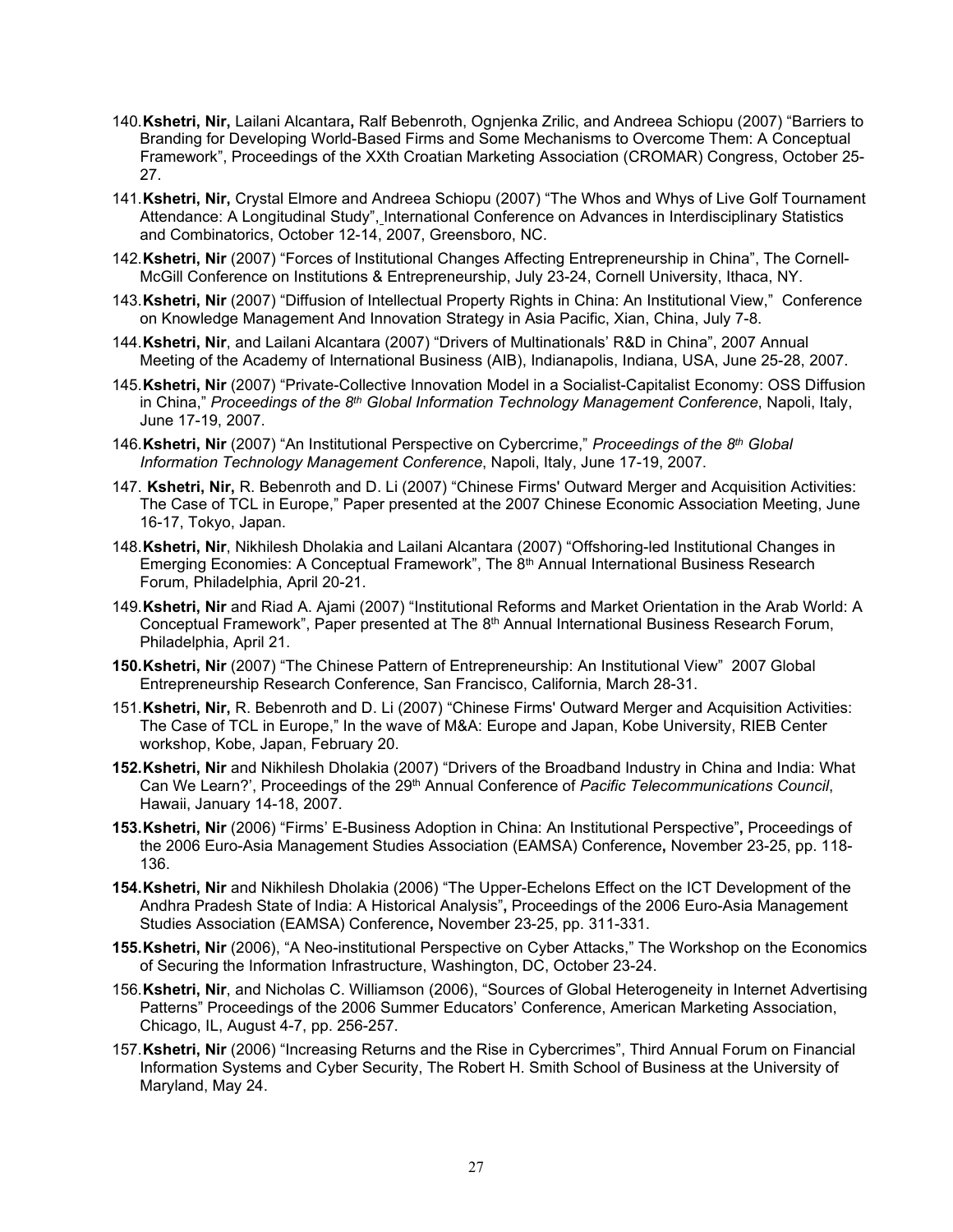- 158.**Kshetri, Nir** (2006) "Institutional Factors Affecting Offshore Business Process and Information Technology Outsourcing", The 7<sup>th</sup> Annual International Business Research Forum, Philadelphia, March 31-April 1.
- 159.Nikhilesh Dholakia and **Kshetri, Nir** (2006)*, "*Global Outsourcing of Electronically Traded White Collar Services: Medical Transcription in India<sup>n</sup> The 7<sup>th</sup> Annual International Business Research Forum, Philadelphia, March 31-April 1.
- 160.**Kshetri, Nir** and Nikhilesh Dholakia (2006)*, "*Impacts of Electronic Communications on Decentralization and Outsourcing of R&D Activities", Conference Celebrating Gerry DeSanctis, Duke University, Durham, NC, March 3-5.
- **161.Kshetri, Nir** and Andreea Schiopu (2005) "Government Policy, Continental Collaboration and the Diffusion of OSS in the three North East Asian Countries," Proceeding of the 2005 South East Asia Regional Conference of the Academy of International Business, November 24-26, Manila, the Philippines.
- **162.Kshetri, Nir** (2005) "The Institution-ICT-Economic Development Nexus: Two Cases," Proceedings of the 2005 Americas Conference on Information Systems, Omaha, Nebraska, August 11-15, pp. 491-499.
- 163.**Kshetri, Nir** (2005) **"**Diffusion pattern of Linux: An assessment on major technology dimensions," Technology & Innovation Management Conference Paper Abstracts, Academy of Management Proceedings, p. 35.
- **164.Kshetri, Nir** (2005) "Determinants of E-business Assimilation in Organizations: Evidence from an Emerging Economy" 2005 Summer Educators' Conference, American Marketing Association, San Francisco, CA, July 29-August 1.
- 165.**Kshetri, Nir** (2005) "Sources of Global Heterogeneity in Internet Advertising" Competitive paper presentation, 2005 Annual Meeting of the Academy of International Business (AIB), Quebec City, Canada, July 9-12.
- 166.**Kshetri, Nir** (2005) "Sources of Gender Disparity in Internet Adoption: Evidence from Global Country-Level Data" Poster presentation, 2005 Annual Meeting of the Academy of International Business (AIB), Quebec City, Canada, July 9-12.
- 167.**Kshetri, Nir** and Nikhilesh Dholakia and (2005)*, "*Asia's Rising IT Hubs: Comparing China and India" *Proceedings of the 9th International Conference on Marketing and Development,* Thessaloniki, Greece, June 8-11.
- 168.**Kshetri, Nir** (2005)*, "*SMEs*'* Assimilation of E-Business: Evidence from an Emerging Economy" *the 9th International Conference on Marketing and Development,* Thessaloniki, Greece, June 8-11.
- 169.Dholakia, Ruby and **Nir Kshetri** (2005) "Adoption of the Internet among SMEs in the U.S." *the 9th International Conference on Marketing and Development,* Thessaloniki, Greece, June 8-11.
- 170.**Kshetri, Nir** (2005) "*The Indian Technological Trajectory in the Nehru Era: 1947-64,"* 2005 *Annual Meeting of the Economic and Business Historical Society*, High Point, NC, April 27-30.
- 171.**Kshetri, Nir** (2005) "*Science and Technology in China during the Cultural Revolution Decade: 1966- 1976,"* 2005 *Annual Meeting of the Economic and Business Historical Society,* High Point, NC, April 27- 30.
- 172. Kshetri, Nir (2005), "ICTs, Strategic Asymmetry and National Security," The 6<sup>th</sup> Annual International Business Research Forum, Philadelphia, April 1-2.
- 173.**Kshetri, Nir** (2005), "Pattern of Global Cyber War and Crime: A Conceptual Framework," The 6th Annual International Business Research Forum, Philadelphia, April 1-2.
- 174.Williamson, Nicholas C., Susan Myrden and **Nir Kshetri** (2005), "Selecting the Optimal Time Period for Use in the Creation of Import Market Competitiveness Variables through Shift Share Analysis in Export Market Identification Research," *Association of Marketing Theory and Practice Conference,* March 24-26, Jekyll Island, GA.
- 175.**Kshetri, Nir** and Prabhu Sankaranarayanan (2005) "Profiling Leaders and Laggards in the Global 3G M-Business Applications," proceedings of the 27th Annual Conference of *Pacific Telecommunications Council*, Hawaii, January 16-19, 2005.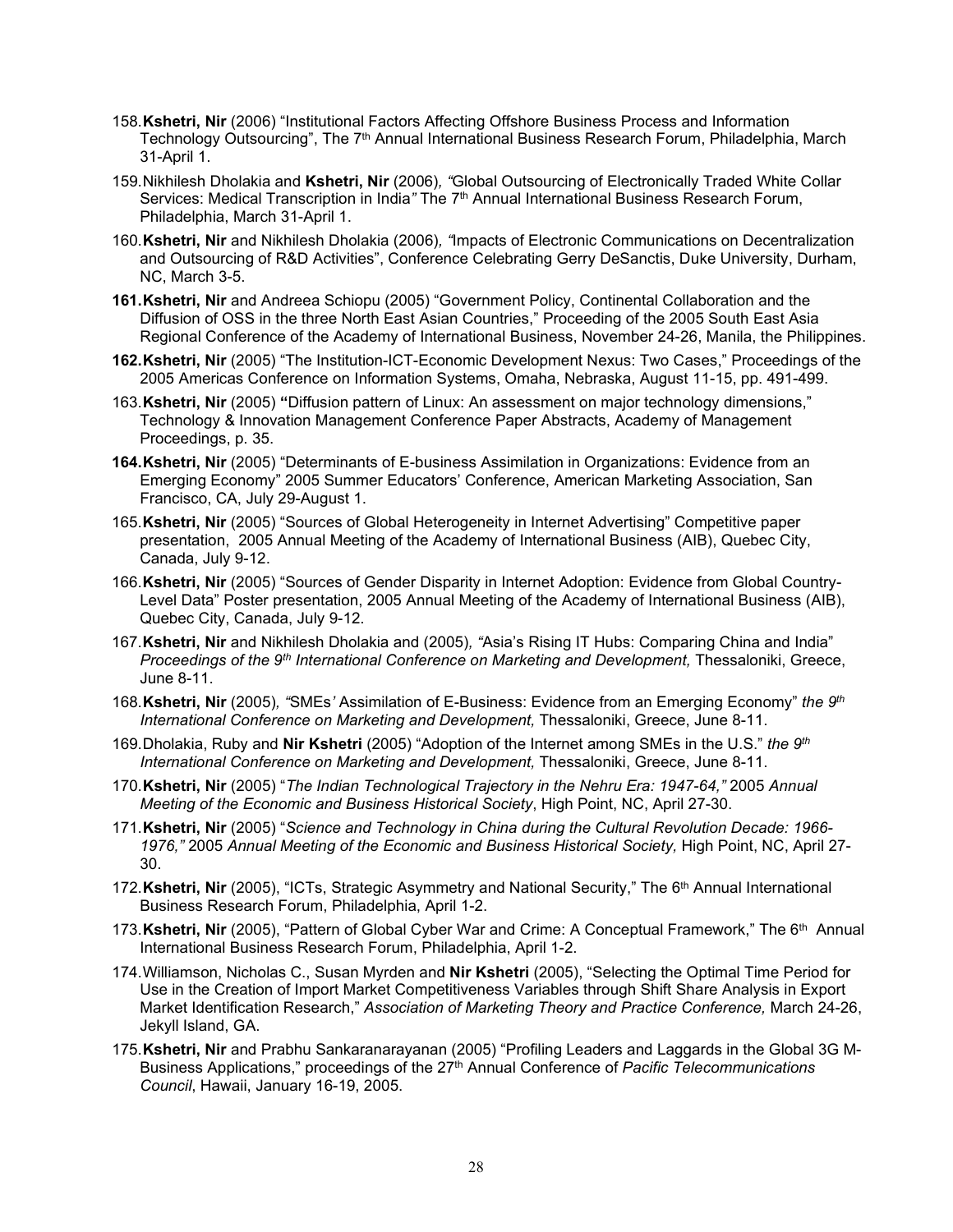- 176.**Kshetri, Nir** (2004) "Technology Attribute-Diffusion Pattern Nexus: Evidence from the Early Experiences of 3G Mobile Communications**"** proceeding of the Fourth International Conference on Electronic Business (ICEB2004), December 5-9, 2004.
- 177.**Kshetri, Nir** (2004) "Determinants of E-Business Potential: Evidence from Global Country-Level Data" Proceedings of the Summer Educators' Conference, American Marketing Association, August 10-12, Boston, MA, pp. 7-8.
- 178.**Kshetri, Nir** (2004) "Internationalization of the Chinese Cellular Industry: The Inward-Outward Connection," 2004 Annual Meeting of the Academy of International Business (AIB), Stockholm, Sweden, July 10-13, 2004.
- 179.**Kshetri, Nir** and Williamson, Nicholas (2004) "The Osmosis Model For Studying Offshore Business Process Outsourcing," Proceeding of the 2004 Americas Conference on Information Systems, New York city, NY, August 5-8, pp. 3509-3513.
- 180.**Kshetri, Nir** (2004) "Sources of International Variation in E-Business Pattern And Potential: Insights From Technology Transfer Literature" 15<sup>th</sup> IRMA International Conference, May 23-26, New Orleans, LA.
- 181.**Kshetri, Nir** (2004) "Internationalization Trajectory of the Indian ICT Industry" 15th IRMA International Conference, May 23-26, New Orleans, LA.
- 182.**Kshetri, Nir** (2004), "Towards an Understanding of Global Heterogeneity in Internet Advertising Patterns," The 5th Annual International Business Research Forum, Philadelphia, March 27.
- 183.**Kshetri, Nir (**2004), "China's Emergence as an Epicenter of the Global Mobile Market," Proceedings of the *Austin Mobility Roundtable*, Center for Business, Technology and Law at the McCombs Business School at the University of Texas at Austin, March 11-12.
- 184.**Kshetri, Nir**, Nikhilesh Dholakia and Anurag Awasthi (2003), "Determinants of E-Government Readiness: Evidence from China and India," Proceedings of the F i r s t International Conference on E-governance, New Delhi, India, December 18-20.
- 185.Dholakia, Ruby and **Nir Kshetri** (2003)**,** "Gender Asymmetry in Internet Usage," HOIT Conference, University of California, Irvine.
- 186.Pelkonen, Tommi, Nikhilesh Dholakia and **Nir Kshetri** (2003)*, "*Business Network Analysis as a Strategic Tool for Comparative Learning about Global Mobile Telecommunications Markets" *Proceedings of the 8th International Conference on Marketing and Development: New Visions of Marketing and Development: Globalization, Transformation and Quality of Life*, Bangkok, Thailand, January 4-7.
- 187.**Kshetri, Nir** (2003), "How International Institutions Influence ICT Diffusion Loci in Developing Countries: The Case of Asia," *Proceedings of the 8th International Conference on Marketing and Development: New Visions of Marketing and Development: Globalization, Transformation and Quality of Life*, Bangkok, Thailand, January 4-7.
- 188.**Kshetri, Nir** and Nikhilesh Dholakia (2003), "Potential of Broadband in Asian Giants: A Comparison of China and India," *Proceedings of the 25th Annual Conference of Pacific Telecommunications Council*, Hawaii, January 19-23, 2003.
- 189.Lehrer, Mark, Nikhilesh Dholakia and **Nir Kshetri** (2002), "National Sources of Leadership in 3G M-Business Applications: A Framework and Evidence from Three Global Regions," *Proceedings of the Americas' Conference on Information Systems* (AMCIS), Dallas, Texas, August 8-11, pp. 1825-1828.
- 190.Dholakia, Nikhilesh and **Nir Kshetri** (2002), "The Global Digital Divide and Mobile Business Models: Identifying Viable Patterns of E-Development," *Proceedings of the IFIP WG9.4 Conference*, Bangalore, India, May 29-31, pp. 528-40.
- 191.**Kshetri, Nir** and Maggie Kei Cheung (2002), "Factors Influencing the Diffusion of Broadband Technology in China," *Proceedings of the 3rd Global Information Technology Management Conference*, New York City, June 23-25, 2002.
- 192. **Kshetri, Nir** (2002), "Factors Influencing Consumers' Reaction to a Price and Intention to Bid in a C-to-C Internet Auction," *Proceedings of the American Marketing Association Winter Educators' Conference*, Austin, Texas, February 22-25, pp. 44-50.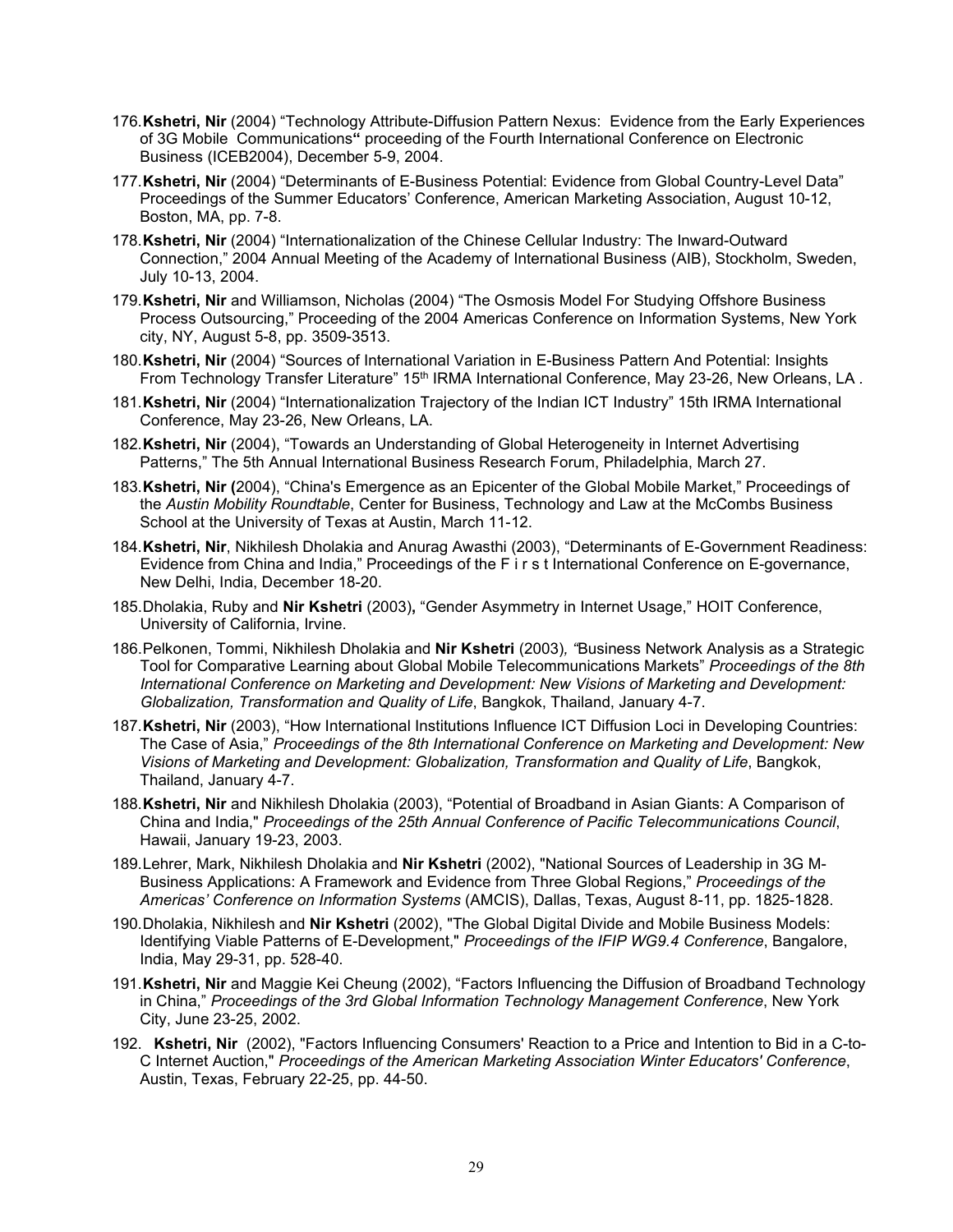- 193. **Kshetri, Nir** and Nikhilesh Dholakia (2002), "Internet and E-Commerce Development in Asian Tigers: A Comparison of Chinese Taipei and Hong Kong," *Proceedings of the 24th Annual Conference of Pacific Telecommunications Council*, Hawaii, January 13-17, 2002.
- 194.**Kshetri, Nir** (2002), "What Determines Internet Diffusion Loci in Developing Countries: Evidence from China and India," Presented at Researchers' Lunch, *24th Annual Conference of Pacific Telecommunications Council*, Hawaii, January 13-17, 2002.
- 195. **Kshetri, Nir** and Nikhilesh Dholakia (2001), "Impact of Cultural and Political Factors on the Adoption of Digital Signatures in Asia," *Proceedings of the Americas' Conference on Information System (AMCIS), August, Boston, Massachusetts, pp. 1666-1673*.
- 196. **Kshetri, Nir** (2001), "Globalization of Innovations: A Multimethod Framework to Explain Internet Diffusion and Adoption," Presented at the *AMCIS Doctoral Consortium*, August 2, Boston, MA.
- 197. **Kshetri, Nir** and Maggie Kei Cheung (2001), "Impacts of Cultural Factors on Internet Adoption," *Proceedings of the 2nd Global Information Technology Management Conference*, pp. 74-77, Dallas, Texas, June 10-12, 2001.
- 198. **Kshetri, Nir** (2001), "The Dynamics of Government Regulation and E-Commerce Development: A Comparison of Malaysia and Singapore," *Proceedings of the 23rd Annual Conference of Pacific Telecommunications Council*, Hawaii, January 14-18, 2001.
- 199. Varki, Sajeev, Albert Della Bitta and **Nir Kshetri** (2000), "The Cognitive Algebra of Value Perceptions: An Experimental Investigation," Presented at the Ninth *American Marketing Association/INFORMS Conference*, Nashville, Tennessee, September 20-22, 2000.

## **Other Invited Articles/Presentations**

- **1. Kshetri, Nir and** Diana Rojas (2015), "Big Data: Perspectivas En Investigación**,"** SENNOVA, Bogota, Colombia, 26 November.
- 2. **Kshetri, Nir** (2015), "Key indicators to measure entrepreneurship: Colombia's entrepreneurial performance (Indicadores clave para medir iniciativas emprendedoras: El desempeño del emprendimiento en Colombia)," Invited presentation at Universidad La Salle, Bogota, Colombia, September 16.
- 3. **Kshetri, Nir** (2015), "Case study methodology to study new and emerging phenomena (Metodología de estudio de caso para estudiar fenómenos nuevos y emergentes), "Invited presentation at Universidad La Salle, Bogota, Colombia, September 16.
- 4. **Kshetri, Nir** (2015), "The Roles of Big Data and Cloud Computing in Facilitating E-Commerce in Developing Countries," June 26, Invited presentation at Tribhuvan University, Kathmandu, Nepal.
- 5. **Kshetri, Nir** (2014), "Global Entrepreneurship: Environment and Strategy", Invited presentation at Universidad La Salle, Bogota, Colombia, September 19.
- 6. **Kshetri, Nir** (2014), "Global Entrepreneurship: Environment and Strategy", Invited presentation at Universidad Externado de Colombia, September 18.
- 7. **Kshetri, Nir** (2014), "Global Entrepreneurship: Environment and Strategy", Invited presentation at Universidad Nacional de Colombia, Bogota, Colombia, September 16.
- 8. **Kshetri, Nir** (2014), "Global Entrepreneurship: Environment and Strategy", Invited presentation at Universidad Simön Bolivar, Barranquilla, Colombia, October 9.
- 9. **Kshetri, Nir** (2014), "Global Entrepreneurship: Environment and Strategy", Invited presentation at Colegio de Estudios Superiores de Administración, Bogota, Colombia, September 18.
- 10. **Kshetri, Nir** (2013), "Cybersecurity in Japan: Key Issues and Recent Regulatory Developments," Invited presentation at Research Institute for Economics & Business Administration (RIEB) Seminar - Kobe University, Japan**,** December 12.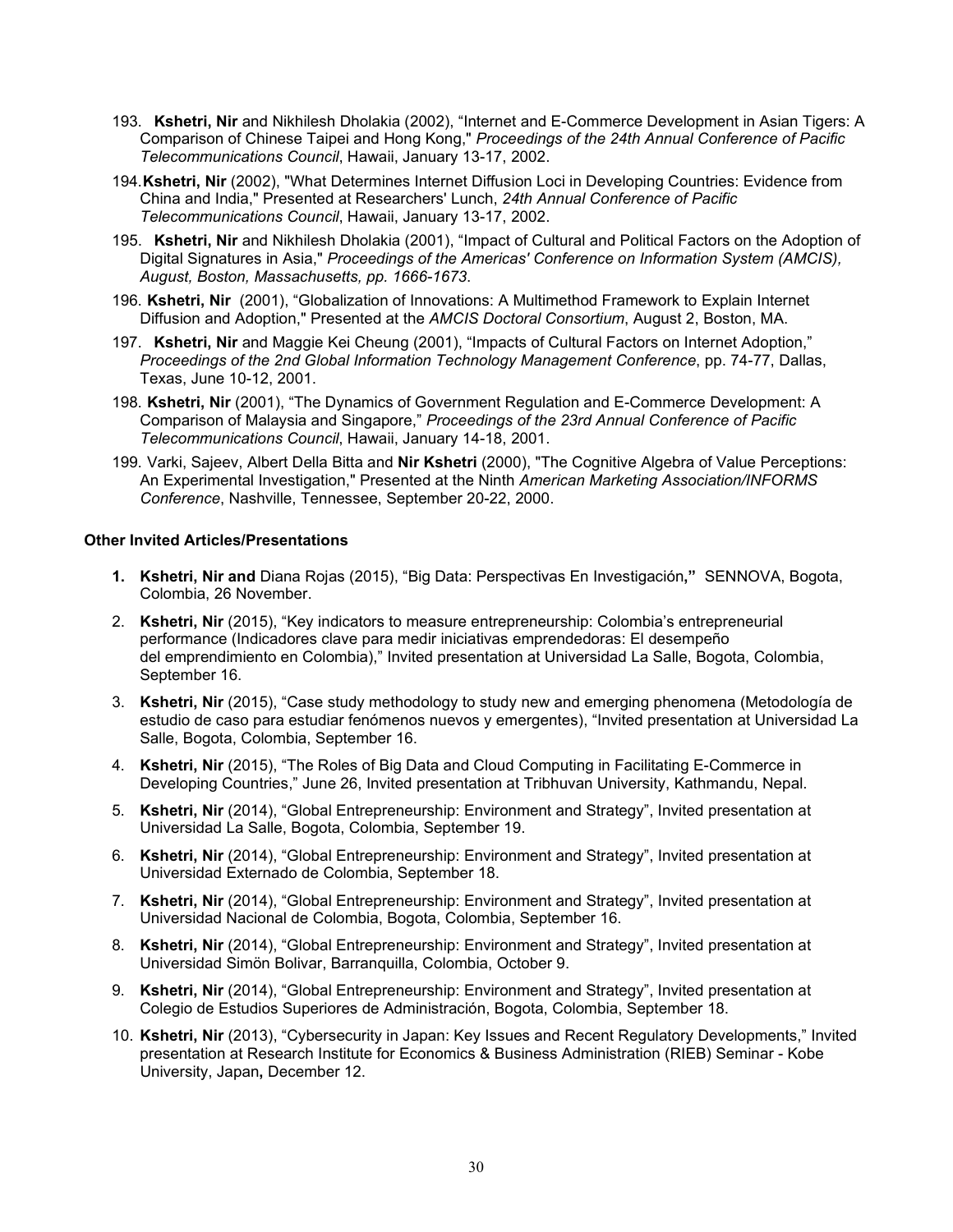- 11. **Kshetri, Nir** (2013), "Institutional Factors Affecting the Diffusion and Success of Fundraising via Crowd-Based Online Technology Platforms**,"** Konrad Lorenz University, Bogota, Colombia, 10 November 2013
- **12. Kshetri, Nir** (2013), "Cybercrime and Cyberwar," Presentation at Kiwanis Club meeting, Greensboro, North Carolina, November 5, 2013
- 13. **Kshetri, Nir** (2013), "Identity Theft: Understanding the Risks and Protecting Yourself," UNCG Soup and Substance presentation, November 5, 2013
- 14. Bebenroth, Ralf and **Nir Kshetri** (2013). "Employee Perception of Post‐M&A Integration Process," Research Institute for Economics & Business Administration (RIEB) Seminar - Kobe University, Japan**,** January 9.
- 15. **Kshetri, Nir** (2012) "Innovation and Entrepreneurship", Universidad Militar Nueva Granada, Bogota, Colombia**,** October 31, 2012.
- 16. **Kshetri, Nir** (2012) "The evolution of formal and informal institutions related to cyber-security: A comparison of China and India," Invited presentation at Wee Kim Wee School of Communication & Information, Nanyang Technological University, Singapore, August 8, 2012.
- 17. **Kshetri, Nir** (2012) "Globalization of Cybercrime and the Millennial Generation," Housing and Residence Life, UNCG, March 18, 2012.
- 18. **Kshetri, Nir** (2011) "Cybercrime Firms' Internationalization Strategy: A Conceptual Framework," Invited presentation at Marketing Department, Sultan Qaboos University, Muscat, Oman, December 18.
- 19. **Kshetri, Nir** (2011) "Privacy and Security Issues in Cloud Computing: The Role of Institutions and Institutional Evolution, UNCG--Information Technology Services," September 13.
- 20. Bebenroth, Ralf and **Nir Kshetri** (2011). "Performance of Japanese target firms acquired by Institutional Investors", Invited presentation at Research Institute for Economics & Business Administration (RIEB) Seminar - Kobe University, Japan**,** July 5.
- 21. **Kshetri, Nir** (2011) "Internationalization and Development " Konrad Lorenz University, Bogota, Colombia, 25 July 2011.
- 22. **Kshetri, Nir** (2011) "Institutions, Entrepreneurship and the role of campus entrepreneurship", Red de Universidades en Emprendimiento, July 23.
- 23. **Kshetri, Nir** (2011) "Institutions, Entrepreneurship and the role of campus entrepreneurship", Universidad Militar Nueva Granada, Bogota, Colombia**,** July 24.
- 24. **Kshetri, Nir** (2011) "Culture and International Business", Temple University, Tokyo Campus, June 9, 2011.
- 25. **Kshetri, Nir** (2011) "Immigration and employment in Japan," Ritsumeikan University, Lake Biwa, Japan. 26 May.
- 26. **Kshetri, Nir** (2011) "Global Entrepreneurship: An Overview," Invited Presentation at the Bucharest Academy of Economic Studies, Romania, 9 May.
- 27. **Kshetri, Nir** (2010) "Marketing in the 21st Century," Jamestown Business Association: Featured speaker at the September 30, 2010 meeting.
- 28. **Kshetri, Nir** (2010) "Cloud Computing in Developing Economies: Drivers, Effects and Policy Measures," Invited Presentation at the Researchers' Lunch, Pacific Telecommunications Council's (PTC) Annual Conference, Honolulu, HI, January 18, 2010*.*
- 29. **Kshetri, Nir** (2009) "International Entrepreneurial Environment" Invited presentation at Center for Development Studies, National College, Kathmandu University, Kathmandu, Nepal, January 8, 2009.
- 30. **Kshetri, Nir** (2008) "Institutional and Economic Foundations of Cybercrimes" Invited presentation at College of Business Administration, University of Rhode Island, October 10, 2008.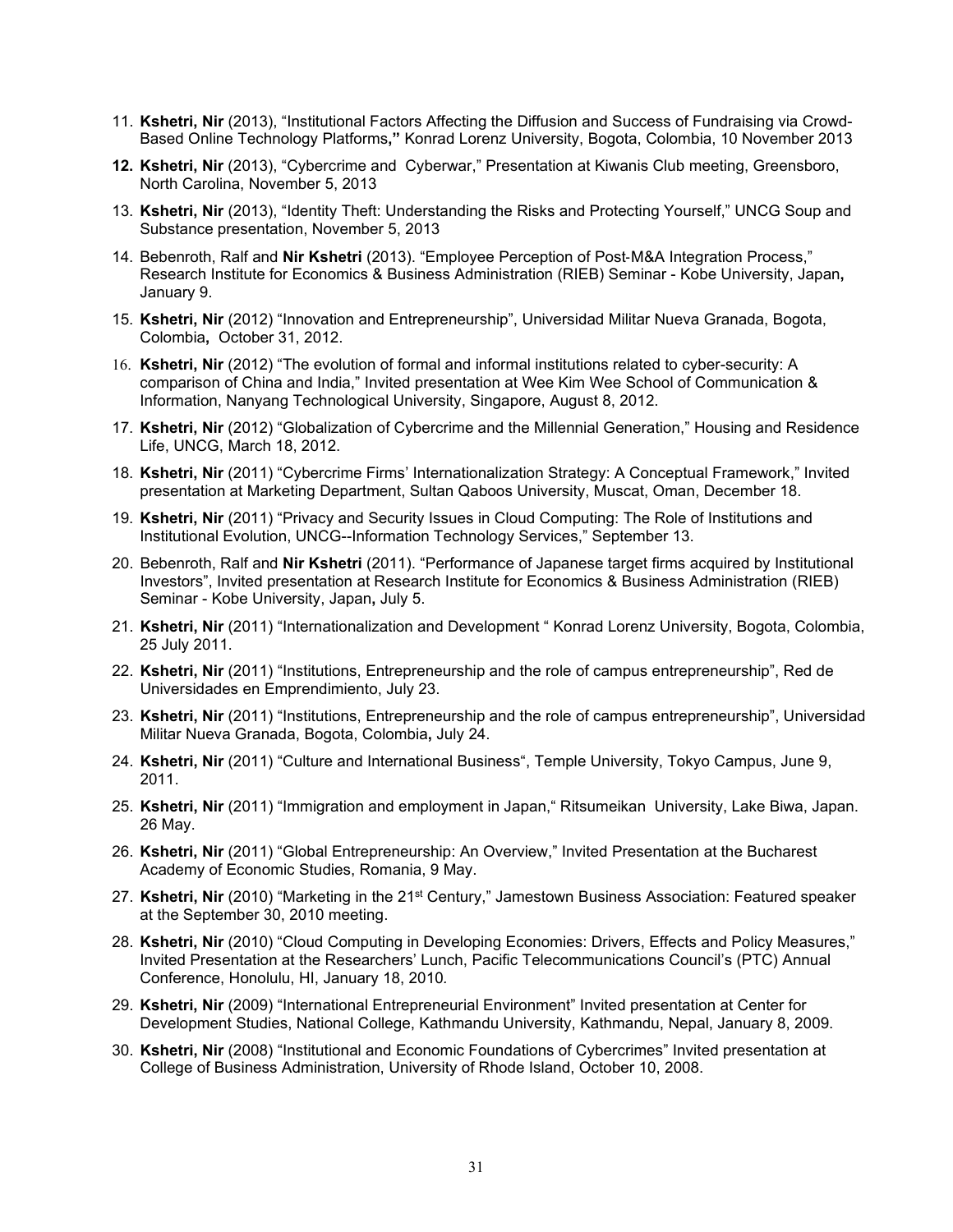- 31. **Kshetri, Nir** (2003) "Determinants of E-Business Potential: Evidence from Global Country-Level Data" Invited presentation at Center for Research on Information Technology in Organization (CRITO), University of California, Irvine, April.
- 32. **Kshetri, Nir** (2002) "Providing Citizen Services online: E-Seva in Andhra Pradesh State of India", ICT Story on International Institute for Communication and Development (IICD).
- 33. **Kshetri, Nir** (2002), "Globalization of Innovations: A Multilevel-Multimethod Framework to Explain Diffusion and Adoption of the Internet," *Association of Consumer Research Newsletter*, p. 30, Winter, available at [http://www.acr-news.org/WINTR-01/PHDa-3.html.](http://www.acr-news.org/PHDa-3.html)

## **Books (Mathematics/Statistics)**

- 1. Adhikary, D.B and **Nir Kshetri** (1999), *Elements of Mathematics: Part 1* (456 pages), Kathmandu: Himalaya Book.
- 2. Adhikary, D.B and **Nir Kshetri** (1999), *Elements of Mathematics: Part 2* (475 pages), Kathmandu: Himalaya Book.
- 3. Adhikary, D.B and **Nir Kshetri** (1999), *Concise Business Mathematics and Statistics,* (265 pages), Kathmandu: Himalaya Book.

## **RESEARCH, CURRICULUM DEVELOPMENT AND TRAVEL GRANTS**

## *External (funded)*

- 2008: Kauffman Foundation: "Determinants of Birth, Survival, Growth and Mortality of Entrepreneurial Firms in OECD Economies," (with M. Acquaah).
- 2001: *Association for Consumer Research/Sheth Foundation dissertation grant*

## *Travel grants*

- 2012 (November): National Science Foundation Travel grant to attend Secure and Trustworthy Cyberspace (SaTC) PI Conference, Washington DC.
- 2012 (October): The United Nations Economic Commission for Latin America and the Caribbean (ECLAC) Santiago, Chile: Travel grant to present a paper at the "Offshore Services in Global Value Chains: New drivers of structural change in Latin America and the Caribbean?".
- 2012: Aalborg University: Travel grant to present a paper at *Revisiting Internationalization: Dynamics, Diversity and Sustainability,* Aalborg, Denmark, May 31-June 2.
- 2011: Temple University CIBER: Travel grant to present papers at the 11<sup>th</sup> Annual International Business Research Forum, Philadelphia.
- 2010: Travel grant-- Research Institute for Economics & Business Administration, Kobe University.
- 2010: Temple University CIBER: Travel grant to present papers at the 11<sup>th</sup> Annual International Business Research Forum, Philadelphia.
- 2009: Temple University CIBER: Travel grant to present papers at the 10<sup>th</sup> Annual International Business Research Forum, Philadelphia.
- 2007: Temple University CIBER: Travel grant to present papers at the 8<sup>th</sup> Annual International Business Research Forum, Philadelphia.
- 2007 Kobe University, RIEB Center: Travel grant to present at paper at the workshop "*In the wave of M&A: Europe and Japan"*.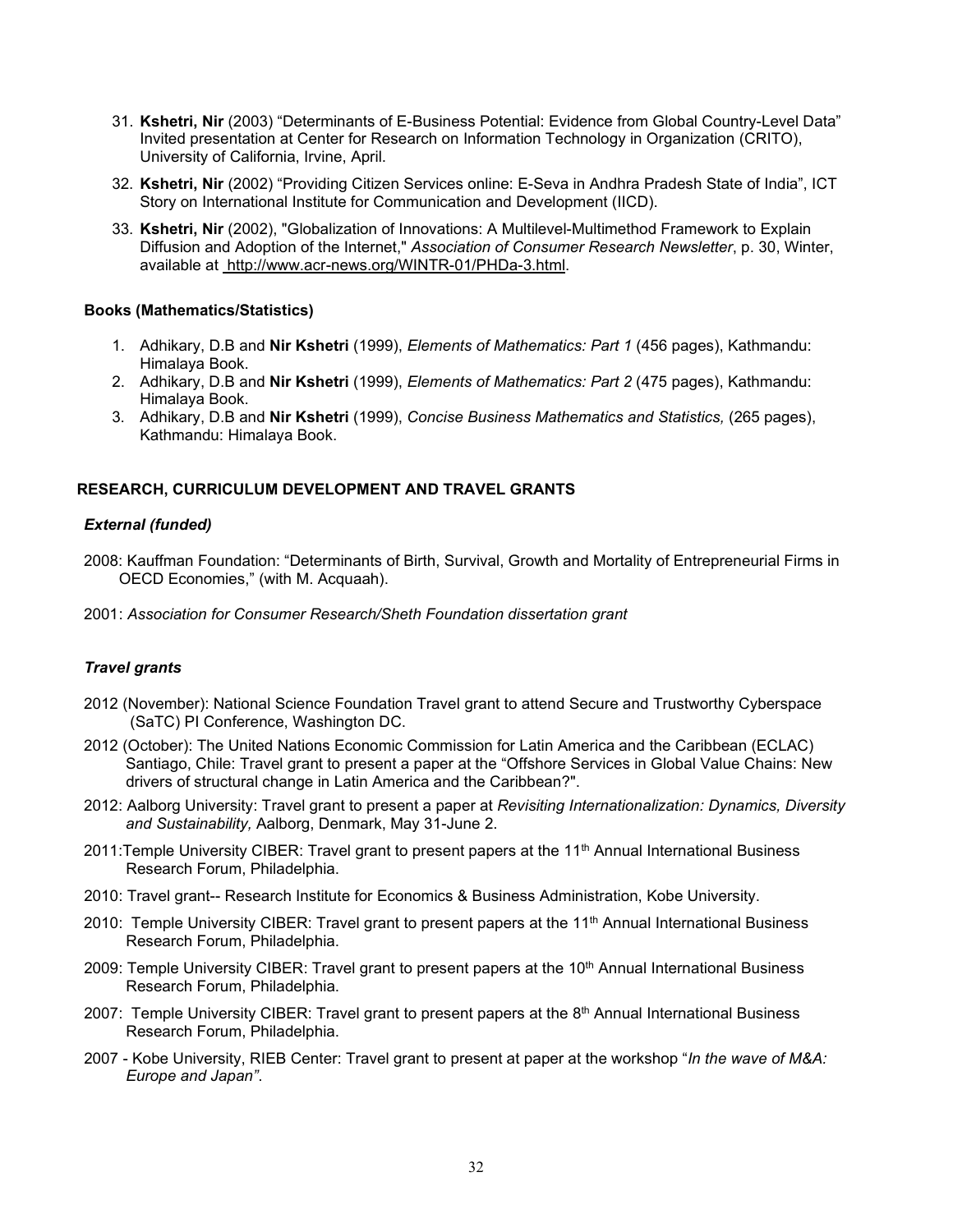- 2007: Academy of International Business: Travel grant to present a paper at the 5th annual AIB/JIBS frontiers conference, Miami, Florida, November 28-December 1.
- 2007: Cornell University: Travel grant to present a paper at the Cornell-McGill Conference on Institutions & Entrepreneurship.
- 2006 Temple University CIBER: Travel grant to present papers at the 6<sup>th</sup> Annual International Business Research Forum, Philadelphia.
- 2006 Duke University: Travel grant to present a paper at Conference Celebrating Gerry DeSanctis.
- 2006: University of Maryland: Travel grant to present a paper at the third Annual Forum on Financial Information Systems and Cyber Security.
- 2005 Temple University CIBER: Travel grant to present papers at the 5<sup>th</sup> Annual International Business Research Forum, Philadelphia
- 2004 Temple University CIBER: Travel grant to present a paper at the 4<sup>th</sup> Annual International Business Research Forum, Philadelphia.
- 2003: Pacific Telecommunications Council's travel grant to present a paper at the PTC annual conference .
- 2002: Pacific Telecommunications Council's travel grant to present a paper at the PTC annual conference .
- 2001: Pacific Telecommunications Council's travel grant to present a paper at the PTC annual conference.

### *Internal (funded)*

2015: Global Engagement Quality Enhancement Plan (QEP) Development Award to incorporate global components in MGT 400: Cybersecurity Management course.

2012: The millennial generation and cyber-security orientation: Scale development and a cross‐cultural validation, Business Administration's Scholars Program.

2009: The Evolution of Institutions around Cybercrimes: A Multi-Country Empirical Study, seed grant from Bryan School's Dean's Research Scholar Program.

*2008 (*October )--- seed grant of from The McDowell Research Center: "Cyber Control in Authoritarian Regimes: An Institutional Perspective" .

*2008 (*October )--- seed grant of from Bryan School's Dean's Research Scholar Program (with P. Palvia): "Cyber Control in Authoritarian Regimes: An Institutional Perspective".

*2008—"* Processes and Mechanisms of Institutional Changes in the Offshoring Sector of Emerging Economies," The McDowell Research Center Research *Grant,* UNCG.

*2008—*Building Entrepreneurial Learning for Life (*BELL) Grant to develop an MBA course on* International Entrepreneurship, UNCG

2007 – New Course Development—International Entrepreneurship, Bryan School, UNCG.

2004 - "Adoption and Implementation of E-Commerce in Emerging Economies: A Multimethod Inquiry ," UNCG Office of Research.

## **PROFESSIONAL ACTIVITIES**

#### **Position in non-government/international organization**

Elected for the Advisory Council member of the Pacific Telecommunications Council (2011-2015) Vice chairperson of Succession Planning Committee for the PTC (2011-2012, 2012-2013))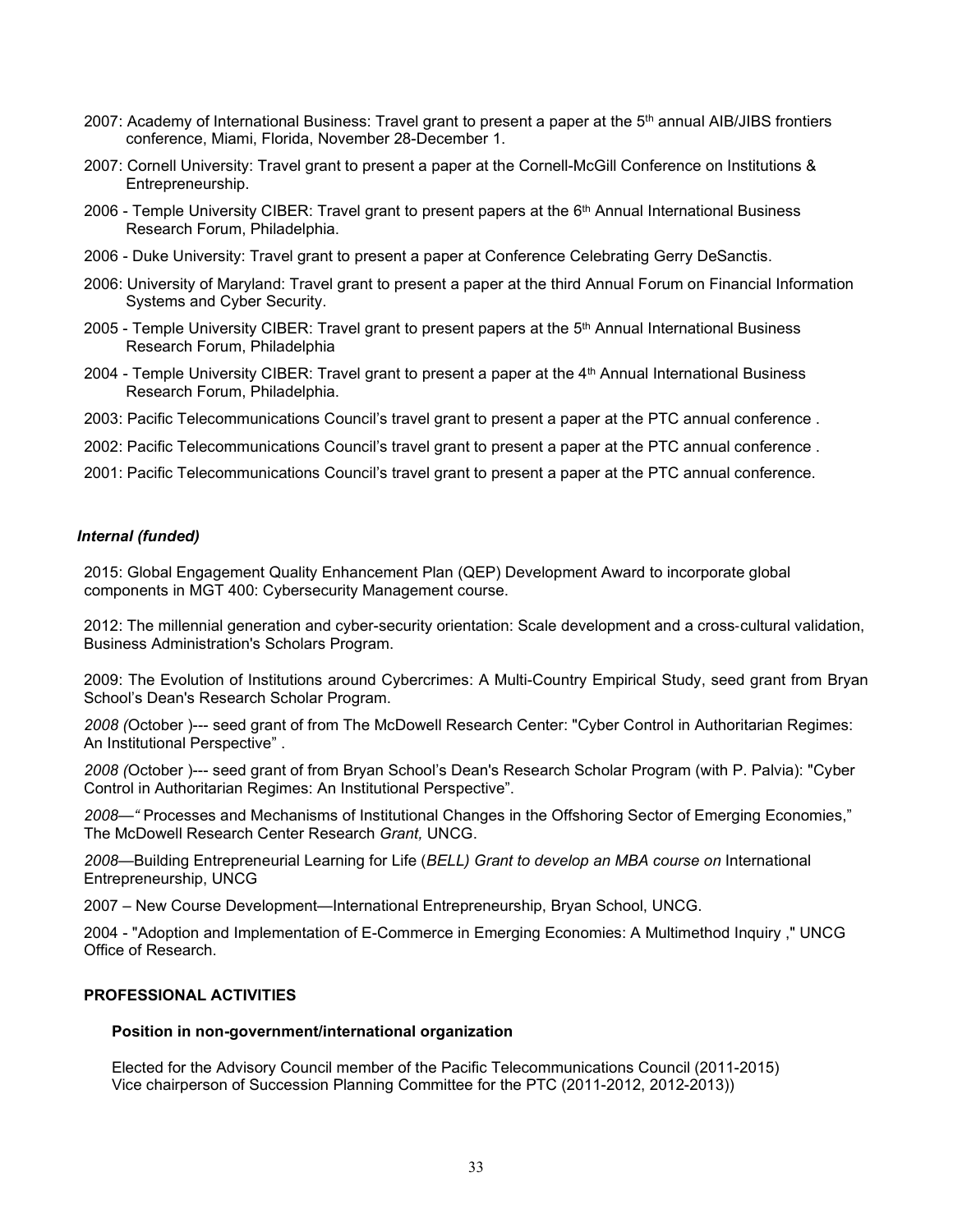## **PRJ Editorial Boards**

- 1. Department Editor, *IEEE IT Professional*, 2017- present
- 2. Associate Editor, *Electronic Commerce Research*. 2013- present
- 3. Consulting Editor, *Journal of International Management*, 1/2020- present.
- 4. Associate Editor, *Journal of International Management*, 1/2019- 12/2019.
- 5. Editorial board member, *Journal of International Management*, 2013- present
- 6. Editorial board member, *Baltic Journal of Management*, 2016- present
- 7. Editorial board member, *Journal of Global Information Technology Management,* 2015- present
- 8. Editorial board member, *Suma De Negocios*, 2014- present
- 9. Editorial board member, *Jindal Global Business Review*, 2011-2016
- 10. Editorial board member, *Open Software Engineering Letters*, 2007-2011
- 11. Editorial board member, Journal of Asia Pacific Business, 2006-2008

## **Guest Editorship**

- 1. Guest Editor, International Journal of Information Management, 2019
- 2. Guest Editor, Global Cybersecurity: Journal of Global Information Technology Management, 16(4) (2013)
- 3. Guest Editor, Special issue of Revista Suma de Negocios, 2012.

## **Track/Session Chair and Program Committee**

- 1. Session Chair, Academy of Management (AoM) 2019 Specialized Conference: Responsible Leadership in Rising Economies, Bled, Slovenia, October 23-25
- 2. Session Chair, Academy of Management (AoM) 2019 Annual Meeting, August 9-13*,* Boston, MA.
- 3. Session Chair, 4th Eastern Africa Business and Economic Watch 2019 Annual International Conference 12-14 June 2019, Kigali, Rwanda
- 4. Chair of Plenary session**,** First International conference on "Emerging Trend and Issues in Management", Kathmandu, Nepal, June 1-2, 2017.
- 5. Program Committee member, COMPSAC Symposium on IT in Practice (ITiP): The 40<sup>th</sup> Annual International Computers, Software & Applications Conference, Atlanta, GA.
- 6. Steering Committee member, Cyber Infrastructure Protection Conference (CIP'15), City University of New York, City College, October 15, 2015.
- 7. Program Committee member, COMPSAC Symposium on IT in Practice (ITiP): The 39th Annual International Computers, Software & Applications Conference, Taichung, Taiwan - July 1-5, 2015
- 8. Session Chair, 3rd International Conference: Entrepreneurship, Innovation And Regional Development, September 24-25, 2015, Vilnius, Lithuania
- 9. Scientific Committee member: The 4th International Conference on Tourism –2013 CACTUS, 13-16 November 2013: Contemporary Approaches and Challenges of Tourism Sustainability
- 10. Program Committee member for the 41st Academy of Marketing Science conference (2011-12)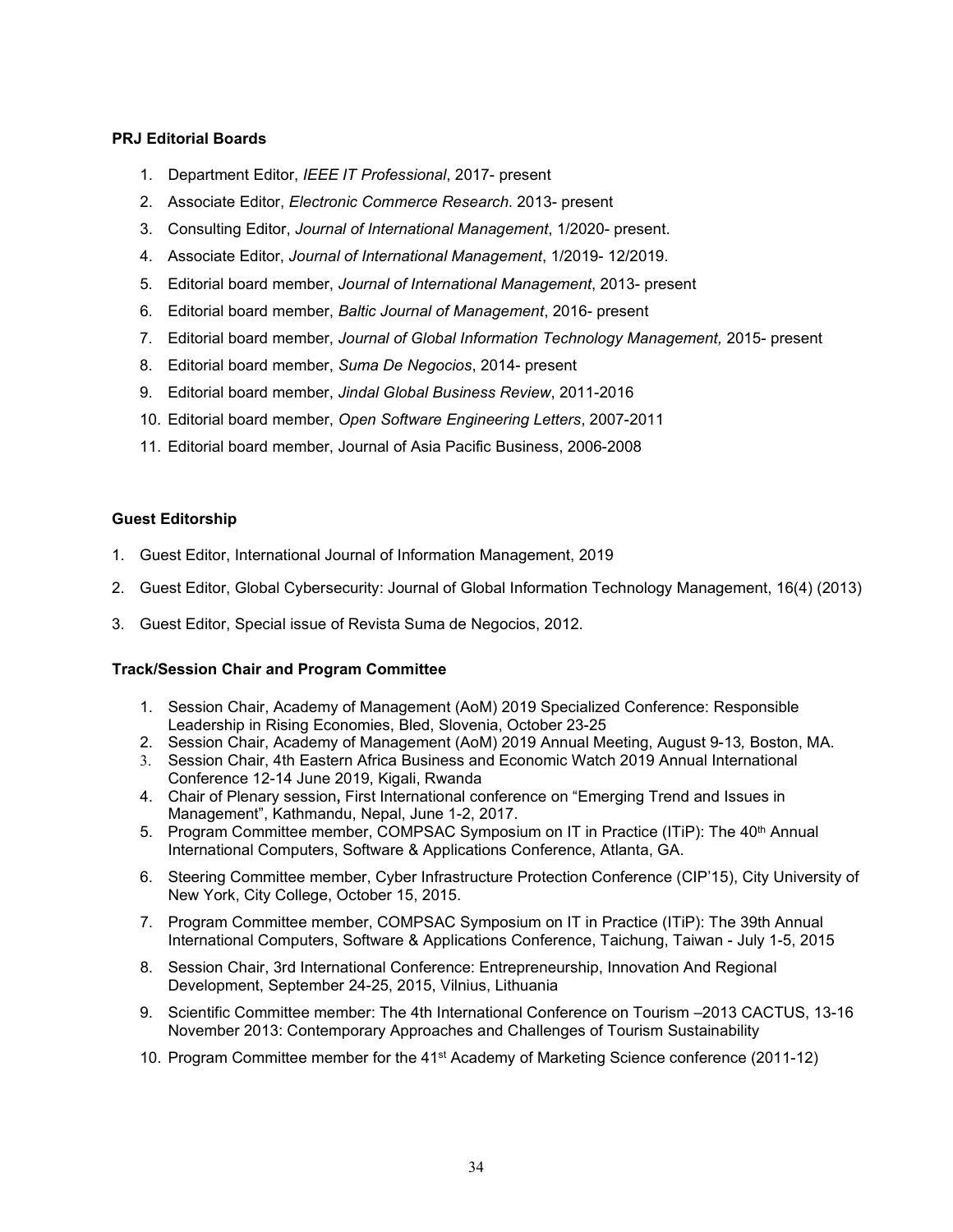- 11. Session Chair, The 2nd Copenhagen Conference on: 'Emerging Multinationals': Outward Investment from Emerging and Developing Economies, 25-26 November 2010, Copenhagen Business School, Department of International Economics and Management, Copenhagen, Denmark.
- 12. Track Chair (Cybercrime), 2009 Global Information Technology Association Meeting, Mexico City, Mexico, June, 2008.
- 13. Track Chair (Cybercrime), 2008 Global Information Technology Association Meeting, Atlanta, Georgia, June 22- 24, 2008.
- 14. Session Chair, 2007 Global Information Technology Association Meeting, Naples, June.
- 15. Session Chair, 2007 Global Entrepreneurship Research Conference, March 28-31.
- 16. Session Chair, 2005 South East Asia Regional Conference of the Academy of International Business, Manila, the Philippines.
- 17. Session Chair: The International Society of Marketing and Development (ISMD) 2005, Thessaloniki, Greece.
- 18. Session Chair: Fourth International Conference on Electronic Business (ICEB), 2004.
- 19. Track Co-chair, the Intl. Society of Marketing and Development and the Macromarketing Society Joint Conference 2007.
- 20. Track Co-chair, E-Business Research Track, Information Research Management Association Conferences, 2005, 2006 and 2007.

## **Discussant**

- 1. Discussant: for two papers at Conference on Small and Medium Sized Enterprises in a Globalized World, 5<sup>th</sup> edition, 22-24 September 2011, Babes-Bolyai University, Cluj-Napoca, Romania.
- 2. Discussant: The 2nd Copenhagen Conference on: 'Emerging Multinationals': Outward Investment from Emerging and Developing Economies, 25-26 November 2010, Copenhagen Business School, Department of International Economics and Management, Copenhagen, Denmark.

# **Award Committee/Jurist**

- **1.** 2010, 2011 and 2012: Jurist--Intelligent Community Forum [\(http://www.intelligentcommunity.org\)](http://www.intelligentcommunity.org/).
- **2.** 2010 and 2011. Academic Awards Committee, Family Firm Institute [\(http://www.ffi.org/default.asp?id=384\)](http://www.ffi.org/default.asp?id=384)

## **Reviewing assignment (selection)**

Academy of International Business conferences Academy of Management Annual Meetings Academy of Marketing Science (AMS) Conference ACM Transactions on Privacy and Security. Africa Academy of Management (AFAM) Biennial Conference African Journal of Economic and Management Studies Americas' Conference on Information System (AMCIS) Annual IEEE Computer Software and Applications Conference (COMPSAC). Asia Pacific Journal of Human Resources Asia Pacific Journal of Management Asia Pacific Journal of Marketing and Logistics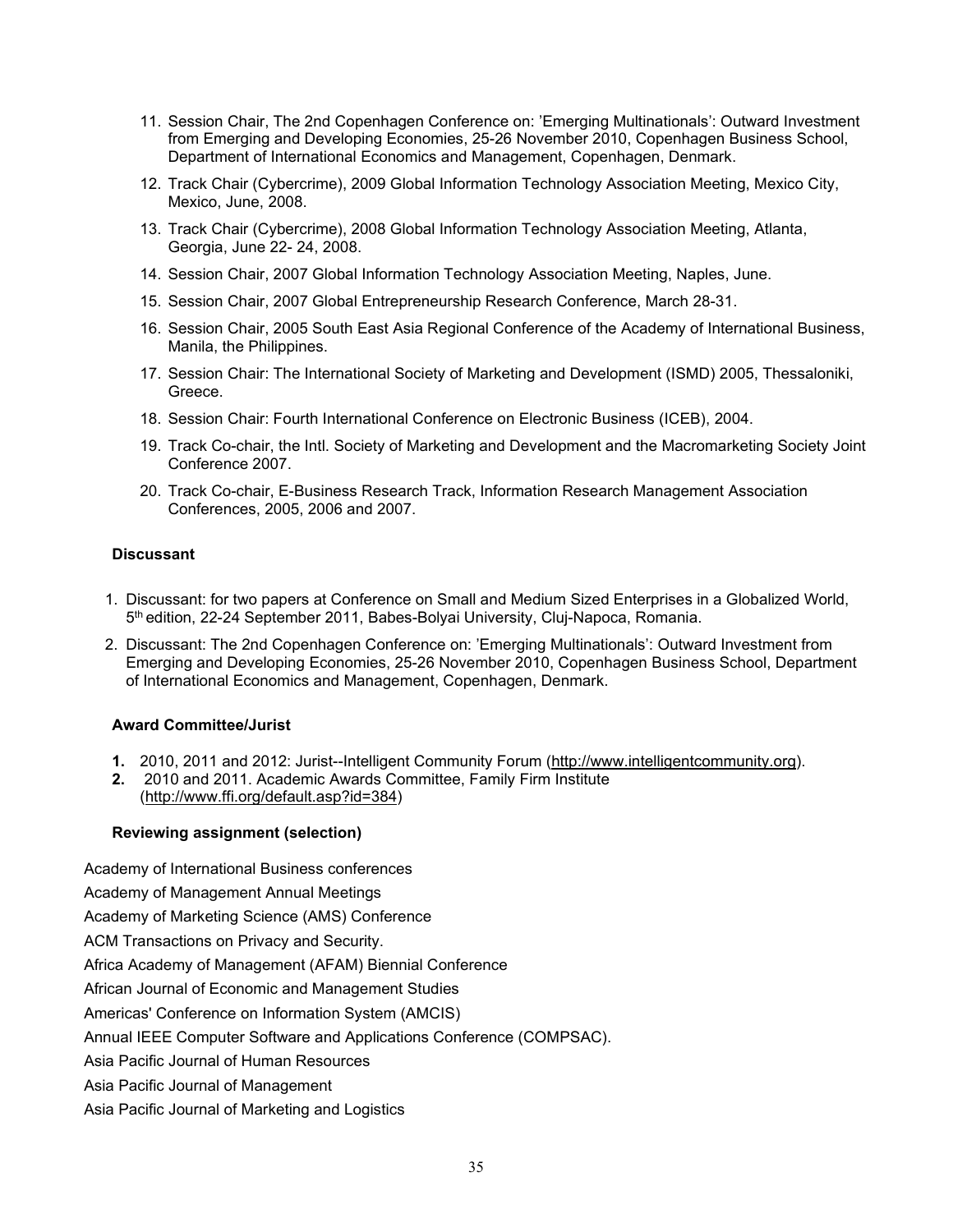- Baltic Journal of Management Big Data & Society
- Business Process Management Journal.
- China Quarterly.
- Communications of the Association for Information Systems.
- Crime, Law and Social Change.
- DADOS − Revista de Ciências Sociais,
- Electronic Commerce Research and Applications.
- Electronic Commerce Research.
- Electronic Markets.
- Entrepreneurship Theory and Practice
- European Conference on Information Systems
- European Journal of Marketing
- European Management Journal.
- Fourth Biannual Conference on Telecommunications and Information Marketing (COTIM).
- Future Generation Computer Systems
- Georgetown Journal of International Affairs
- Global Information Technology Management Association World Conference
- Harvard Conference on the Globalization of Chinese Enterprises.
- Health Care Management Science.
- IEEE Cloud Computing
- IEEE Communications Magazine
- IEEE Computer.
- IEEE Security and Privacy
- IEEE Software
- IEEE Spectrum.
- IEEE Transactions on Engineering Management
- IEEE Transactions on Services Computing.
- Industrial Marketing Management
- Information and Management
- Information Resources Management Association (IRMA).
- Information Technology & People.
- Informing Science & IT Education (InSITE) Conference
- International Business Review.
- International Conference on Information Systems
- International Conference on Marketing and Development.
- International Journal of Entrepreneurial Behaviour & Research.
- International Journal of Information Management
- International Journal of Information Technology and Management (IJITM)
- International Journal of Technological Learning, Innovation and Development.
- International Small Business Journal.
- IT Professional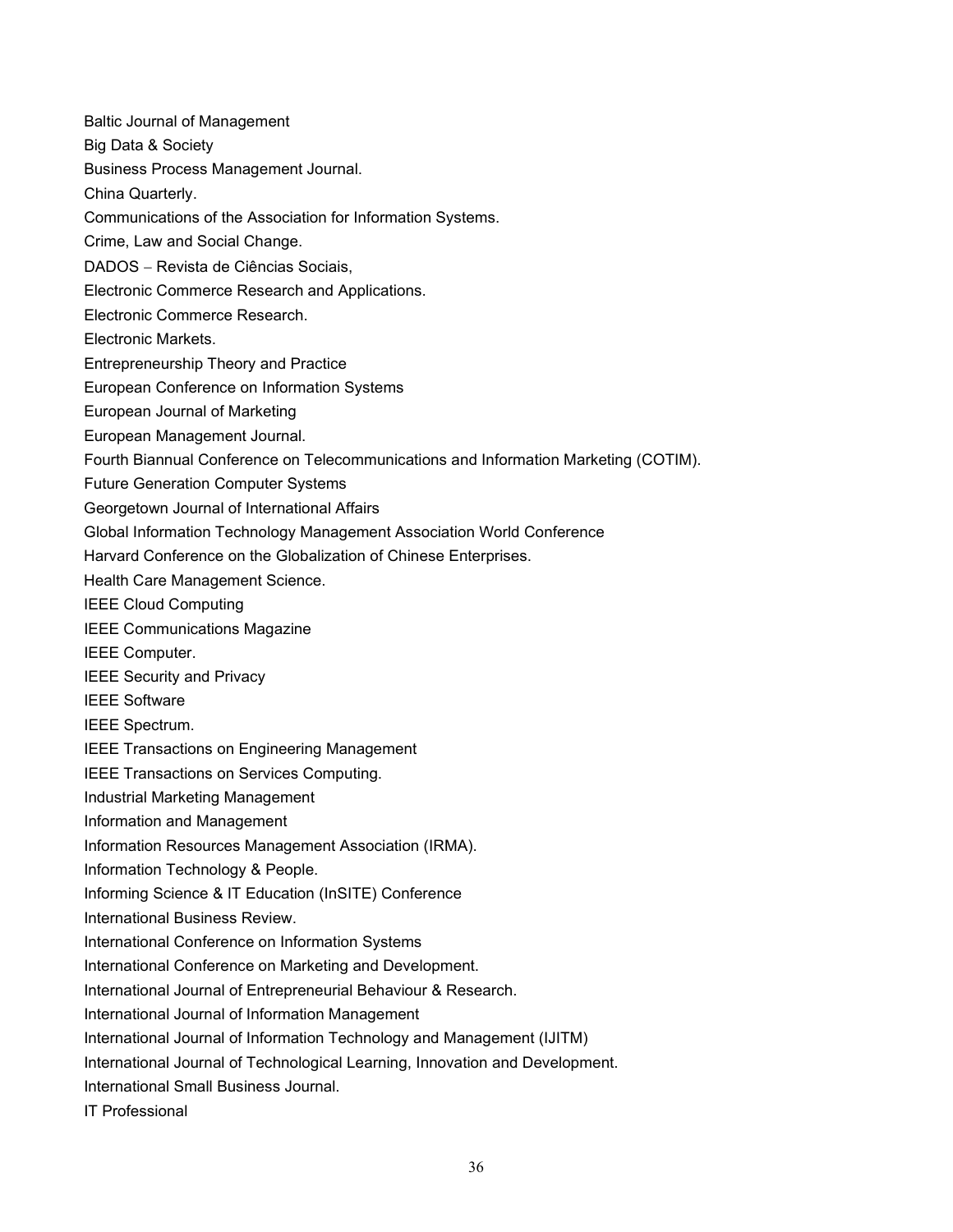John Wiley (Books) Journal of African Business. Journal of Asia Pacific Business. Journal of Business Research Journal of Business Venturing Journal of Combinatorics & System Sciences (JCISS) Journal of Developmental Entrepreneurship. Journal of Electronic Commerce in Organization. Journal of Electronic Commerce Research Journal of Banking and Financial Technology Journal of Global Information Technology Management. Journal of Information Technology. Journal of International Business Studies. Journal of International Entrepreneurship Journal of International Management. Journal of Macromarketing Journal of Management Studies Journal of Network and Computer Applications. Journal of Organizational Computing and Electronic Commerce. Journal of Small Business Management. Journal of World Business Management and Organization Review Oxford University Press (Book) Pacific Telecommunications Council's annual conferences. Palgrave Revista Suma de Negocios Robotics and Computer-Integrated Manufacturing Routledge Rubriq Small Business Economics Strategic Management Journal. Telecommunications Policy. Telematics and Informatics The Haworth Press, (Book) The Silicon Valley Review of Global Entrepreneurship Research Third World Quarterly. Thunderbird International Business Review. Transactions on Intelligent Systems and Technology. World Development.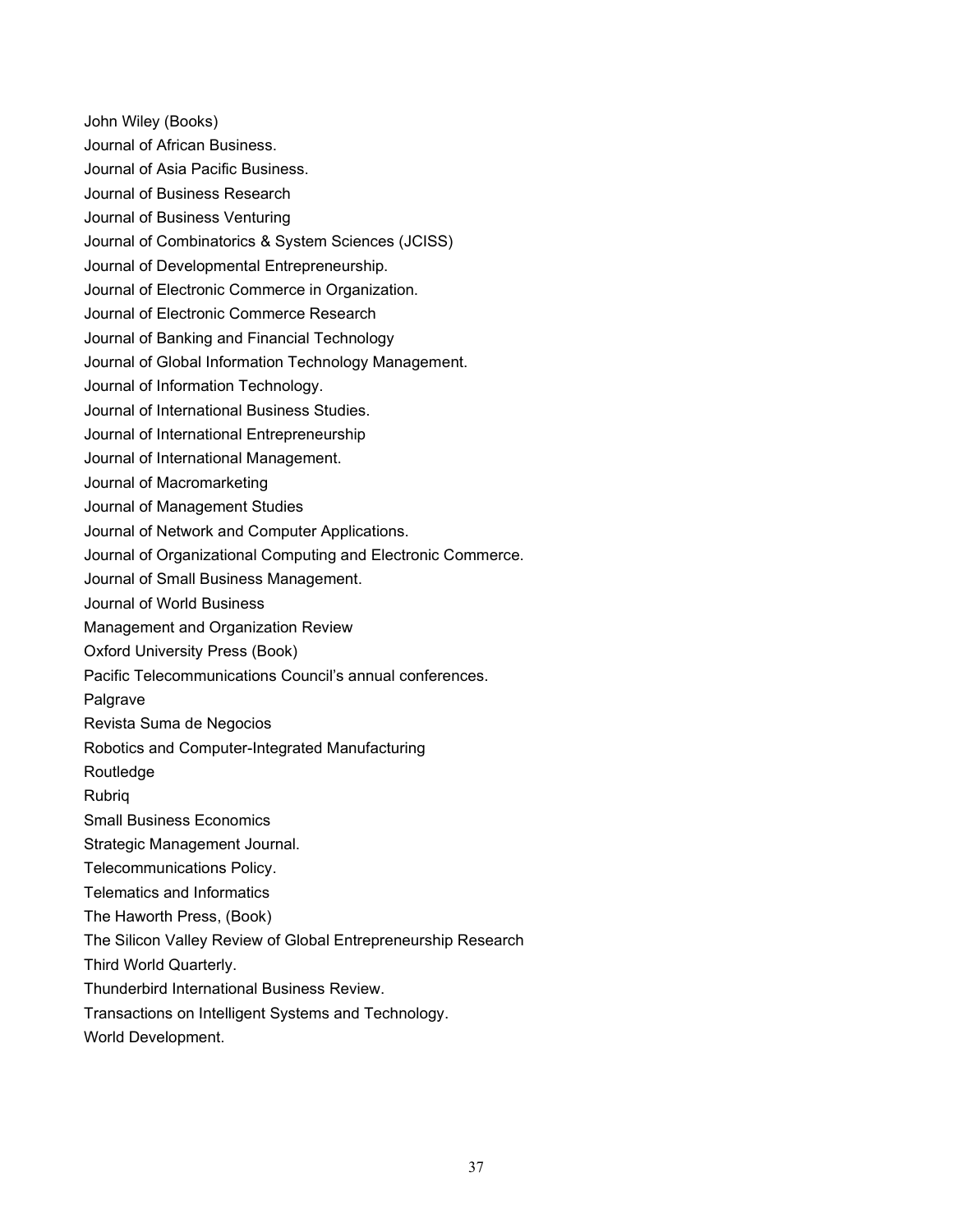## **External Examiner**

- 1.2018: External Examiner of Ph D Dissertation by Mita Brahma, Management Development Institute, Gurgaon, India, "Internal Corporate Ventures that Perform: Role of Team & Organizational Processes"
- 2.2013: External Examiner for APU Business Case Development, Ritsumeikan Asia Pacific University, Beppu, OITA, Japan.
- 3. 2008: DBA Dissertation Examiner, Office of Graduate Studies, The University of Newcastle, Callaghan, Australia

## **SERVICES**

### **University services**

- 1. 2018-2021: Faculty Senate Liaison for the UNCG Budget Committee
- 2. 2018-2021: UNCG Faculty Senate member
- 3. 2018-19: Search committee chair, OB position
- 4. 2016-17: Search committee chair, OB and HR positions
- 5. 2013-2014, 2017-18, 2017-18: Chair, Department of Management Curriculum Committee
- 6. 2013-2017: Bryan School Undergraduate Program Committee
- 7. 2012-2013: Bryan School, Graduate Program Committee.
- 8. 2012: Search Committee Member (External) for Accounting/Finance Positions
- 9. 2009-: Departmental P&T Committee Member
- 10. 2012 (Summer and Fall): Search Committee Member (External) for a Marketing Position
- 11. 2012: Member: Business Administration Scholars Program
- 12. 2012 (Spring): Search Committee Chair for a Marketing Position.
- 13. 2011 (October-November): Member of Bryan School Research Committee
- 14. 2010-13: UNCG Faculty Senate member
- 15. 2009-2010: Search Committee Chair for a Marketing Position.
- 16. 2008-2011: Teaching Excellence Award Committee, member
- 17. 2009-2010: Search Committee member for Entrepreneurship Position.
- 18. 2009-2012: MBA Program Committee, Bryan School of Business
- 19. 2006-2009: MBA Program Committee, Bryan School of Business
- 20. 2006-2008: Chair, Web Site Management Committee, Department of Business Administration
- 21. 2007 (Spring): Faculty advisor: ANDAZ (South Asian Students' Association)
- 22. 2005-2007: Member, Institutional Repository task force
- 23. 2007-2008 and 2006-2007: Search Committee for an International Business Position
- 24. 2006-2007: Search Committee for a Marketing Position (member)

## **Service to the community**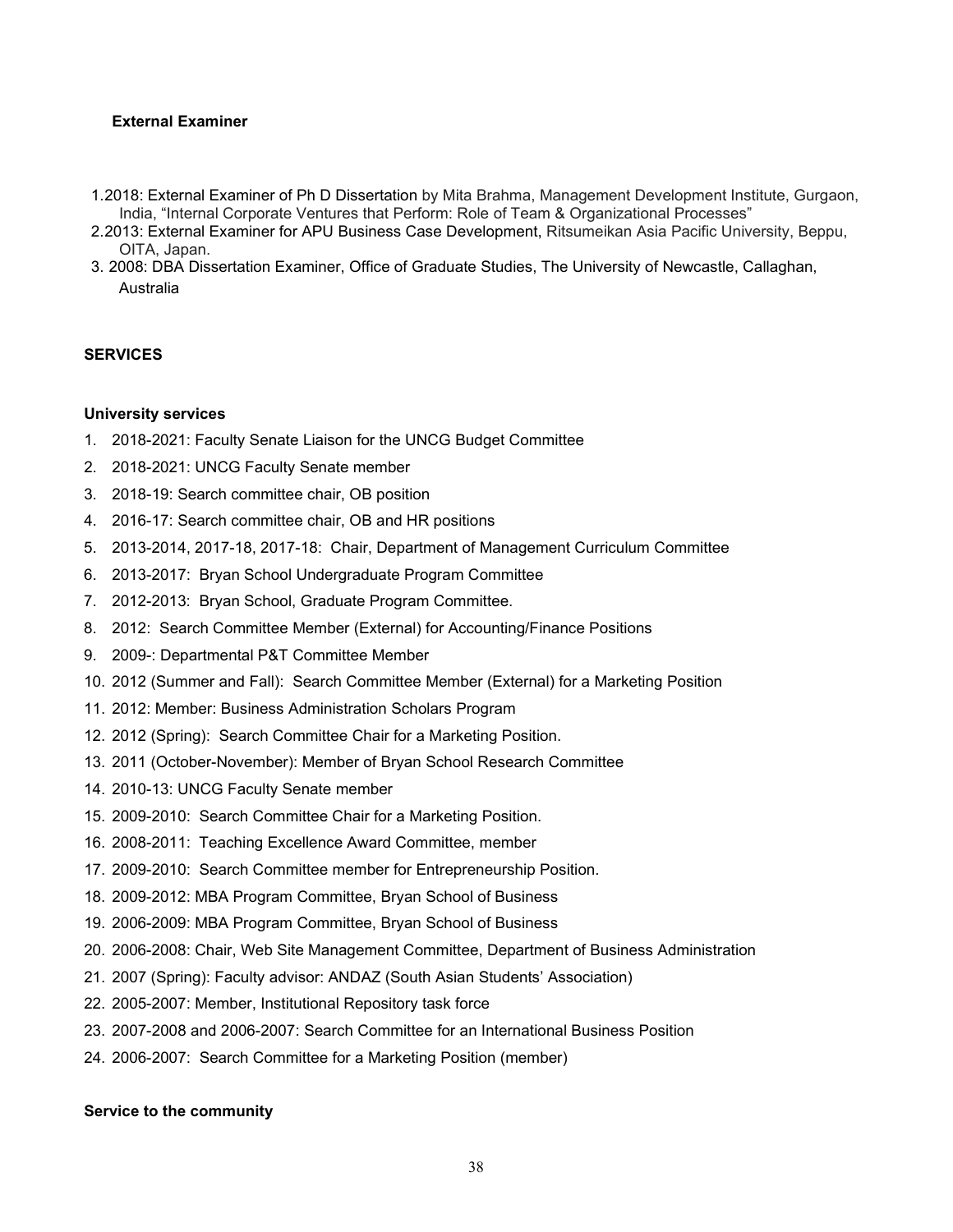- **1.** International Business Advisory Board, University of Minho, Braga, Portugal, 2009
- **2.** Board Member: Communities in Schools of Greater Greensboro, 2004-2007.

### **NEW COURSES DEVELOPED:**

## **At UNCG**

MGT 400: Cybersecurity Management (Online) BUS 621: Research Methods (Online) MBA 718: Global Business Practices (Conventional as well as Online versions) MBA 733: International Marketing Management (Conventional as well as Online versions) MBA 730: Marketing Research (Conventional as well as Online versions) MBA 706 - Marketing Management (Conventional as well as Online versions) MKT 426: International Marketing (co-developer- Online) BUS/ENT 342: International Entrepreneurship (Conventional as well as Online versions) MGT 301: International Business (Online version) MKT 422: Marketing Research (Online version) MKT 325: E-commerce in Marketing (Online version) MBA/BUS 606: International Entrepreneurship (Conventional)

#### **COURSES TAUGHT**

#### **At UNCG**

- BUS 621: Research Methods
- MGT 400: Cybersecurity Management
- MBA 745: Doing Business in Prague
- MBA 718: Global Business Practices
- MBA 706: Marketing Management
- MBA 733: International Marketing
- MBA 730: Marketing Research
- MBA 663: Doing Business in France
- MBA 695: International Marketing
- MBA 642: Marketing Research: Gathering Original Data
- MBA 643: Marketing Research: Data Analysis
- MBA 647: Marketing with E-Commerce
- MBA 626: Strategic marketing Management
- BUS/ENT 342: International Entrepreneurship
- MGT 303: Experience Business Abroad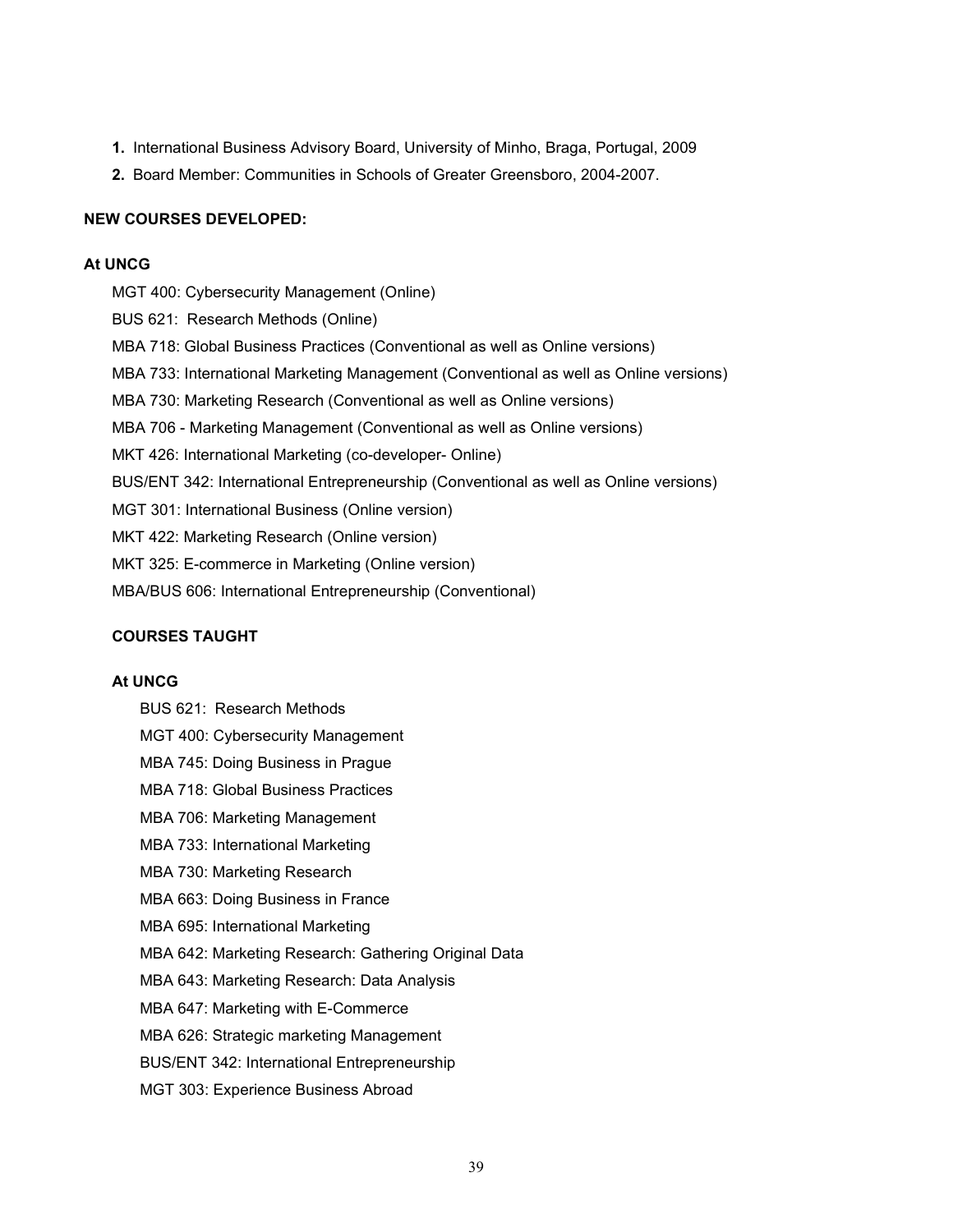- MGT 301: International Business
- MKT 426: International Marketing
- MKT 424: Consumer Behavior
- MKT 422: Marketing Research
- MKT 325: E-commerce in Marketing
- MKT 320: Principle of Marketing

# **At University of Rhode Island**

MKT415: Marketing Research

- MIS 420: Business Data Communications
- MKT 341: Professional Selling
- BAC202: Managerial Statistics
- MKT311: Consumer Behavior
- MSI 309: Operations Management.

## **MEDIA COVERAGE**

## **External (Selection)**

- 1. January 31, 2020: Interviewed by franknews.us: "Blockchain Bonus: The Food Supply Chain", <http://www.franknews.us/interviews/356/356>
- 2. January 26, 2020: WFMY News 2 broadcast interview with Nir Kshetri on the topic of internet sexual predators.
- 3. January 24, 2020: Quoted in the article, "High-risk cryptocurrency trading event shutdown by security", Humber Et Cetera <https://humberetc.ca/high-risk-cryptocurrency-trading-event-shutdown-by-security/>
- 4. December 2, 2019: Quoted in a *Forbes* article titled, "Second Time's A Charm...How To Turn Your Failure Into A Success" [\(https://www.forbes.com/sites/meghanmccormick/2019/12/02/second-times-a](https://www.forbes.com/sites/meghanmccormick/2019/12/02/second-times-a-charmhow-to-turn-your-failure-into-a-success/#18b06573cd89)[charmhow-to-turn-your-failure-into-a-success/#18b06573cd89\)](https://www.forbes.com/sites/meghanmccormick/2019/12/02/second-times-a-charmhow-to-turn-your-failure-into-a-success/#18b06573cd89).
- 5. November 6, 2019: Interviewed by WFMY News 2 for a story about Formjacking for the 11 PM news: [https://www.wfmynews2.com/article/news/local/what-you-need-to-know-about](https://www.wfmynews2.com/article/news/local/what-you-need-to-know-about-formjacking-by-hackers/83-bd957537-140e-4431-9e91-3cdf38060c95)[formjacking-by-hackers/83-bd957537-140e-4431-9e91-3cdf38060c95](https://www.wfmynews2.com/article/news/local/what-you-need-to-know-about-formjacking-by-hackers/83-bd957537-140e-4431-9e91-3cdf38060c95)
- 6. October 21-27: Quoted in articles on blockchain's use in voting by Crowdfund Insider [\(https://www.crowdfundinsider.com/2019/10/153084-report-blockchain-based-voting-systems-are](https://www.crowdfundinsider.com/2019/10/153084-report-blockchain-based-voting-systems-are-vulnerable-to-attacks-and-may-provide-low-quality-data/)[vulnerable-to-attacks-and-may-provide-low-quality-data/\)](https://www.crowdfundinsider.com/2019/10/153084-report-blockchain-based-voting-systems-are-vulnerable-to-attacks-and-may-provide-low-quality-data/), CriptoFácil [\(https://www.criptofacil.com/votacao-em-blockchain-e-vulneravel-a-hackers-e-tem-dados-de-baixa](https://www.criptofacil.com/votacao-em-blockchain-e-vulneravel-a-hackers-e-tem-dados-de-baixa-qualidade-aponta-pesquisa/)[qualidade-aponta-pesquisa/\)](https://www.criptofacil.com/votacao-em-blockchain-e-vulneravel-a-hackers-e-tem-dados-de-baixa-qualidade-aponta-pesquisa/), Coin Telegraph [\(https://cointelegraph.com/news/blockchain-voting-is](https://cointelegraph.com/news/blockchain-voting-is-vulnerable-to-hacking-and-low-quality-data-research)[vulnerable-to-hacking-and-low-quality-data-research\)](https://cointelegraph.com/news/blockchain-voting-is-vulnerable-to-hacking-and-low-quality-data-research) and media outlets published from Brazil [\(https://br.cointelegraph.com/news/blockchain-voting-is-vulnerable-to-hacking-and-low-quality-data](https://br.cointelegraph.com/news/blockchain-voting-is-vulnerable-to-hacking-and-low-quality-data-research)[research\)](https://br.cointelegraph.com/news/blockchain-voting-is-vulnerable-to-hacking-and-low-quality-data-research), Poland [\(https://tokeneo.com/news/pl/glosowanie-oparte-na-blockchainie-nie-jest-idealne](https://tokeneo.com/news/pl/glosowanie-oparte-na-blockchainie-nie-jest-idealne-sprawdz-z-jakimi-problemami-sie-boryka/)[sprawdz-z-jakimi-problemami-sie-boryka/\)](https://tokeneo.com/news/pl/glosowanie-oparte-na-blockchainie-nie-jest-idealne-sprawdz-z-jakimi-problemami-sie-boryka/), Russia [\(https://bits.media/issledovanie-v-sistemakh-](https://bits.media/issledovanie-v-sistemakh-golosovaniya-na-blokcheyne-vyyavlen-ryad-uyazvimostey/)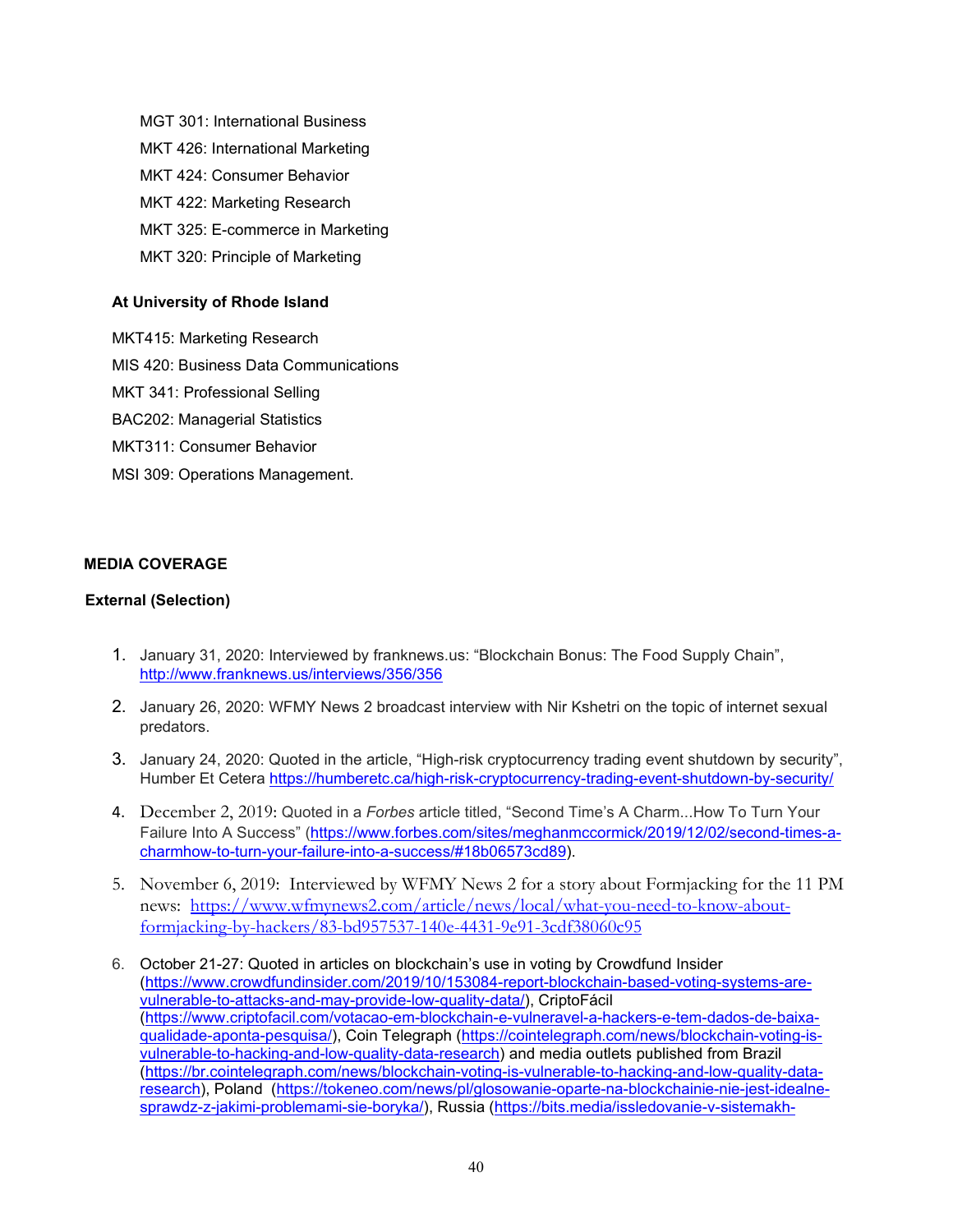[golosovaniya-na-blokcheyne-vyyavlen-ryad-uyazvimostey/\)](https://bits.media/issledovanie-v-sistemakh-golosovaniya-na-blokcheyne-vyyavlen-ryad-uyazvimostey/), South Korea

[\(https://kr.cointelegraph.com/news/indian-university-students-create-blockchain-based-system-for-online](https://kr.cointelegraph.com/news/indian-university-students-create-blockchain-based-system-for-online-voting)[voting\)](https://kr.cointelegraph.com/news/indian-university-students-create-blockchain-based-system-for-online-voting), Spain [\(https://es.cointelegraph.com/news/blockchain-voting-is-vulnerable-to-hacking-and-low](https://es.cointelegraph.com/news/blockchain-voting-is-vulnerable-to-hacking-and-low-quality-data-research)[quality-data-research\)](https://es.cointelegraph.com/news/blockchain-voting-is-vulnerable-to-hacking-and-low-quality-data-research), Turkey [\(https://koinbulteni.com/blockchain-temelli-oylama-sistemleri-hacklenmeye](https://koinbulteni.com/blockchain-temelli-oylama-sistemleri-hacklenmeye-musait-55518.html)[musait-55518.html\)](https://koinbulteni.com/blockchain-temelli-oylama-sistemleri-hacklenmeye-musait-55518.html) and other countries.

- 7. October 21-27: Quoted in news items related to the creation of a voting system in India by Tunf News [\(https://news.tunf.com/indian-university-engineering-students-create-blockchain-based-online-voting](https://news.tunf.com/indian-university-engineering-students-create-blockchain-based-online-voting-system/153512)[system/153512\)](https://news.tunf.com/indian-university-engineering-students-create-blockchain-based-online-voting-system/153512) and online newspapers published from Brazil [\(https://br.cointelegraph.com/news/indian](https://br.cointelegraph.com/news/indian-university-students-create-blockchain-based-system-for-online-voting)[university-students-create-blockchain-based-system-for-online-voting\)](https://br.cointelegraph.com/news/indian-university-students-create-blockchain-based-system-for-online-voting), Italy [\(https://it.cointelegraph.com/news/indian-university-students-create-blockchain-based-system-for-online](https://it.cointelegraph.com/news/indian-university-students-create-blockchain-based-system-for-online-voting)[voting\)](https://it.cointelegraph.com/news/indian-university-students-create-blockchain-based-system-for-online-voting), Russia [\(https://bits.media/studenty-iz-indii-razrabotali-blokcheyn-platformu-dlya-golosovaniya/\)](https://bits.media/studenty-iz-indii-razrabotali-blokcheyn-platformu-dlya-golosovaniya/), Spain [\(https://es.cointelegraph.com/news/indian-university-students-create-blockchain-based-system-for](https://es.cointelegraph.com/news/indian-university-students-create-blockchain-based-system-for-online-voting)[online-voting\)](https://es.cointelegraph.com/news/indian-university-students-create-blockchain-based-system-for-online-voting) and other countries.
- 8. August 11, 2019: Interviewed by the international newspaper group Metro International for the article, "¿Es el fin de las criptomonedas?" [\(https://www.metrord.do/do/destacado/2019/08/11/fin-las](https://www.metrord.do/do/destacado/2019/08/11/fin-las-criptomonedas.html)/)[criptomonedas.html\)](https://www.metrord.do/do/destacado/2019/08/11/fin-las-criptomonedas.html)/)
- 9. July 15, 2019: Quoted by the online media company, Sina published from China [\(https://tech.sina.com.cn/i/2019-07-15/doc-ihytcitm2214759.shtml\)](https://tech.sina.com.cn/i/2019-07-15/doc-ihytcitm2214759.shtml) and Taiwan [\(https://news.sina.com.tw/article/20190715/31975106.html\)](https://news.sina.com.tw/article/20190715/31975106.html) for articles about the cryptocurrency Libra.
- 10. Metro InternationaJune 2019: Interviewed by **TechTarget** for the article, "Blockchain food supply chain growth depends on clean data", [https://searcherp.techtarget.com/feature/Blockchain-food-supply-chain](https://searcherp.techtarget.com/feature/Blockchain-food-supply-chain-growth-depends-on-clean-data)[growth-depends-on-clean-data](https://searcherp.techtarget.com/feature/Blockchain-food-supply-chain-growth-depends-on-clean-data)
- 11. May 21, 2019: Featured by Safewise for the article "Internet Safety Guide for Kids" <https://www.safewise.com/resources/internet-safety-kids/>
- *12.* April 4, 2019: Featured by Sansorohealth.com in "*The Future of Electronic Health Records (According to 26 Healthcare Pros & Health IT Experts)" [https://www.sansorohealth.com/future-of-electronic-health](https://www.sansorohealth.com/future-of-electronic-health-records/)[records/](https://www.sansorohealth.com/future-of-electronic-health-records/)*
- *13.*April 4, 2019: Interviewed by Network World from IDG for the article: "Why blockchain (might be) coming to an IoT implementation near you," [https://www.networkworld.com/article/3386881/why-blockchain-might-be](https://www.networkworld.com/article/3386881/why-blockchain-might-be-coming-to-an-iot-implementation-near-you.html)[coming-to-an-iot-implementation-near-you.html](https://www.networkworld.com/article/3386881/why-blockchain-might-be-coming-to-an-iot-implementation-near-you.html) The interview was also published in:
	- - *a. France: Reseaux Telecoms, "*De la pertinence d'implémenter la blockchain dans l'IoT" [\(http://www.reseaux-telecoms.net/actualites/lire-de-la-pertinence-d-implementer-la](http://www.reseaux-telecoms.net/actualites/lire-de-la-pertinence-d-implementer-la-blockchain-dans-l-iot-27728.html)[blockchain-dans-l-iot-27728.html\)](http://www.reseaux-telecoms.net/actualites/lire-de-la-pertinence-d-implementer-la-blockchain-dans-l-iot-27728.html).
		- *b.* Ireland: techcentral.ie: "Blockchain and IoT: the perfect match?" <https://www.techcentral.ie/blockchain-and-iot-the-perfect-match/>
		- c. Brazil: "Por que o Blockchain (pode) estar chegando a uma, implementação IoT próxima," [https://computerworld.com.br/2019/04/08/por-que-o-blockchain-pode-estar-chegando-a-uma](https://computerworld.com.br/2019/04/08/por-que-o-blockchain-pode-estar-chegando-a-uma-implementacao-iot-proxima/)[implementacao-iot-proxima/](https://computerworld.com.br/2019/04/08/por-que-o-blockchain-pode-estar-chegando-a-uma-implementacao-iot-proxima/)
		- d. Austria: "Wo sich Blockchain und das IoT in Zukunft begegnen warden," <https://computerwelt.at/knowhow/blockchain-und-iot-fuer-eine-sichere-zukunft/>
		- e. Spain: "¿Podría el 'blockchain' llegar a integrarse con el IoT próximamente?" https://www.networkworld.es/convergencia/podria-el-blockchain-llegar-a-integrarse-con-el-iotproximamente
- 14. February 15, 2019: Interviewed by Techopedia for the article: "The Future of Blockchain: Experts Predict the Next Big Use of Blockchain Technology" [https://www.techopedia.com/the-future-of-blockchain](https://www.techopedia.com/the-future-of-blockchain-experts-predict-the-next-big-use-of-blockchain-technology/2/33763)[experts-predict-the-next-big-use-of-blockchain-technology/2/33763](https://www.techopedia.com/the-future-of-blockchain-experts-predict-the-next-big-use-of-blockchain-technology/2/33763)
- 15. December 31, 2018: Featured by The Bangkok Insight in the article "Eight cybersecurity overviews for 2018"<https://www.thebangkokinsight.com/79311/>
- 16. October 10, 2018, Quoted by the media outlet wire19 in the article, "Global Blockchain Market to Hit \$19.9 Billion by 2023: HTF Market Intelligence Report" [\(https://wire19.com/global-blockchain-market-to](https://wire19.com/global-blockchain-market-to-hit-19-9-billion-by-2023-htf-market-intelligence-report/)[hit-19-9-billion-by-2023-htf-market-intelligence-report/\)](https://wire19.com/global-blockchain-market-to-hit-19-9-billion-by-2023-htf-market-intelligence-report/)
- 17. September 5, 2018: Video interview by Asia Insurance Review, " Key Cyber Risks Which Currently Threaten Businesses - Prof Nir Kshetri." [http://www3.asiainsurancereview.com/News/View-NewsLetter-](http://www3.asiainsurancereview.com/News/View-NewsLetter-Article/id/44080/type/AIRPlus/Key-Cyber-Risks-Which-Currently-Threaten-Businesses-Prof-Nir-Kshetri)[Article/id/44080/type/AIRPlus/Key-Cyber-Risks-Which-Currently-Threaten-Businesses-Prof-Nir-Kshetri](http://www3.asiainsurancereview.com/News/View-NewsLetter-Article/id/44080/type/AIRPlus/Key-Cyber-Risks-Which-Currently-Threaten-Businesses-Prof-Nir-Kshetri)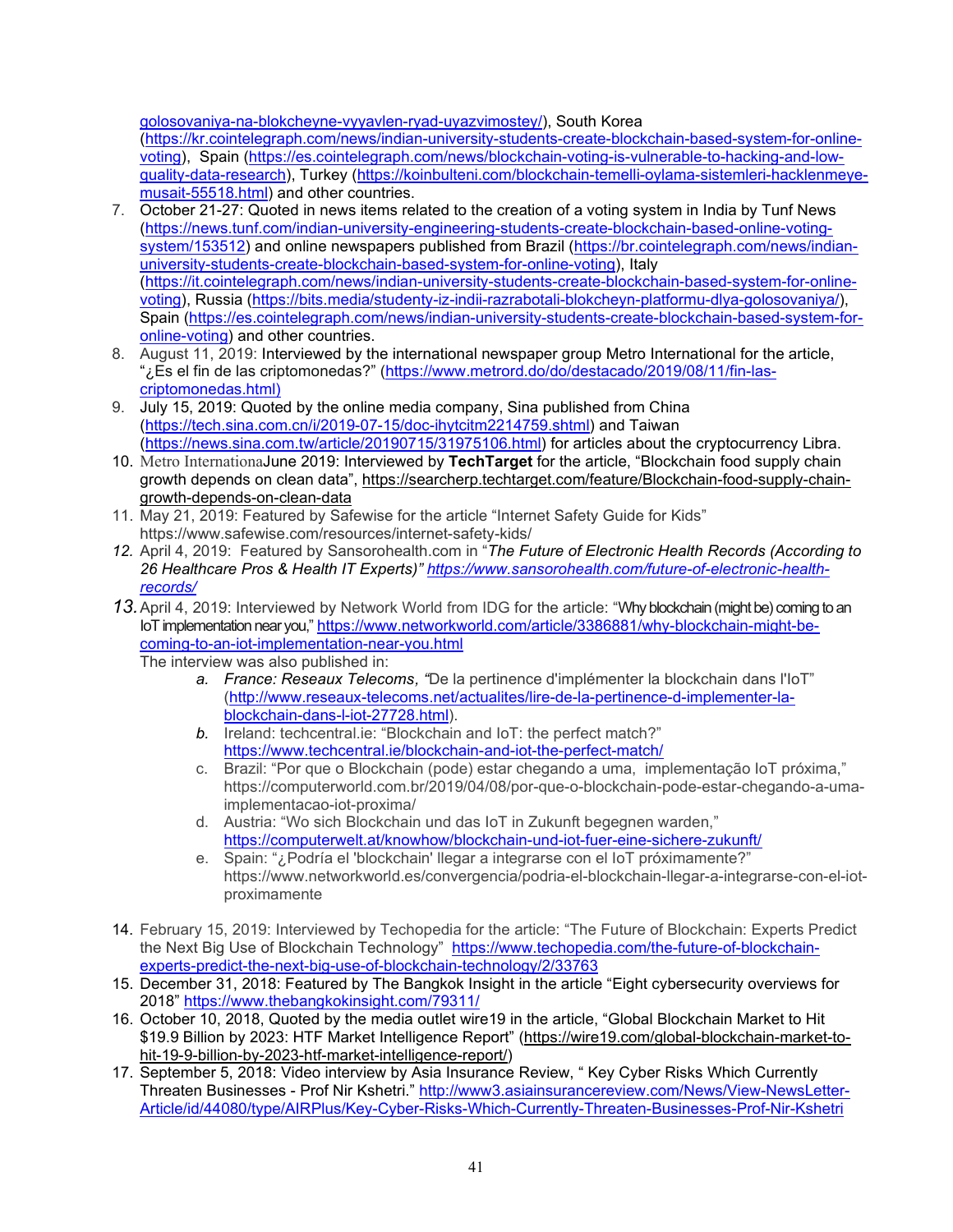- 18. August 7, 2018: Interviewed by Wall Street Journal for the article "Blockchain at the Ballot Box? Maybe Someday", https://www.wsj.com/articles/blockchain-at-the-ballot-booth-maybe-someday-1533132001
- 19. February 28, 2018: Interviewed by The Verge for its article "Apple officially moves its Chinese iCloud operations and encryption keys to China" [\(https://www.theverge.com/2018/2/28/17055088/apple](https://www.theverge.com/2018/2/28/17055088/apple-chinese-icloud-accounts-government-privacy-speed)[chinese-icloud-accounts-government-privacy-speed\)](https://www.theverge.com/2018/2/28/17055088/apple-chinese-icloud-accounts-government-privacy-speed)
- 20. April 18, 2018: "'Blockchain', la tecnología que hace transparentes los negocios", <http://www.portafolio.co/blockchain-la-tecnologia-que-hace-transparentes-los-negocios-516329>
- 21. January 30, 2018: Interviewed by The Daily Tar Heel. The January 30 article "UNC students buying into bitcoin" has incorporated the interview [\(http://www.dailytarheel.com/article/2018/01/cryptocurrencies-](http://www.dailytarheel.com/article/2018/01/cryptocurrencies-0130)[0130\)](http://www.dailytarheel.com/article/2018/01/cryptocurrencies-0130)
- 22. January 5, 2018: Quoted in "Blockchain: Las empresas sociales apuestan cada vez más por esta tecnología", GS1 Peru, http://innovasupplychain.pe/content/blockchain-las-empresas-sociales-apuestancada-vez-mas-por-esta-tecnologia
- 23. December 20, 2017: Interview published in "Loapi peut détruire les appareils Android, mais pas sans avoir miné du Monero avant," LEMAGIT http://www.lemagit.fr/actualites/450432160/Loapi-peut-detruiteles-appareils-Android-mais-pas-sans-avoir-mine-du-Monero-avant
- 24. December 12, 2017: Interview published in "Crypto-monnaies : ce qu'elles doivent à la cyberdélinquance," LEMAGIT http://www.lemagit.fr/actualites/450431683/Crypto-monnaies-ce-quelles-doiventa-la-cyber-delinquance
- 25. October 31, 2017: Quoted in an article, ["How Alibaba makes Singles'](https://digiday.com/marketing/alibaba-makes-singles-day-appealing-luxury-brands/) Day appealing to luxury brands" published on in Digiday [\(https://digiday.com/marketing/alibaba-makes-singles-day-appealing-luxury](https://digiday.com/marketing/alibaba-makes-singles-day-appealing-luxury-brands/)[brands/\)](https://digiday.com/marketing/alibaba-makes-singles-day-appealing-luxury-brands/) and its sister publication Glossy, which covers fashion, luxury and technology [\(http://www.glossy.co/platform-effect/how-alibaba-makes-singles-day-appealing-to-luxury](http://www.glossy.co/platform-effect/how-alibaba-makes-singles-day-appealing-to-luxury-brands?utm_source=digiday.com&utm_medium=referral&utm_campaign=digidaydis&utm_content=milnes-how-alibaba-makes-singles-day-appealing-luxury-brands)[brands?utm\\_source=digiday.com&utm\\_medium=referral&utm\\_campaign=digidaydis&utm\\_content=milne](http://www.glossy.co/platform-effect/how-alibaba-makes-singles-day-appealing-to-luxury-brands?utm_source=digiday.com&utm_medium=referral&utm_campaign=digidaydis&utm_content=milnes-how-alibaba-makes-singles-day-appealing-luxury-brands) [s-how-alibaba-makes-singles-day-appealing-luxury-brands](http://www.glossy.co/platform-effect/how-alibaba-makes-singles-day-appealing-to-luxury-brands?utm_source=digiday.com&utm_medium=referral&utm_campaign=digidaydis&utm_content=milnes-how-alibaba-makes-singles-day-appealing-luxury-brands))
- 26. October 8, 2017: Interview published in "Chinese Government rolls out trust ratings to combat corruption," World Finance, https://www.worldfinance.com/strategy/chinese-government-rolls-out-trust-ratings-tocombat-corruption
- 27. October 5, 2017: Interview published in "Do cryptocurrencies have a role to play in property?", , by Jon Severs, [http://www.propertyweek.com/insight/market-features/do-cryptocurrencies-have-a-role-to-play-in](http://www.propertyweek.com/insight/market-features/do-cryptocurrencies-have-a-role-to-play-in-property?/5092806.article)[property?/5092806.article](http://www.propertyweek.com/insight/market-features/do-cryptocurrencies-have-a-role-to-play-in-property?/5092806.article)
- 28. September 17, 2017: Greensboro News & Record "Nir Kshetri: Cyber-criminals seek crypto-currencies", [http://www.greensboro.com/opinion/columns/nir-kshetri-cyber-criminals-seek-crypto](http://www.greensboro.com/opinion/columns/nir-kshetri-cyber-criminals-seek-crypto-currencies/article_cd1c7414-75ee-5d6a-be12-46261522d271.html)[currencies/article\\_cd1c7414-75ee-5d6a-be12-46261522d271.html](http://www.greensboro.com/opinion/columns/nir-kshetri-cyber-criminals-seek-crypto-currencies/article_cd1c7414-75ee-5d6a-be12-46261522d271.html)
- 29. September 13, 2017: Quoted in a CBSNews.com article, "Jamie Dimon: Bitcoin is a "fraud"" by Rachel Layne, https://www.cbsnews.com/news/jamie-dimon-bitcoin-is-a-fraud/
- 30. September 13, 2017: Quoted in a WDEF (Chattanooga, TN-based) "America's most famous banker calls Bitcoin a "fraud"" <https://wdef.com/2017/09/13/americas-most-famous-banker-calls-bitcoin-a-fraud/>
- 31. June 17, 2017: Quoted in a newspaper article entitled "Cómo puede el 'blockchain' reducir la pobreza en el mundo", published by Madrid, Spain-based Expansión (http://www.expansion.com/economiadigital/innovacion/2017/06/17/593aca3e468aeb2d608b4638.html) and Venezuela-based Entorno Inteligente [\(http://www.entornointeligente.com/articulo/10124805/%27/articulo/10124805/Como-puede-el](http://www.entornointeligente.com/articulo/10124805/%27/articulo/10124805/Como-puede-el-blockchain-reducir-la-pobreza-en-el-mundo-17062017%27)[blockchain-reducir-la-pobreza-en-el-mundo-17062017%27\)](http://www.entornointeligente.com/articulo/10124805/%27/articulo/10124805/Como-puede-el-blockchain-reducir-la-pobreza-en-el-mundo-17062017%27).
- 32. May 2017: Interviewed by Method Pliant "Blockchain, Food Industry & the Global South" May 2017, http://www.methodpliant.com/5\_blockchain%2C-food-industry-and-global-south.html
- 33. March 1, 2017: Quoted in an article of the Cambodian newspaper The Phnom Penh Post, titled, "Cyber security training now underway in Japan" [\(http://www.phnompenhpost.com/national/cyber-security](http://www.phnompenhpost.com/national/cyber-security-training-now-underway-japan)[training-now-underway-japan\)](http://www.phnompenhpost.com/national/cyber-security-training-now-underway-japan) published on March 1, 2017.
- 34. March 18, 2017: Quoted in an article of the Belgian newspaper De Standaard, titled, "Zo word je rijk met fake news" (How to get rich with fake news) (http://www.standaard.be/cnt/dmf20170316\_02784110?shareId=952ccbf292a7ec914a682f5d7e99efbcab 399326173aaa814c4eb3b10e6ab2d3c63584edd06de22080613c1787623985882bc0d5e2011483c03fc08 10e8fc8f635d2ad860905b8fbf081eceba1471217)
- 35. August 22, 2016: Interviewed by National Post Radio about National Security Agency (NSA) hack. National Post Radio is the morning national news show on SiriusXM Satellite Radio, Toronto studios, Canada [\(www.siriusxm.ca\)](http://www.siriusxm.ca/).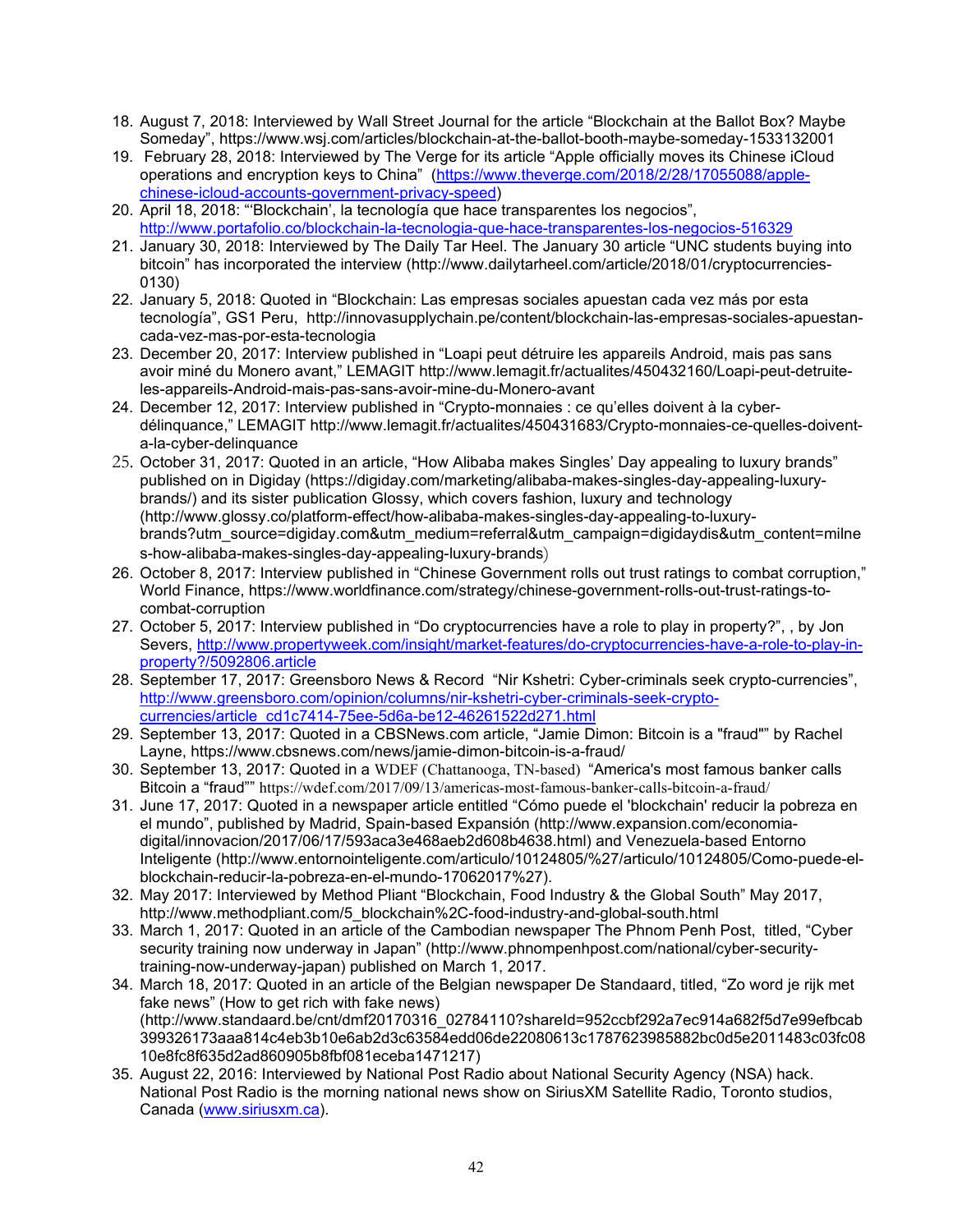- 36. October 26, 2015: Quoted in Digiday's article by Hilary Milnes*,* entitled, "In China you have to use it: How WeChat is powering a mobile commerce boom" [\(http://digiday.com/brands/wechat-mobile-commerce/\)](http://digiday.com/brands/wechat-mobile-commerce/)
- 37. September 17, 2015: *Journal of International Management* (JIM) article entitled, "Success of Crowd-Based Online Technology in Fundraising: An Institutional Perspective" featured by *Strategy & Business* Magazine [\(http://www.strategy-business.com/\)](http://www.strategy-business.com/) in its Recent Research column article entitled, "Navigating the Crowdfunding Landscape" [\(http://www.strategy-business.com/blog/Navigating-the-Crowdfunding-](http://www.strategy-business.com/blog/Navigating-the-Crowdfunding-Landscape)[Landscape](http://www.strategy-business.com/blog/Navigating-the-Crowdfunding-Landscape)*)*.
- 38. January 30, 2015: News &Records covered section of Nir Kshetri's 2014 book "Global Entrepreneurship: Environment and Strategy," as an Outstanding Academic Title by Choice Magazine [http://www.news](http://www.news-record.com/business/business-achievements-for-friday-jan/article_cddcb52e-a586-11e4-9b23-8f545b1f22c4.html)[record.com/business/business-achievements-for-friday-jan/article\\_cddcb52e-a586-11e4-9b23-](http://www.news-record.com/business/business-achievements-for-friday-jan/article_cddcb52e-a586-11e4-9b23-8f545b1f22c4.html) [8f545b1f22c4.html](http://www.news-record.com/business/business-achievements-for-friday-jan/article_cddcb52e-a586-11e4-9b23-8f545b1f22c4.html)
- 39. June 2014: Interviewed by Brazil's ABF TV about big data in organization, http://www.youtube.com/watch?v=IKa2AZp8Ka4
- 40. June 30, 2014: Quoted by a CloudTweaks News article, "Cloud Computing Adoption in Developing Countries," http://cloudtweaks.com/2014/06/cloud-computing-adoption-developing-countries/
- 41. April 26, 2014: Quoted in the Epoch Times article entitled, "U.S. One of World's Most Tech Savvy Nations" [\(http://www.theepochtimes.com/n3/639374-u-s-one-of-worlds-most-tech-savvy-nations/\)](http://www.theepochtimes.com/n3/639374-u-s-one-of-worlds-most-tech-savvy-nations/)
- 42. April 25, 2014: Interviewed by New Tang Dynasty Television (NTDTV) on a story about China's position in The Global Information Technology Index published this month by the World Economic Forum. The story can be found at: [http://www.ntdtv.com/xtr/gb/2014/04/25/a1105362.html.](http://www.ntdtv.com/xtr/gb/2014/04/25/a1105362.html)
- 43. March 31, 2014: Quoted in the Russian computer weekly publication, computerra.ru, in an article titled, "Сенат США против одесского кибер-Привоза" (U.S. Senate against cyber Odessa Privoz) by Michael Baths [\(http://www.computerra.ru/97336/senat-ssha-protiv-odesskogo-kiber-privoza/\)](http://www.computerra.ru/97336/senat-ssha-protiv-odesskogo-kiber-privoza/). The Weekly has described me as one of the world's leading experts in cybercrime.
- 44. March 26, 2014: Interviewed by *The Christian Science Monitor* for an article on cybercrime in Ukraine: "How Ukraine crisis could dent country's booming cyber-crime" [\(http://www.csmonitor.com/World/Security-Watch/Cyber-Conflict-Monitor/2014/0326/How-Ukraine-crisis](http://www.csmonitor.com/World/Security-Watch/Cyber-Conflict-Monitor/2014/0326/How-Ukraine-crisis-could-dent-country-s-booming-cyber-crime)[could-dent-country-s-booming-cyber-crime\)](http://www.csmonitor.com/World/Security-Watch/Cyber-Conflict-Monitor/2014/0326/How-Ukraine-crisis-could-dent-country-s-booming-cyber-crime)**.**
- 45. September 2013: Interviewed for a *cardhub.com* article, "Identity Theft: What It Is, How It Happens & the Best Protection," by Odysseas Papadimitriou**,** <http://www.cardhub.com/edu/identity-theft/>
- 46. July 2, 2013: Interviewed by Bloomberg TV Mongolia about cybercrime.
- 47. June 12, 2013: Data Manager published an interview about cloud computing and data privacy regulation in EU economies: "Cloud Dentro La Nuvola E Oltre", by Aldo Ceccarelli, June 12, 2013, <http://www.datamanager.it/rivista/cloud-dentro-la-nuvola-e-oltre-47856.html>
- 48. September 19, 2012: Interviewed by *WFMY News 2 (*Channel *2,* CBS) about smartphone security, "Move Over Wallets: It's The Smartphone Time To Pay," <http://www.digtriad.com/news/local/article/246178/57/No-Need-For-A-Traditional-Wallet-Anymore> September 19, 2012
- 49. September 13, 2012: Quoted in the cover report of the [Islands Business](http://www.islandsbusiness.com/aboutus/) magazine article titled, "Cover Report: The Cyber Spectre: New tech, development and dangers," [\(http://www.islandsbusiness.com/islands\\_business/index\\_dynamic/containerNameToReplace=MiddleMid](http://www.islandsbusiness.com/islands_business/index_dynamic/containerNameToReplace=MiddleMiddle/focusModuleID=20288/overideSkinName=issueArticle-full.tpl) [dle/focusModuleID=20288/overideSkinName=issueArticle-full.tpl\)](http://www.islandsbusiness.com/islands_business/index_dynamic/containerNameToReplace=MiddleMiddle/focusModuleID=20288/overideSkinName=issueArticle-full.tpl)
- 50. July 11, 2012: Interviewed by *WFMY News 2 (*Channel *2,* CBS) about cloud computing and cybersecurity, also a story based on the interview was published, Lauren Melvin "Expert: Weigh Risks, Convenience Before Using Cloud", [http://www.digtriad.com/news/article/235866/57/Cloud-Convenient-For-You-And-](http://www.digtriad.com/news/article/235866/57/Cloud-Convenient-For-You-And-Cyber-Criminals?odyssey=tab|topnews|bc|large)[Cyber-Criminals?odyssey=tab|topnews|bc|large](http://www.digtriad.com/news/article/235866/57/Cloud-Convenient-For-You-And-Cyber-Criminals?odyssey=tab|topnews|bc|large)
- 51. July 4, 2012: Quoted in *Cloud Times* article "Ensuring Cloud Security Challenges Ahead," <http://cloudtimes.org/2012/07/04/security-problems-cloud/>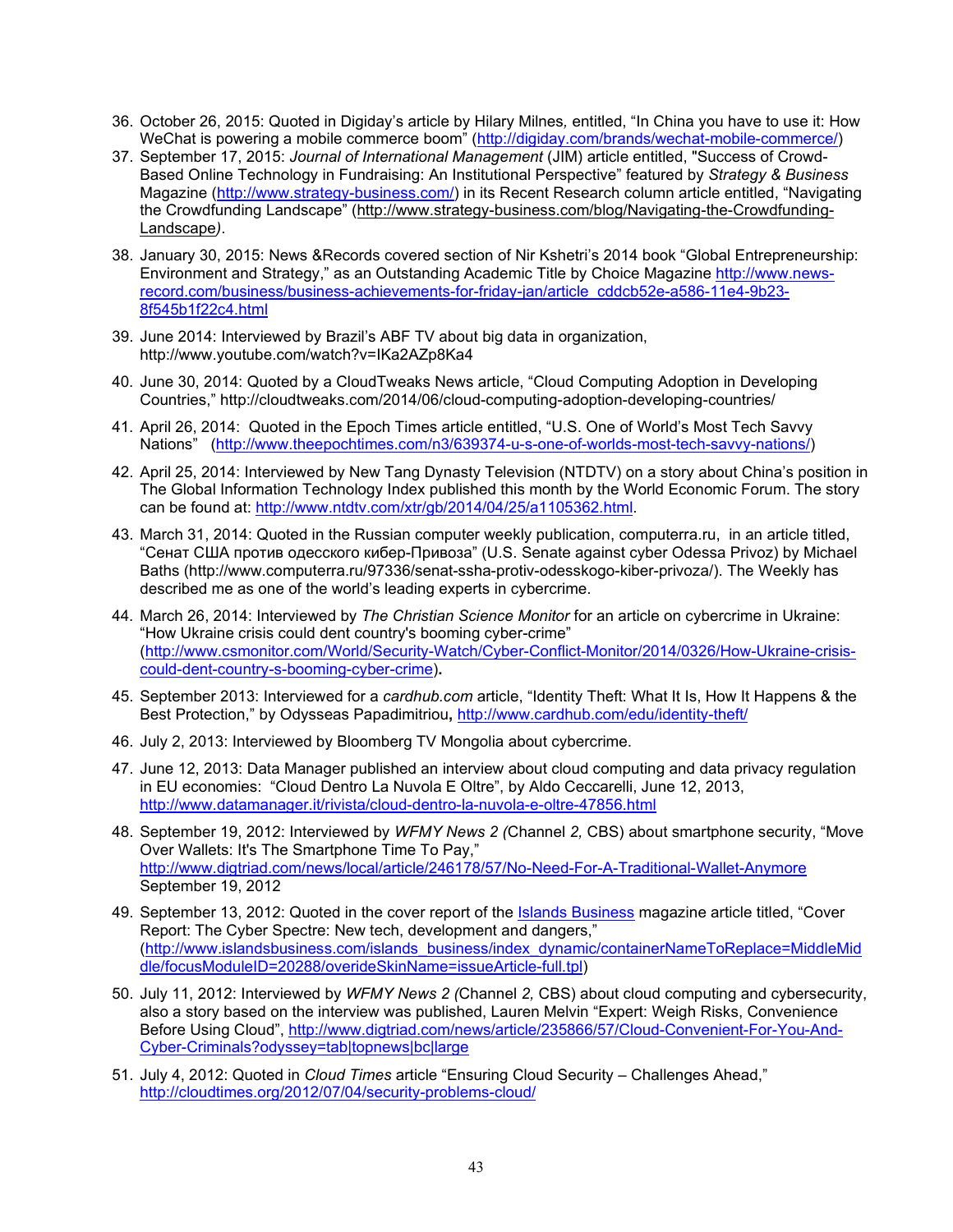- 52. June 28, 2012: Quoted in The Citizen (Tanzania) article "Internet 'cloud' creates range of security issues" [http://thecitizen.co.tz/magazines/31-business-week/23565-internet-cloud-creates-range-of-security](http://thecitizen.co.tz/magazines/31-business-week/23565-internet-cloud-creates-range-of-security-issues.html)[issues.html](http://thecitizen.co.tz/magazines/31-business-week/23565-internet-cloud-creates-range-of-security-issues.html)
- 53. June 26, 2012: Quoted in El Nuevo Herald news item "Peligros de las 'nubes' de internet," <http://www.elnuevoherald.com/2012/06/26/1237737/peligros-de-las-nubes.html>
- 54. June 26, 2012: Quoted in abc.com.py article, "Datos en la "nube" cambian los problemas de seguridad informática," [http://www.abc.com.py/ciencia/datos-en-la-nube-cambian-los-problemas-de-seguridad](http://www.abc.com.py/ciencia/datos-en-la-nube-cambian-los-problemas-de-seguridad-informatica-418904.html)[informatica-418904.html](http://www.abc.com.py/ciencia/datos-en-la-nube-cambian-los-problemas-de-seguridad-informatica-418904.html)
- 55. June 25, 2012: Quoted in The Times of India article "Cloud may open up new vulnerabilities, problems: Experts", [http://articles.timesofindia.indiatimes.com/2012-06-25/services-apps/32408637\\_1\\_cloud](http://articles.timesofindia.indiatimes.com/2012-06-25/services-apps/32408637_1_cloud-services-cloud-environment-internet-cloud)[services-cloud-environment-internet-cloud](http://articles.timesofindia.indiatimes.com/2012-06-25/services-apps/32408637_1_cloud-services-cloud-environment-internet-cloud)
- 56. June 25, 2012: Quoted in Gulf-Times.com article "'Cloud' may open up new IT security problems" [http://www.gulf](http://www.gulf-times.com/site/topics/article.asp?cu_no=2&item_no=514474&version=1&template_id=43&parent_id=19)[times.com/site/topics/article.asp?cu\\_no=2&item\\_no=514474&version=1&template\\_id=43&parent\\_id=19](http://www.gulf-times.com/site/topics/article.asp?cu_no=2&item_no=514474&version=1&template_id=43&parent_id=19)
- 57. June 25, 2012: Quoted in BCS article "Cloud 'amplifies' breaches," <http://www.bcs.org/content/conWebDoc/45907>
- 58. June 25, 2012: Quoted in World News Australia article "The internet "cloud" has created a new range of security issues, experts say," [http://www.sbs.com.au/news/article/1662840/IT-security-problems-shift-to](http://www.sbs.com.au/news/article/1662840/IT-security-problems-shift-to-the-cloud)[the-cloud](http://www.sbs.com.au/news/article/1662840/IT-security-problems-shift-to-the-cloud)
- 59. June 25, 2012: Quoted in Brunei Times article "Cloud raises fresh issues for IT security" http://www.bt.com.bn/business-world/2012/06/25/cloud-raises-fresh-issues-it-security
- 60. June 24, 2012: Quoted in Mother Nature Network, Yahoo! Philippines, The Sun Daily (Malaysia), The Bangkok Post, The China Post, Khaleej Times, The Straits Times and phy.org articles, "IT security problems shift as data moves to 'cloud'" <u>http://www.mnn.com/green-tech/computers/stories/it-security-</u> [problems-shift-as-data-moves-to-cloud,](http://www.mnn.com/green-tech/computers/stories/it-security-problems-shift-as-data-moves-to-cloud) [http://ph.omg.yahoo.com/news/security-problems-shift-data](http://ph.omg.yahoo.com/news/security-problems-shift-data-moves-cloud-142715110.html)[moves-cloud-142715110.html,](http://ph.omg.yahoo.com/news/security-problems-shift-data-moves-cloud-142715110.html) <http://www.thesundaily.my/news/415681> [http://www.bangkokpost.com/tech/computer/299570/it-security-problems-shift-as-data-moves-to-cloud,](http://www.bangkokpost.com/tech/computer/299570/it-security-problems-shift-as-data-moves-to-cloud) [http://www.chinapost.com.tw/life/science-&-technology/2012/06/25/345415/IT-security.htm,](http://www.chinapost.com.tw/life/science-&-technology/2012/06/25/345415/IT-security.htm) [http://www.khaleejtimes.com/kt-article-display-](http://www.khaleejtimes.com/kt-article-display-1.asp?section=technology&xfile=/data/technology/2012/June/technology_June29.xml)[1.asp?section=technology&xfile=/data/technology/2012/June/technology\\_June29.xml,](http://www.khaleejtimes.com/kt-article-display-1.asp?section=technology&xfile=/data/technology/2012/June/technology_June29.xml) [http://www.straitstimes.com/BreakingNews/TechandScience/Story/STIStory\\_814524.html,](http://www.straitstimes.com/BreakingNews/TechandScience/Story/STIStory_814524.html) and <http://phys.org/news/2012-06-problems-shift-cloud.html>
- 61. June 24, 2012: Quoted in news24.com article "IT security problems shift" <http://www.news24.com/SciTech/News/IT-security-problems-shift-20120624>
- 62. June 24, 2012: Quoted in Herald Sun article "Cloud data 'creates security issues" <http://www.heraldsun.com.au/ipad/cloud-data-creates-security-issues/story-fnbwsyik-1226406801958>
- 63. June 24, 2012: Quoted in livemint.com article "Cloud computing raises security issues" <http://www.livemint.com/2012/06/24215806/Cloud-computing-raises-securit.html>
- 64. June 22, 2012: Quoted in aufaitmaroc.com, lapresse.ca and rtbf.be articles "Le "cloud computing", source de nouveaux soucis de sécurité," [http://www.aufaitmaroc.com/loisirs/high-tech/2012/6/22/le-cloud](http://www.aufaitmaroc.com/loisirs/high-tech/2012/6/22/le-cloud-computing-source-de-nouveaux-soucis-de-securite_180556.html)[computing-source-de-nouveaux-soucis-de-securite\\_180556.html,](http://www.aufaitmaroc.com/loisirs/high-tech/2012/6/22/le-cloud-computing-source-de-nouveaux-soucis-de-securite_180556.html) [http://techno.lapresse.ca/nouvelles/201206/22/01-4537416-le-cloud-computing-source-de-nouveaux](http://techno.lapresse.ca/nouvelles/201206/22/01-4537416-le-cloud-computing-source-de-nouveaux-soucis-de-securite.php)[soucis-de-securite.php,](http://techno.lapresse.ca/nouvelles/201206/22/01-4537416-le-cloud-computing-source-de-nouveaux-soucis-de-securite.php) and [http://www.rtbf.be/info/medias/detail\\_le-cloud-computing-genere-de](http://www.rtbf.be/info/medias/detail_le-cloud-computing-genere-de-nouveaux-problemes-de-securite?id=7791879)[nouveaux-problemes-de-securite?id=7791879](http://www.rtbf.be/info/medias/detail_le-cloud-computing-genere-de-nouveaux-problemes-de-securite?id=7791879)
- 65. June 22, 2012: Quoted in key4biz.it article "Cloud e sicurezza: limiti e rischi della 'nuvola' secondo gli esperti USA," [http://www.key4biz.it/News/2012/06/22/Tecnologie/mit\\_cloud\\_sicurezza\\_Sony\\_PlayStation\\_Network\\_cyb](http://www.key4biz.it/News/2012/06/22/Tecnologie/mit_cloud_sicurezza_Sony_PlayStation_Network_cybercrime_211288.html) [ercrime\\_211288.html](http://www.key4biz.it/News/2012/06/22/Tecnologie/mit_cloud_sicurezza_Sony_PlayStation_Network_cybercrime_211288.html)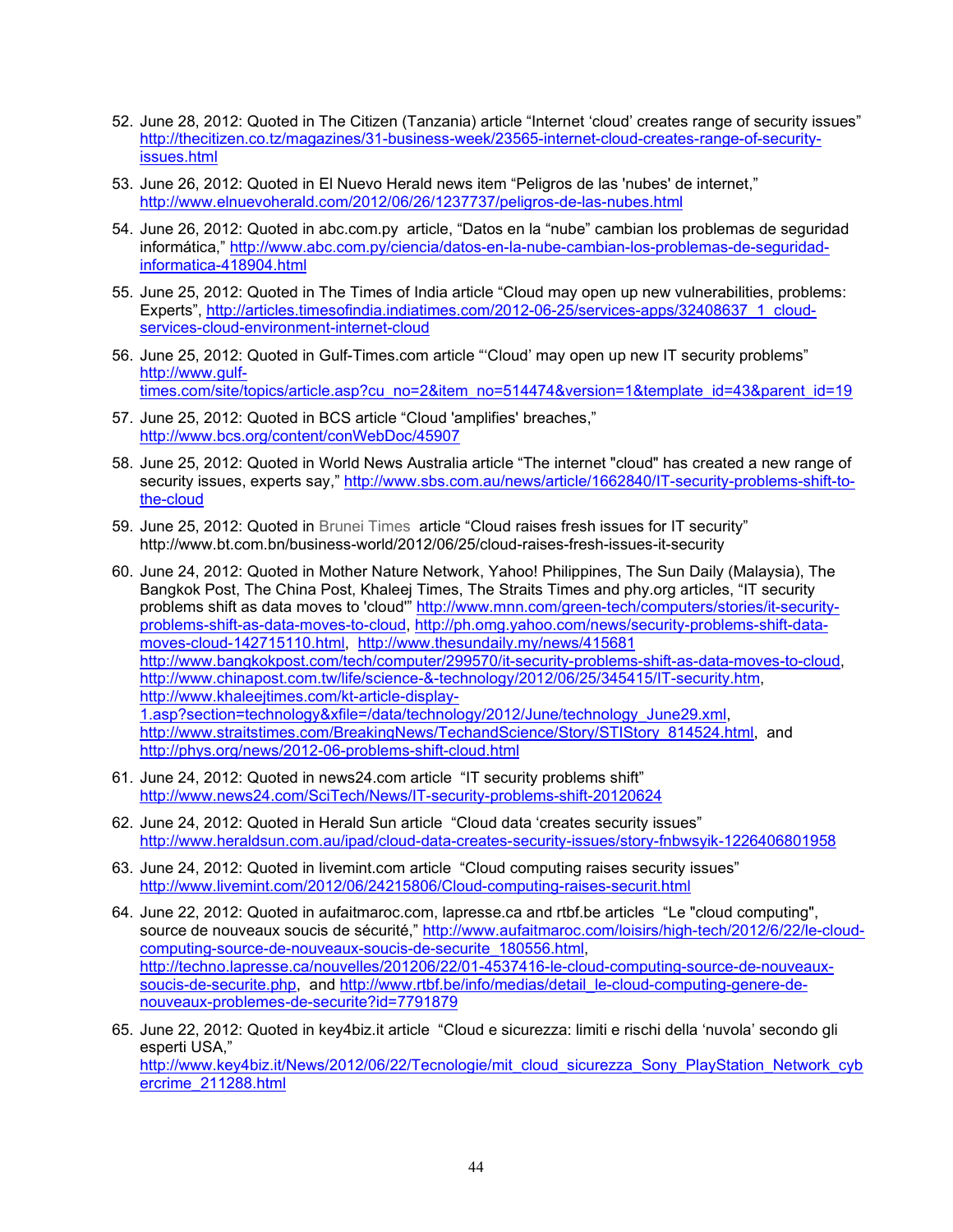- 66. June 22, 2012: Quoted in canoe.ca article "L'informatique en nuage: pratique, mais sécuritaire?", <http://fr.canoe.ca/techno/internet/archives/2012/06/20120622-101008.html>
- 67. February 16, 2012: Interviewed by *WFMY News 2 (Channel* 2, CBS) about Google's Safari Tracking cookies controversy.
- 68. January 29, 2012: Interviewed by *WFMY News 2 (*Channel *2,* CBS) in its Good Morning Show (Live) about Google's new privacy policy.
- 69. December 22, 2011: Quoted in CenterBeam article titled, "Cloud computing, developing countries 'would be wise to align", [http://www.centerbeam.com/news/IT-Strategy/Cloud-computing-developing-countries](http://www.centerbeam.com/news/IT-Strategy/Cloud-computing-developing-countries-would-be-wise-to-align-CBOID90774402-GRPOID50590016/View.aspx)[would-be-wise-to-align-CBOID90774402-GRPOID50590016/View.aspx](http://www.centerbeam.com/news/IT-Strategy/Cloud-computing-developing-countries-would-be-wise-to-align-CBOID90774402-GRPOID50590016/View.aspx)
- 70. December 21, 2011: Quoted in Cloud Pro article titled, "Cloud Society: developing nations and the leapfrog effect" by Jon Collins, [http://www.cloudpro.co.uk/cloud-essentials/public-cloud/2513/cloud](http://www.cloudpro.co.uk/cloud-essentials/public-cloud/2513/cloud-society-developing-nations-and-leapfrog-effect)[society-developing-nations-and-leapfrog-effect.](http://www.cloudpro.co.uk/cloud-essentials/public-cloud/2513/cloud-society-developing-nations-and-leapfrog-effect)
- 71. June 6, 2011: Quoted in Leadership Magazine's article titled, "The crime scene of the 21st century**,**" [http://www.leadershiponline.co.za/articles/other/1356-cyber-crime.](http://www.leadershiponline.co.za/articles/other/1356-cyber-crime)
- 72. May 17, 2011*:* HPC in the Cloud published video-interview with Nir Kshetri*,* titled *"*Video Feature: The Cloud's Criminal Element" (http://www.hpcinthecloud.com/hpccloud/2011-05- 17/video feature the clouds criminal element.html).
- 73. May 9, 211: Quoted in "Leaders in academia set their sights on cloud computing security", Simply Security, http://www.simplysecurity.com/2011/05/10/leaders-in-academia-set-their-sights-on-cloudcomputing-security/
- 74. May 9, 2011: Quoted in "Cloud computing security a concern" The Business Journal (http://www.bizjournals.com/triad/blog/2011/05/cloud-computing-security-a-concern.html)
- 75. October 6, 2010: Pictured in the Front Page of Jamestown News (http://jamestownnews.womacknewspapers.com/articles/2010/11/23/news/top\_stories/top\_stories87.txt).
- 76. June 14, 2010: Covered in a news item "ArcSight Hosts Webinar to Address the State of Cybercrime and the Techniques to Combat Security Threats" Bradenton Herald, <http://www.bradenton.com/2010/06/14/2359492/arcsight-hosts-webinar-to-address.html>
- 77. August 7, 2009: Quoted in an article titled, "Market America plans to expand into Philippines" in *The Business Journal of the Greater Triad Area*.
- 78. June, 24 2008: RedOrbit covered Nir Kshetri's Teaching Excellence Award "Teachers Teachers"
- 79. May 26, 2008: dBusinessNews covered Nir Kshetri's Teaching Excellence Award "UNCG Bryan School Presents Teaching Excellence Awards". [http://triad.dbusinessnews.com/shownews.php?newsid=159133&type\\_news=latest](http://triad.dbusinessnews.com/shownews.php?newsid=159133&type_news=latest)
- 80. January 16, 2008: Quoted in a Telecommunications article titled, "China continues to impress and intrigue" (http://www.telecommagazine.com/article.asp?HH\_ID=AR\_3873)
- 81. December 3, 2007: Forbes [\(http://www.forbes.com/businesswire/feeds/businesswire/2007/12/03/businesswire20071203005514r1.ht](http://www.forbes.com/businesswire/feeds/businesswire/2007/12/03/businesswire20071203005514r1.html) [ml\)](http://www.forbes.com/businesswire/feeds/businesswire/2007/12/03/businesswire20071203005514r1.html) published a news item on *Nir Kshetri's Meheroo Jussawalla Research Paper Prize.*
- 82. December 3, 2007: PR Inside [\(http://www.pr-inside.com/ptc-08-honors-research-paper-award-winners](http://www.pr-inside.com/ptc-08-honors-research-paper-award-winners-r328747.html)[r328747.html\)](http://www.pr-inside.com/ptc-08-honors-research-paper-award-winners-r328747.html) published a news item on *Nir Kshetri's Meheroo Jussawalla Research Paper Prize.*
- 83. December 3, 2007: Business Wire [\(http://www.businesswire.com/portal/site/google/index.jsp?ndmViewId=news\\_view&newsId=2007120300](http://www.businesswire.com/portal/site/google/index.jsp?ndmViewId=news_view&newsId=20071203005514&newsLang=en) [5514&newsLang=en\)](http://www.businesswire.com/portal/site/google/index.jsp?ndmViewId=news_view&newsId=20071203005514&newsLang=en) published a news item on *Nir Kshetri's Meheroo Jussawalla Research Paper Prize.*
- 84. December 3, 2007: Broadcast Newsroom [\(http://www.broadcastnewsroom.com/articles/viewarticle.jsp?id=245376\)](http://www.broadcastnewsroom.com/articles/viewarticle.jsp?id=245376) published a news item on *Nir Kshetri's Meheroo Jussawalla Research Paper Prize.*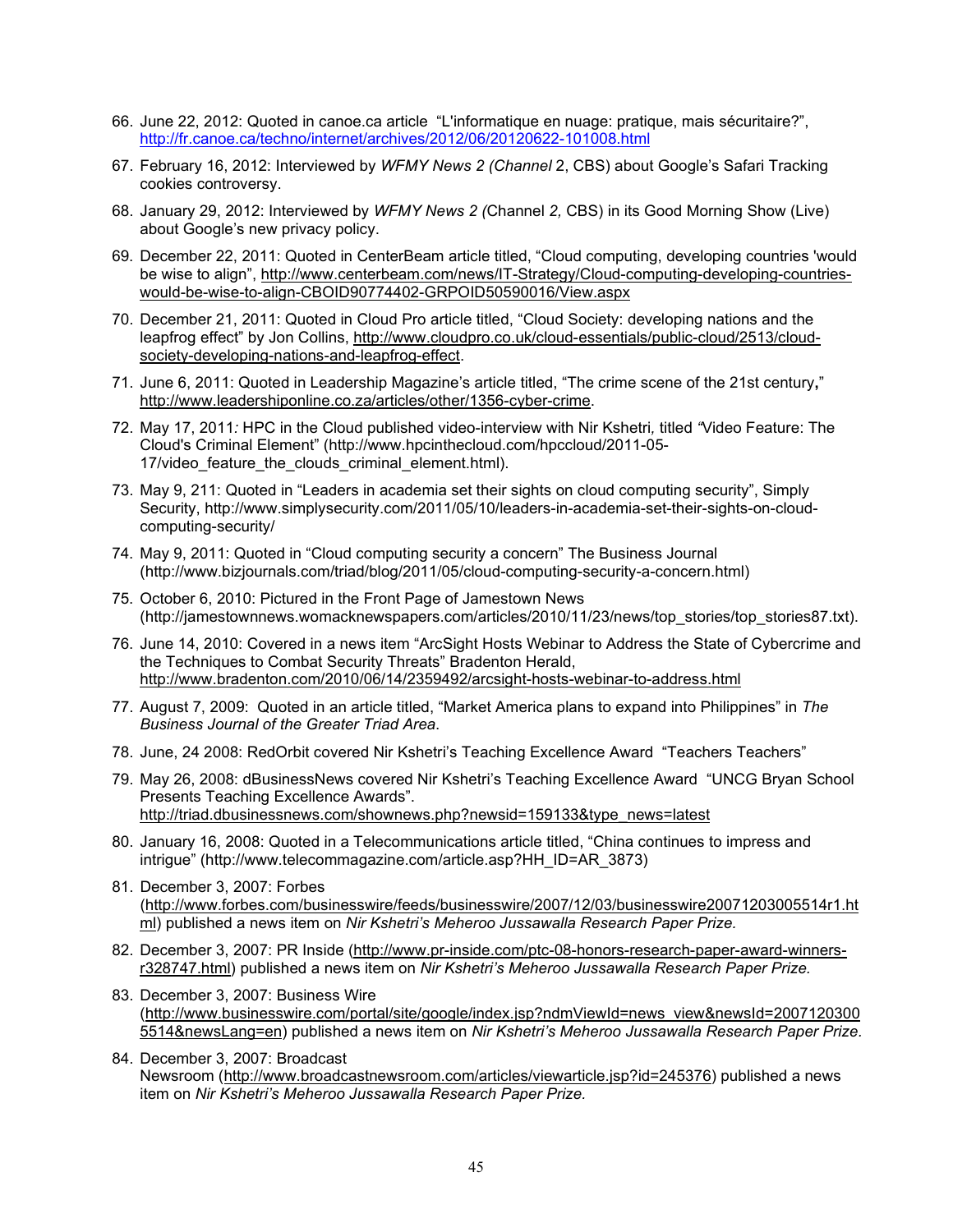- 85. December 3, 2007: Yahoo! Finance [\(http://biz.yahoo.com/bw/071203/20071203005514.html?.v=1\)](http://biz.yahoo.com/bw/071203/20071203005514.html?.v=1) published a news item on *Nir Kshetri's Meheroo Jussawalla Research Paper Prize.*
- 86. Fall 2007: Pictured in *Global Perspectives* , A Newsletter Published by The Fox School's Temple CIBER and Institute of Global Management Studies "IB Research Forum Focuses On Institutional Changes And Organizational Transformations", Vol. 10, No. 1 (p. 6)
- 87. Quoted in a *High Point Enterprise* article titled "Executive says his company safeguards work conditions," July 2, 2006 [\(http://www.alipac.us/modules.php?name=Forums&file=viewtopic&t=33411&start=0&postdays=0&postord](http://www.alipac.us/modules.php?name=Forums&file=viewtopic&t=33411&start=0&postdays=0&postorder=asc&highlight) [er=asc&highlight=](http://www.alipac.us/modules.php?name=Forums&file=viewtopic&t=33411&start=0&postdays=0&postorder=asc&highlight) ).
- 88. Quoted in a Greensboro News and Record story on slogan on domain names titled" Catchphrase Web sites grow in popularity" (December 16, 2005) [\(http://www.news](http://www.news-record.com/apps/pbcs.dll/article?AID=/20051216/NEWSREC0101/512160316/1001/NEWSREC0201)[record.com/apps/pbcs.dll/article?AID=/20051216/NEWSREC0101/512160316/1001/NEWSREC0201](http://www.news-record.com/apps/pbcs.dll/article?AID=/20051216/NEWSREC0101/512160316/1001/NEWSREC0201) ).
- 89. Pictured in the front page of *Global Perspective*, a publication of the Fox School's Temple CIBER and Institute of Global Management Studies (Fall 2004).
- 90. *Foreign Policy (FP),* published by the Carnegie Endowment for International Peace featured Nir Kshetri and Maggie Kei Cheung's article titled "What Factors are Driving China's Mobile Diffusion?," in its *Global Newsstand* section. Yuezhi Zhao's article "The 'People's Phone' on Hold" (pp. 83-85) published in *FP*'s *Global Newsstand* section in the July/August, 2002 issue is based on Nir Kshetri and Maggie Kei Cheung's article. *FP*'s *Global Newsstand* section "highlights new ideas appearing in specialty journals around the world".
- 91. *Providence Journal covered Nir Kshetri's award and work on November 17, 2002.*
- 92. *Providence Journal covered Nir Kshetri's award and work on June 23, 2002.*

# **Internal (The University of North Carolina—Greensboro (***UNCG)) (selection)*

- 1. Featured in UNCG Research Magazine, Fall 2017.
- 2. "Kshetri interviewed by CardHub about identity theft", September 11, 2013, http://newsandfeatures.uncg.edu/kshetri-identity-theft/#sthash.J0KfZAcc.KAKcR0v6.dpbs
- 3. "Kshetri explains cloud computing, cybercrime on WFMY" July 11, 2012 [\(http://ure.uncg.edu/prod/news/in](http://ure.uncg.edu/prod/news/in-the-news/kshetri-explains-cloud-computing-cybercrime-on-wfmy/)[the-news/kshetri-explains-cloud-computing-cybercrime-on-wfmy/\)](http://ure.uncg.edu/prod/news/in-the-news/kshetri-explains-cloud-computing-cybercrime-on-wfmy/).
- 4. "Get off of my cloud! UNCG expert raises questions about cloud computing," July 3, 2012 (http://ure.uncg.edu/prod/news/in-the-news/get-off-of-my-cloud-uncg-expert-raises-questions-about-cloudcomputing/).
- 5. Featured at UNCG homepage [\(http://www.uncg.edu\)](http://www.uncg.edu/) (December 2011-February 2012)
- 6. "Head in the Cloud"<http://ure.uncg.edu/prod/inspirechange/2011/12/02/head-in-the-cloud/> (December 2, 2011)
- 7. "In view of the world" UNCG Magazine, Fall 2011, [http://ure.uncg.edu/magazine/2011\\_fall/feature\\_research\\_2.htm](http://ure.uncg.edu/magazine/2011_fall/feature_research_2.htm)
- 8. Cybercrime expert expresses concerns about cloud security, May 9, 2011, http://www.uncg.edu/ure/news/stories/2011/may/cybercrime050911.htm#startcontent
- 9. Life 101 "How to keep your cyber-self safe", UNCG Magazine, Summer 2011, [http://www.uncg.edu/ure/alumni\\_magazineT2/2011\\_summer/life101.htm#story2](http://www.uncg.edu/ure/alumni_magazineT2/2011_summer/life101.htm#story2)
- 10. "Coming Down from the Clouds", UNCG BryanBiz, May 2011, p. 7.
- 11. "Award Recipients Love Their Work", UNCG BryanBiz, Spring 2009, p. 18 [\(http://www.uncg.edu/bae/newsletters/alumni/spring09.pdf\)](http://www.uncg.edu/bae/newsletters/alumni/spring09.pdf)